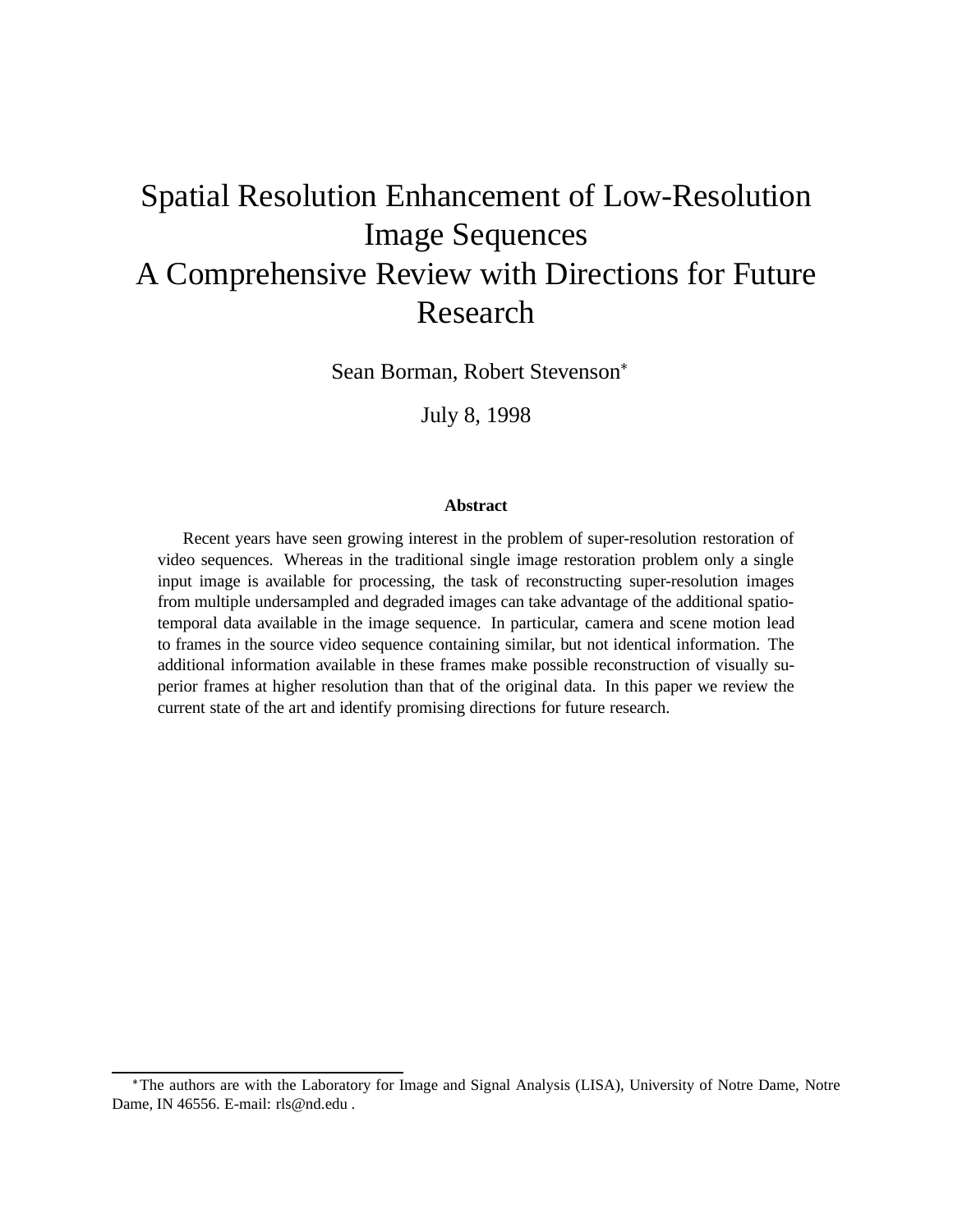## **Executive Summary**

This document presents a detailed review of existing techniques which address the problem of super-resolution video restoration. By "super-resolution," we refer to removal of blur caused by the imaging system (out of focus blur, motion blur, non-ideal sampling, etc.) as well as recovery of spatial frequency information beyond the diffraction limit of the optical system.

Super-resolution restoration from a still image is a well recognized example of an *ill-posed* inverse problem. Such problems may be approached using *regularization* methods which *constrain the feasible solution space* by employing *a-priori* knowledge. This may be achieved in two complimentary ways; (1) obtain additional novel observation data and (2) constrain the feasible solution space with *a-priori* assumptions on the form of the solution. Both techniques feature in modern super-resolution restoration methods which utilize (1) image *sequences* which provide additional spatio-temporal observation constraints (typically in the form of novel data arising from *sub-pixel motion*) and (2) various *a-priori* constraints on the super-resolution image (e.g. local smoothness, edge preservation, positivity, energy boundedness, etc.). The use of non-linear *a-priori* constraints provides the potential for *bandwidth extension* beyond the diffraction limit of the optical system.

Super-resolution techniques may be divided into two main classes; frequency domain and spatial domain. All frequency domain approaches are, to a greater or lesser extent, unable to accommodate general scene observation models including spatially varying degradations, non-global relative camera/scene motion, general *a-priori* constraints or general noise models. Spatial domain formulations can accommodate all these and provide enormous flexibility in the range of degradations and observation models which may be represented and are thus the methods of choice. Spatial domain observation models facilitate inclusion of additional data in the observation equation with the effect of reducing the feasible solution space.

It remains however to compute the solution to the ill-posed super-resolution inverse problem. Amongst the numerous solution techniques featuring in the literature, the Bayesian *Maximum A-Posteriori* (MAP) estimation method, and the method of *Projection Onto Convex Sets* (POCS) are most promising. MAP estimation provides a rigorous theoretical framework, several desirable mathematical properties and makes explicit use of *a-priori* information in the form of a prior probability density on the solution image. POCS defines the feasible solution space as the intersection of convex constraint sets and provides a convenient method for the inclusion of *a-priori* constraints. MAP estimation and POCS are complimentary, with initial work already presented on promising hybrid MAP/POCS solution methods.

We identify three critical factors affecting super-resolution restoration. Firstly, *reliable subpixel motion information is essential*. Poor motion estimates are more detrimental to restoration than a lack of motion information. Secondly, *observation models must accurately describe the imaging system and its degradations*. Thirdly, *restoration methods must provide the maximum potential for inclusion of* a-priori *information*. These observations, and the discussion of constraints on the solution space suggest the following approaches and actions:

**Motion estimation:** Existing sub-pixel motion estimation methods should be studied and extended with emphasis on providing robust performance and reliability measures on motion estimates. Regularized motion estimation methods, as well as simultaneous motion estimation and restoration methods should be considered. Feature based techniques which provide sparse motion maps but reliable "edge based" motion estimates provide useful high frequency data constraints.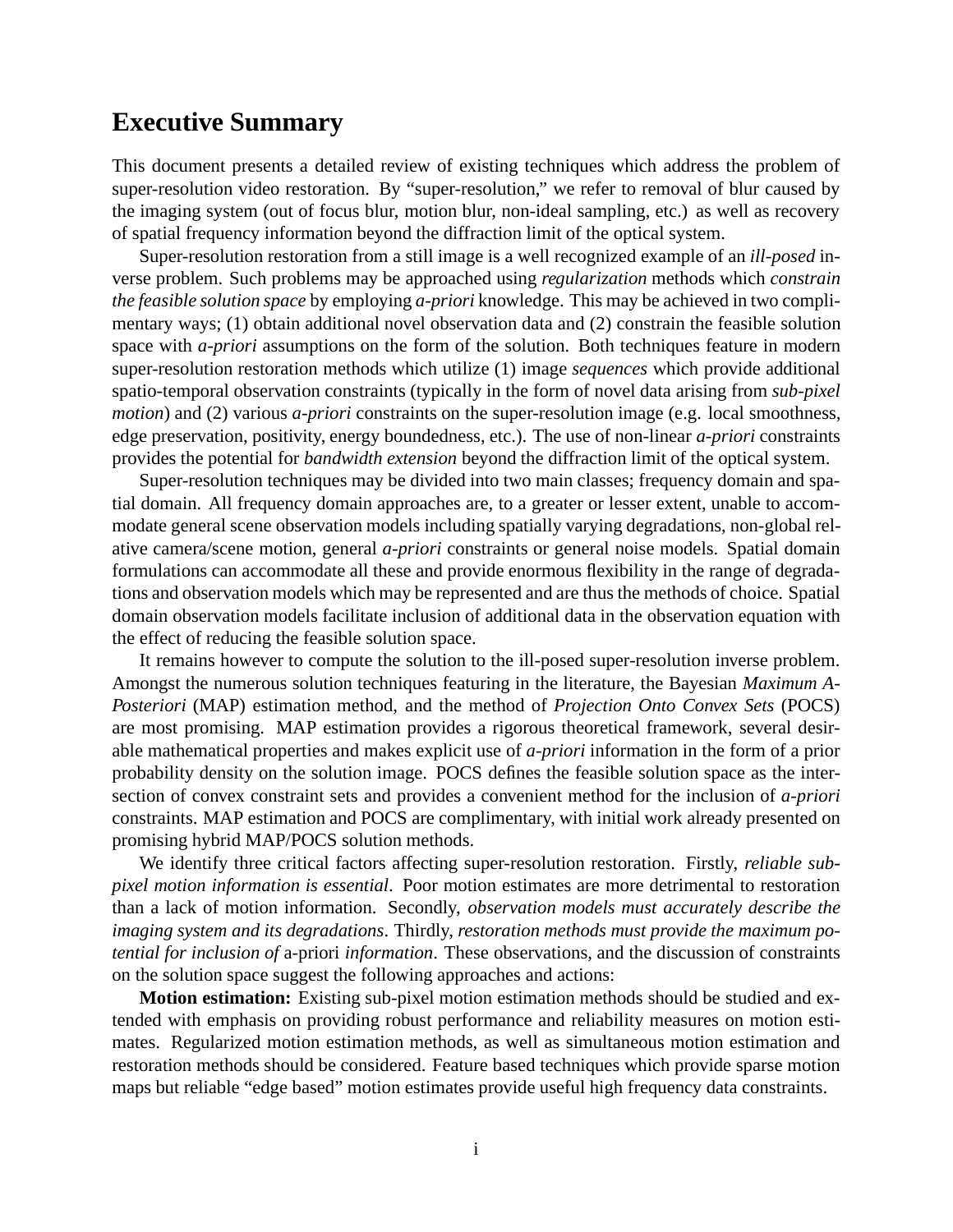**Motion models:** Motion models and estimation methods should be chosen according to apriori knowledge of scene/camera motion. Model based motion estimators should be considered for multiple independent motion. As motion is estimated from *degraded* observation data, a study of the reliability of these estimates should be made. Motion constraints should be applied to the restored super-resolution image sequence. The last two points appear to have been overlooked in the literature.

**Observation models:** Observation models which accurately account for degradations occurring in the imaging system (and thus accurately describe the relationship between the superresolution image and the observed data) constrain the image solution space. Little attention has been paid to modeling CCD image sensor geometry, spatio-temporal integration, noise and readout characteristics. Better modeling of the observation process promises improved restoration.

**Restoration Algorithms:** Hybrid MAP/POCS approaches combine mathematical rigor and uniqueness of solution with convenient description of *a-priori* constraints. Restoration algorithms should be capable of including reliability measures on individual motion estimates as well as accommodate model based motion estimators. Simultaneous multi-frame super-resolution restoration which has not been addressed in the literature, will provide a powerful opportunity for further solution space constraints.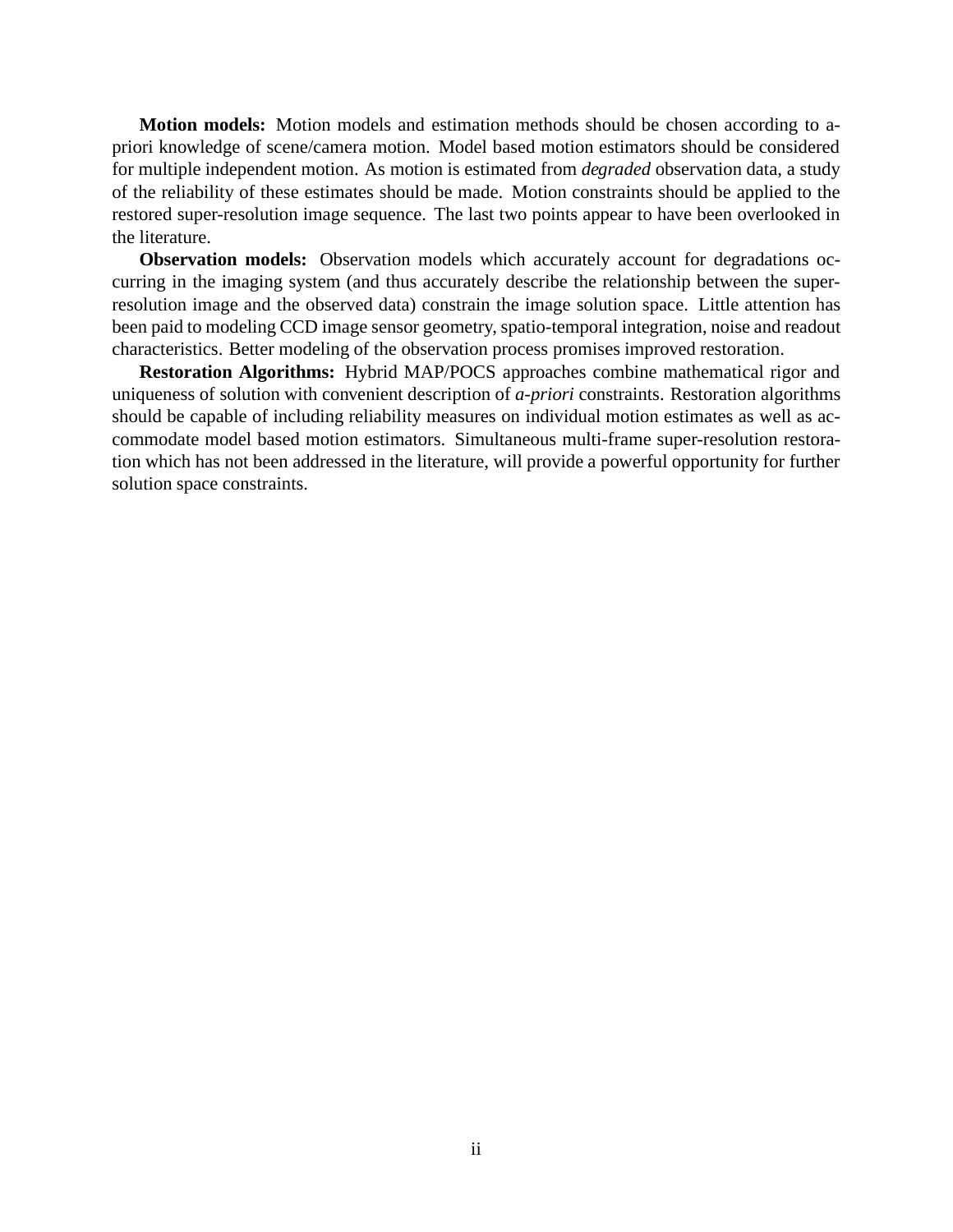# **Nomenclature**

In this section we describe the conventions which will be adopted throughout this document.

These are general notational conventions followed in the document.

| <b>General Notational Conventions</b> |                   |  |
|---------------------------------------|-------------------|--|
|                                       | Scene             |  |
|                                       | Observation       |  |
| n.                                    | <b>Noise</b>      |  |
|                                       | SR reconstruction |  |

The following typographical conventions apply to all mathematical objects in this document.

| <b>Typographical Conventions</b> |                             |                                               |  |
|----------------------------------|-----------------------------|-----------------------------------------------|--|
|                                  | Lowercase italic            | <b>Scalar</b>                                 |  |
|                                  | Lowercase boldface   Vector |                                               |  |
| F                                |                             | Uppercase boldface   Stacked vector or matrix |  |

Conventions used to describe the image formed at the image plane are listed below:

| <b>Illumination at Focal Plane (Desired Image <math>f</math>)</b>         |                                                           |  |  |
|---------------------------------------------------------------------------|-----------------------------------------------------------|--|--|
| <b>Spatial coordinates</b>                                                |                                                           |  |  |
|                                                                           | $(x_1, x_2)$ [Location in image plane coordinate system   |  |  |
| Time invariant imagery (Single image)                                     |                                                           |  |  |
|                                                                           | $f(x_1, x_2)$ Projection of optical system at image plane |  |  |
| Time varying imagery (Multiple images)                                    |                                                           |  |  |
|                                                                           | Continuous time variable                                  |  |  |
| $f(x_1, x_2, t)$ Time varying projection of optical system at image plane |                                                           |  |  |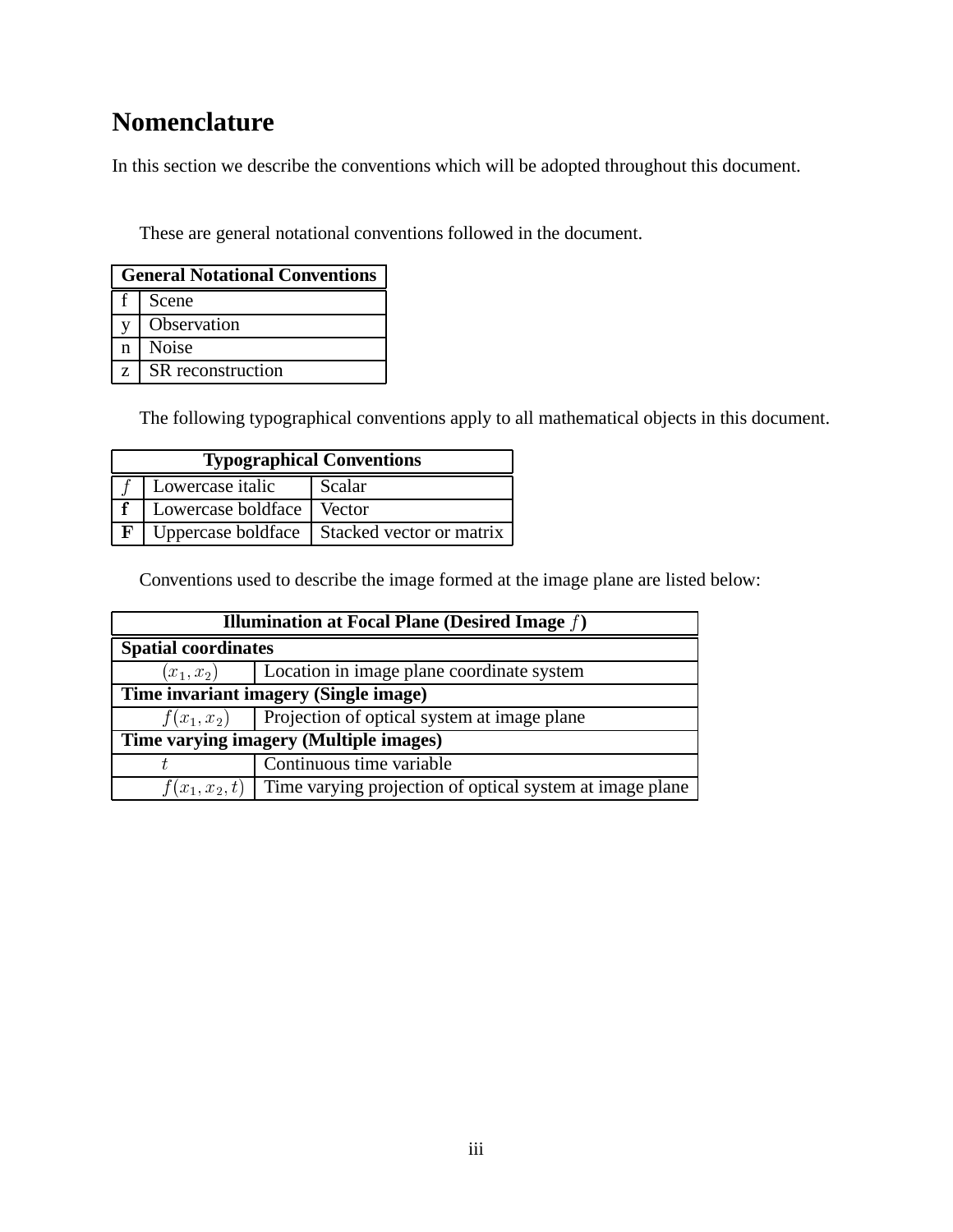| Noiseless Image (f)                       |                                                                                                                           |  |  |
|-------------------------------------------|---------------------------------------------------------------------------------------------------------------------------|--|--|
| <b>Detector array coordinates</b>         |                                                                                                                           |  |  |
| $(x_{1}, x_{2})$                          | Location in image plane coordinate system                                                                                 |  |  |
| $ m_1,m_2 $                               | Pixel location in detector array                                                                                          |  |  |
|                                           | Time invariant imagery (Single image)                                                                                     |  |  |
| $T_a^-$                                   | Aperture time (reciprocal of shutter speed) at image acquisition                                                          |  |  |
|                                           | $f(x_1, x_2)$ Continuous scene                                                                                            |  |  |
| $f[m_1, m_2]$                             | Image incident at detector array                                                                                          |  |  |
|                                           | $m_1 \in \{1, 2, , M_1\}$ , $m_2 \in \{1, 2, , M_2\}$<br>Lexicographic ordering of $f[m_1, m_2]$ (column vector)          |  |  |
| $\overline{\mathbf{f}}$                   |                                                                                                                           |  |  |
| $\overline{f_i}$                          | $i^{\text{th}}$ element of column vector $\mathbf f$ and,                                                                 |  |  |
|                                           | $i^{\text{th}}$ pixel in the lexicographic ordering of image $f_r[m_1, m_2]$                                              |  |  |
|                                           | Time varying imagery (Multiple images)                                                                                    |  |  |
| R                                         | Total number of acquired images                                                                                           |  |  |
| $\overline{r}$                            | Acquired image number $r \in \{1, 2, , R\}$                                                                               |  |  |
|                                           | Aperture time for $rth$ image acquisition<br>$\overline{T_{a_r}}$                                                         |  |  |
| $\bar{t}$                                 | Continuous time variable                                                                                                  |  |  |
| $t_r$                                     | Time instant of the beginning of the $rth$ image acquisition                                                              |  |  |
| $\frac{f(x_1,x_2,t)}{f[m_1,m_2,r]}$       | Time varying projection of optical system at image plane                                                                  |  |  |
|                                           | $rth$ image recorded by detector array. In general,                                                                       |  |  |
|                                           | $m_1 \in \{1, 2, \ldots, M_{1_r}\}, m_2 \in \{1, 2, \ldots, M_{2_r}\}\$                                                   |  |  |
| $\frac{\overline{\mathbf{f_r}}}{f_{r_i}}$ | Lexicographic ordering of $f[m_1, m_2, r]$ (column vector)                                                                |  |  |
|                                           | $i^{\text{th}}$ element of column vector $\mathbf{f}_r$ and,                                                              |  |  |
|                                           | $i^{\text{th}}$ pixel in the lexicographic ordering of image $f_r[m_1, m_2, r]$                                           |  |  |
| $\mathbf F$                               | $\mathbf{F} = \begin{bmatrix} \mathbf{f}_1^T & \mathbf{f}_2^T & \mathbf{f}_3^T & \cdots & \mathbf{f}_R^T \end{bmatrix}^T$ |  |  |
|                                           | Column vector containing $R$ lexicographically ordered images                                                             |  |  |

Assuming no noise is present, the image sensor array will record the incident illumination to yield the following (ideal) measurements: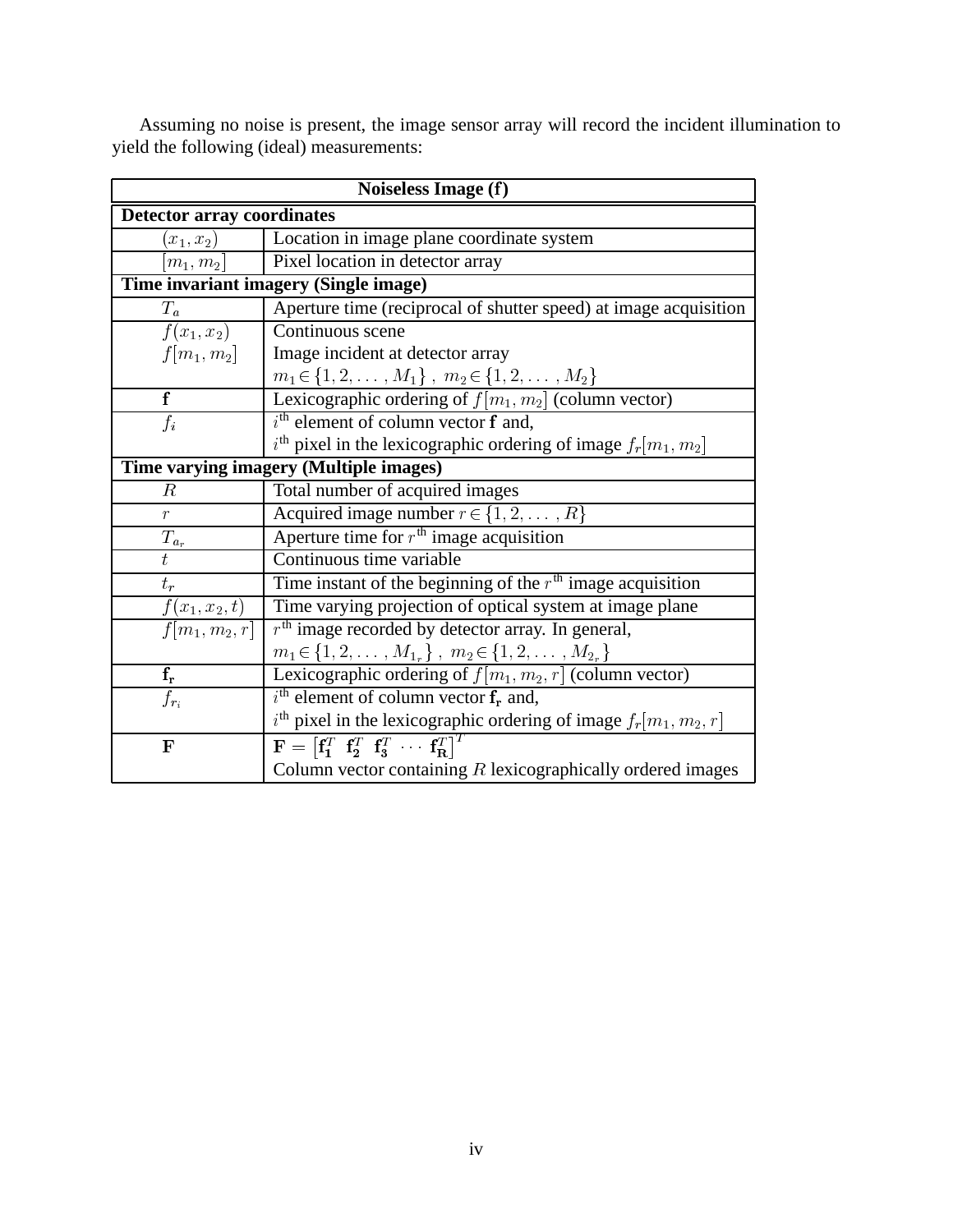| Recorded Imagery (Noisy Measured Data y)         |                                                                                                       |  |  |
|--------------------------------------------------|-------------------------------------------------------------------------------------------------------|--|--|
| <b>Detector array coordinates</b>                |                                                                                                       |  |  |
| Pixel location in detector array<br>$ m_1, m_2 $ |                                                                                                       |  |  |
| Time invariant imagery (Single image)            |                                                                                                       |  |  |
| $T_a$                                            | Aperture time (reciprocal of shutter speed) at image acquisition                                      |  |  |
| $y[m_1,m_2]$                                     | Image recorded by detector array (typically discrete valued)                                          |  |  |
|                                                  | $m_1 \in \{1, 2, \ldots, M_1\}$ , $m_2 \in \{1, 2, \ldots, M_2\}$                                     |  |  |
| $\mathbf{y}$                                     | Lexicographic ordering of $y[m_1, m_2]$ (column vector)                                               |  |  |
| $y_i$                                            | $ith$ element of column vector y and,                                                                 |  |  |
|                                                  | $i^{\text{th}}$ pixel in the lexicographic ordering of image $y_r[m_1, m_2]$                          |  |  |
| Time varying imagery (Multiple images)           |                                                                                                       |  |  |
| $\boldsymbol{R}$                                 | Number of recorded images                                                                             |  |  |
| $\boldsymbol{r}$                                 | Acquired image number $r \in \{1, 2, , R\}$                                                           |  |  |
| $\boldsymbol{t}$                                 | Continuous time variable                                                                              |  |  |
| $t_{\it r}$                                      | Time instant of the beginning of the $rth$ image acquisition                                          |  |  |
| $\mathcal{T}_{a_r}$                              | Aperture time for $rth$ image acquisition                                                             |  |  |
| $\overline{y[m_1,m_2,t_r]}$                      | Image acquired by detector array at time $t = t_r$                                                    |  |  |
|                                                  | $m_1 \in \{1, 2, \ldots, M_{1_r}\}, m_2 \in \{1, 2, \ldots, M_{2_r}\}\$                               |  |  |
| $y_{t_r}$                                        | Lexicographic ordering of $y[m_1, m_2, t_r]$ (column vector)                                          |  |  |
| $y_{t_{ri}}$                                     | $i^{\text{th}}$ element of column vector $y_{t_r}$                                                    |  |  |
| $y[m_1,m_2,r]$                                   | $rth$ image recorded by detector array (same as $y[m_1, m_2, t_r]$ )                                  |  |  |
| ${\bf y_r}$                                      | Lexicographic ordering of $y[m_1, m_2, r]$ (column vector)                                            |  |  |
| $y_{r_i}$                                        | $i^{\text{th}}$ element of column vector $y_r$ and,                                                   |  |  |
|                                                  | $i^{\text{th}}$ pixel in the lexicographic ordering of image $y_r[m_1, m_2, r]$                       |  |  |
| $\mathbf Y$                                      | $\mathbf{Y} = [\mathbf{y}_1^T \ \ \mathbf{y}_2^T \ \ \mathbf{y}_3^T \ \ \cdots \ \ \mathbf{y}_R^T]^T$ |  |  |
|                                                  | Column vector containing $R$ lexicographically ordered images                                         |  |  |

In the presence of observation noise however, we are unable to acquire f but instead measure y as tabulated below: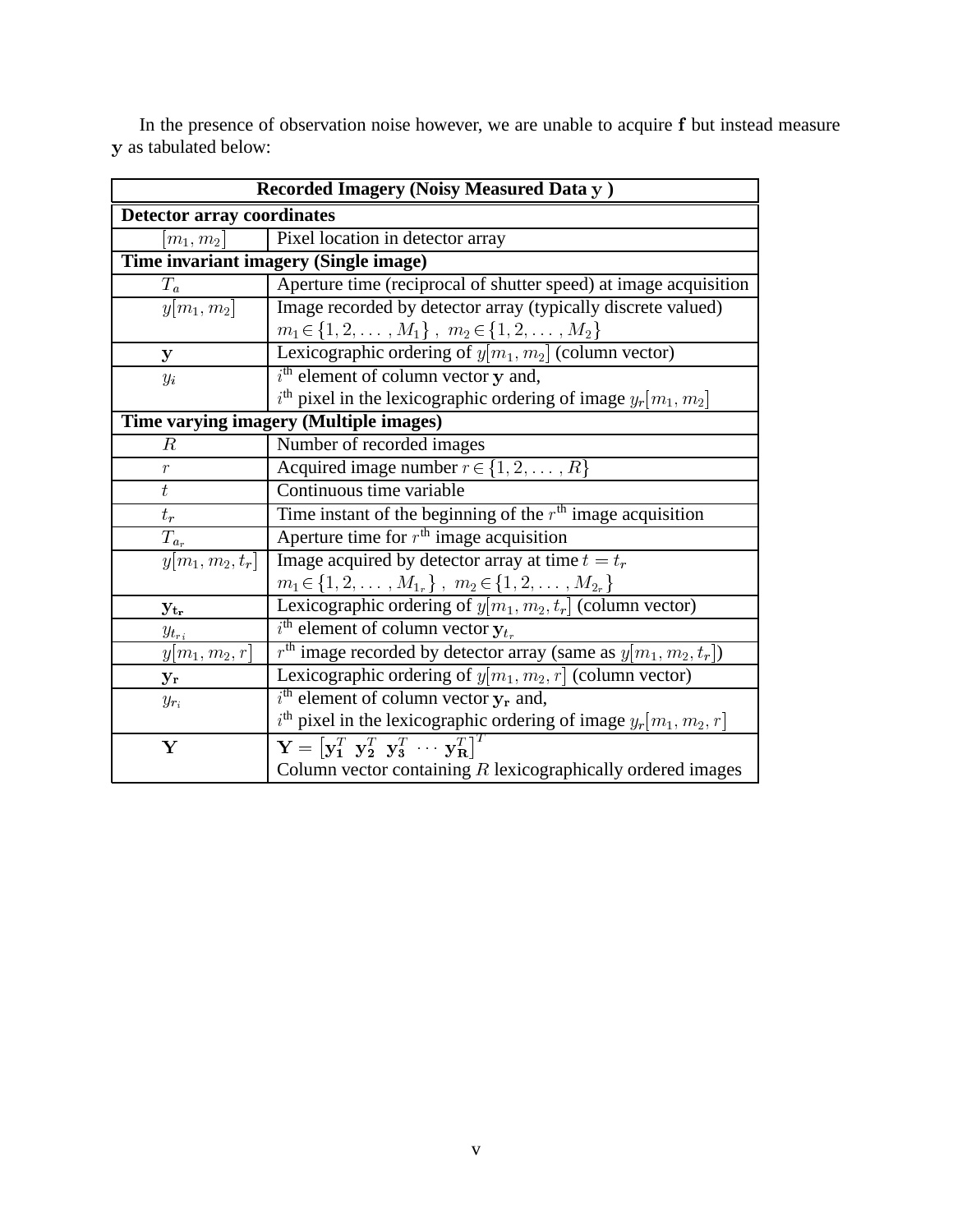| Noise Model (n)                   |                                                                                                                                               |  |  |
|-----------------------------------|-----------------------------------------------------------------------------------------------------------------------------------------------|--|--|
| <b>Detector array coordinates</b> |                                                                                                                                               |  |  |
| $ m_1, m_2 $                      | Pixel location in detector array                                                                                                              |  |  |
|                                   | Time invariant imagery (Single image)                                                                                                         |  |  |
| $T_a$                             | Aperture time (reciprocal of shutter speed) at image acquisition                                                                              |  |  |
| $n[m_1, m_2]$                     | Noise component of measurement from pixel $[m_1, m_2]$ in detector array                                                                      |  |  |
|                                   | $m_1 \in \{1, 2, \ldots, M_1\}$ , $m_2 \in \{1, 2, \ldots, M_2\}$                                                                             |  |  |
| n                                 | Lexicographic ordering of $n[m_1, m_2]$ (column vector)                                                                                       |  |  |
| $n_i$                             | $ith$ element of column vector n                                                                                                              |  |  |
|                                   | Time varying imagery (Multiple images)                                                                                                        |  |  |
| R                                 | Number of recorded images                                                                                                                     |  |  |
| $\mathcal{r}$                     | Acquired image number $r \in \{1, 2, , R\}$                                                                                                   |  |  |
| $T_{a_r}$                         | Aperture time for $rth$ image acquisition                                                                                                     |  |  |
| $t_{i}$                           | Continuous time variable                                                                                                                      |  |  |
| $t_r$                             | Time instant of the beginning of the $rth$ image acquisition                                                                                  |  |  |
| $n m_1, m_2, r $                  | Noise component in $rth$ image acquisition by detector array                                                                                  |  |  |
| $n_r$                             | Lexicographic ordering of $n[m_1, m_2, r]$ (column vector)                                                                                    |  |  |
| $n_{r_i}$                         | $i^{\text{th}}$ element of column vector $n_r$                                                                                                |  |  |
| N                                 | $\overline{\mathbf{N}} = \begin{bmatrix} \mathbf{n}_1^T & \mathbf{n}_2^T & \mathbf{n}_3^T & \cdots & \mathbf{n}_\mathbf{R}^T \end{bmatrix}^T$ |  |  |
|                                   | Stacked column vector containing noise component in the $p$ image acquisitions                                                                |  |  |

Where noise is included the observation model, the following notation will be utilized.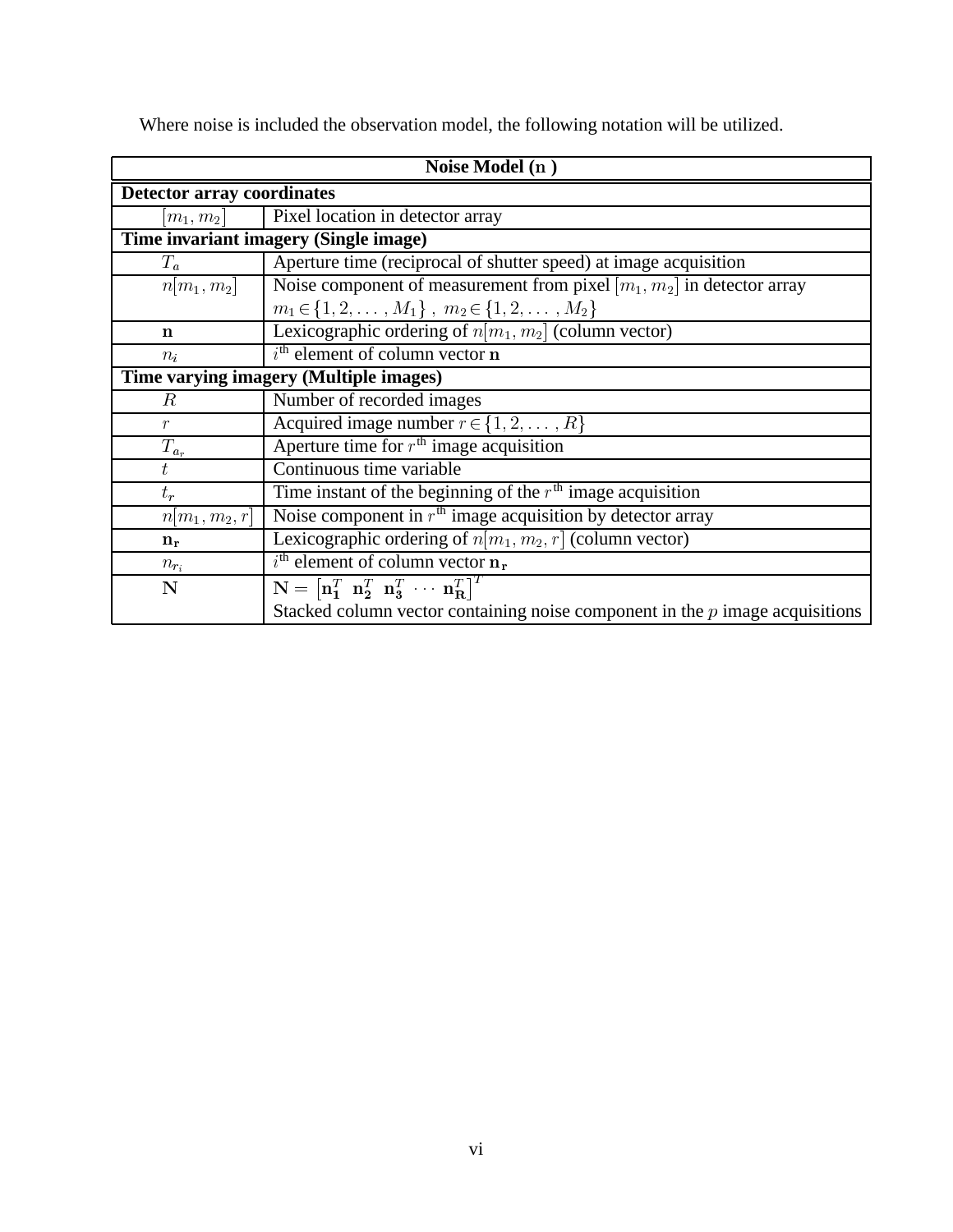| <b>Super-resolution Images (Reconstructed Images z)</b>            |                                                                                                                           |  |  |
|--------------------------------------------------------------------|---------------------------------------------------------------------------------------------------------------------------|--|--|
| <b>Super-resolution image coordinates</b>                          |                                                                                                                           |  |  |
| Pixel location in super-resolution image<br>$n_1, n_2$             |                                                                                                                           |  |  |
| <b>Super-resolution still image (Single image)</b>                 |                                                                                                                           |  |  |
| $ z n_1, n_2 $                                                     | SR still image                                                                                                            |  |  |
|                                                                    | $n_1 \in \{1, 2, \ldots, N_1\}, n_2 \in \{1, 2, \ldots, N_2\}$                                                            |  |  |
|                                                                    | Typically $N_1 > M_{1_r}$ , $N_2 > M_{2_r}$ , $1 \le r \le R$<br>Lexicographic ordering of SR image $z[n_1, n_2]$         |  |  |
| z                                                                  |                                                                                                                           |  |  |
| $z_i$                                                              | $ith$ element of z and,                                                                                                   |  |  |
|                                                                    | $ith$ pixel in the lexicographically ordered SR image $z$                                                                 |  |  |
| $\hat{\mathbf{z}}^{(j)}$                                           | $jth$ iterative approximation to solution for SR image z                                                                  |  |  |
| Spatial resolution enhanced video (frame rate same as LR sequence) |                                                                                                                           |  |  |
| $z[n_1, n_2, r]$                                                   | SR image coincident with $rth$ LR frame                                                                                   |  |  |
| $\mathbf{z}_r$                                                     | Lexicographic ordering of SR image $z[n_1, n_2, r]$                                                                       |  |  |
| $z_{r_i}$                                                          | $i^{\text{th}}$ element of column vector $z_r$                                                                            |  |  |
|                                                                    | Spatio-temporal resolution enhanced video (frame rate may differ from LR video)                                           |  |  |
| $\boldsymbol{s}$                                                   | Index of the reconstructed super-resolution image $1 \le s \le S$                                                         |  |  |
| $t_s$                                                              | $sth$ time instant of SR restoration.                                                                                     |  |  |
|                                                                    | $t_s \in \mathbb{R}, t_j > t_i \text{ for } j > i$                                                                        |  |  |
| $z[n_1, n_2, t_s]$                                                 | SR image computed for time $t = t_s$                                                                                      |  |  |
| $\mathbf{z}_{t_s}$                                                 | Lexicographic ordering of SR image $z[n_1, n_2, t_s]$                                                                     |  |  |
|                                                                    | $i^{\text{th}}$ element of column vector $z_{t_s}$                                                                        |  |  |
| $\frac{z_{t_{s_i}}}{z[n_1, n_2, s]}$                               | $s^{\text{th}}$ computed SR image (time $t = t_s$ )                                                                       |  |  |
| $\mathbf{z}_\mathbf{r}$                                            | Lexicographic ordering of SR image $z[n_1, n_2, s]$                                                                       |  |  |
| $z_{r_i}$                                                          | $i^{\text{th}}$ element of column vector $z_{\text{s}}$                                                                   |  |  |
| $\mathbf{Z}$                                                       | $\mathbf{Z} = \begin{bmatrix} \mathbf{z}_1^T & \mathbf{z}_2^T & \mathbf{z}_3^T & \cdots & \mathbf{z}_S^T \end{bmatrix}^T$ |  |  |
|                                                                    | Stacked column vector containing S super-resolution images                                                                |  |  |

The notation for the computed super-resolution image is described below: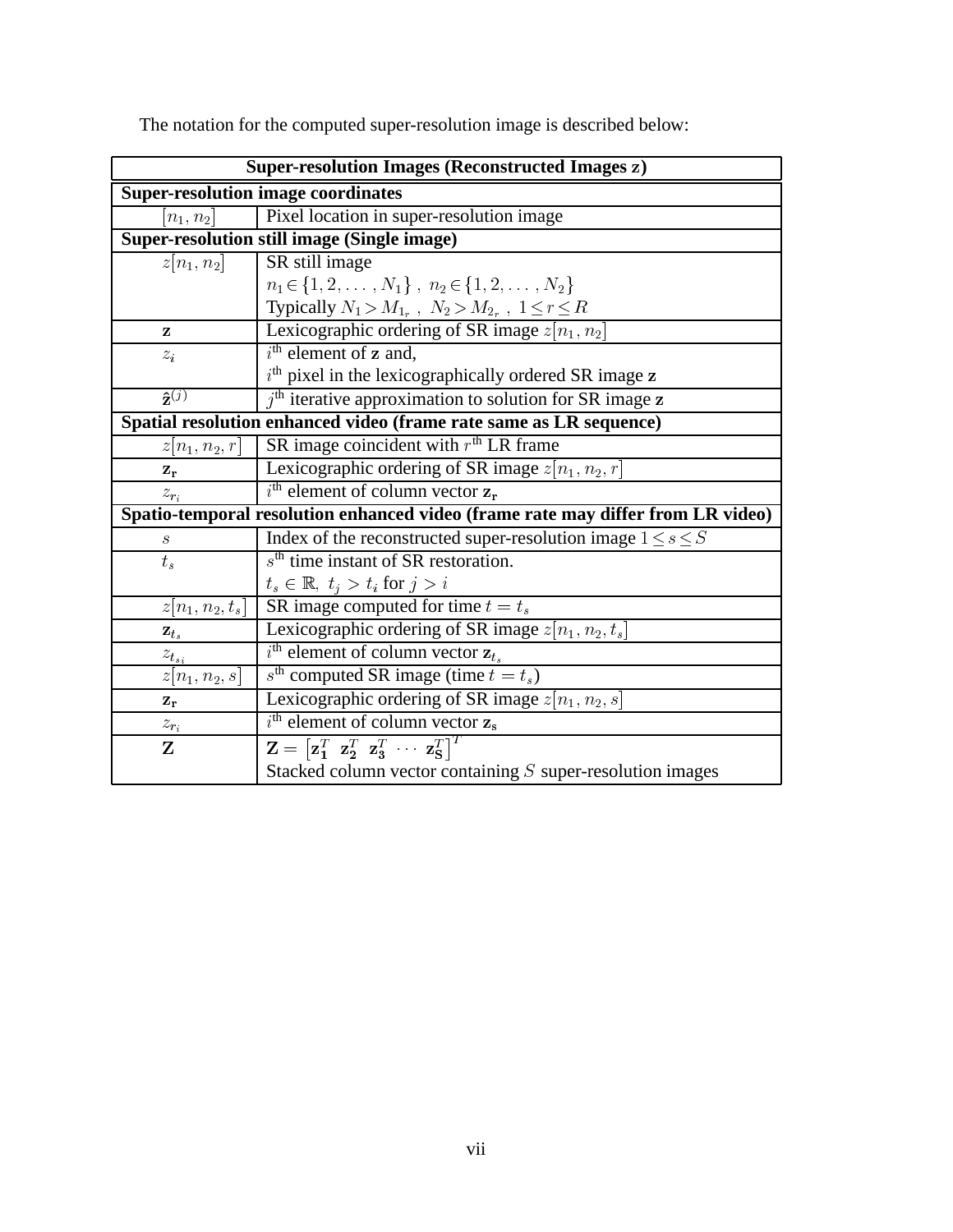# **Glossary**

| DFT          | Discrete Fourier Transform                      |
|--------------|-------------------------------------------------|
| <b>FFT</b>   | <b>Fast Fourier Transform</b>                   |
| <b>GMRF</b>  | Gaussian Markov Random Field                    |
| <b>GGMRF</b> | <b>Generalized Gaussian Markov Random Field</b> |
| <b>HMRF</b>  | Huber Markov Random Field                       |
| <b>HRVS</b>  | High Resolution Video Still                     |
| <b>LMMSE</b> | Linear Minimum Mean Square Error                |
| LR.          | <b>Low Resolution</b>                           |
| LSI          | Linear Shift Invariant                          |
| <b>LSV</b>   | <b>Linear Shift Varying</b>                     |
| <b>MAP</b>   | Maximum A-Posteriori                            |
| ML           | Maximum Likelihood                              |
| <b>MMSE</b>  | Minimum Mean Square Error                       |
| <b>MRF</b>   | <b>Markov Random Field</b>                      |
| <b>MSE</b>   | Mean Square Error                               |
| <b>POCS</b>  | Projection Onto Convex Sets                     |
| <b>PSF</b>   | Point Spread function                           |
| <b>RLS</b>   | <b>Recursive Least Squares</b>                  |
| <b>RTLS</b>  | <b>Recursive Total Least Squares</b>            |
| <b>SVPSF</b> | <b>Space Variant Point Spread function</b>      |
| SR           | Super-resolution                                |
| <b>TLS</b>   | <b>Total Least Squares</b>                      |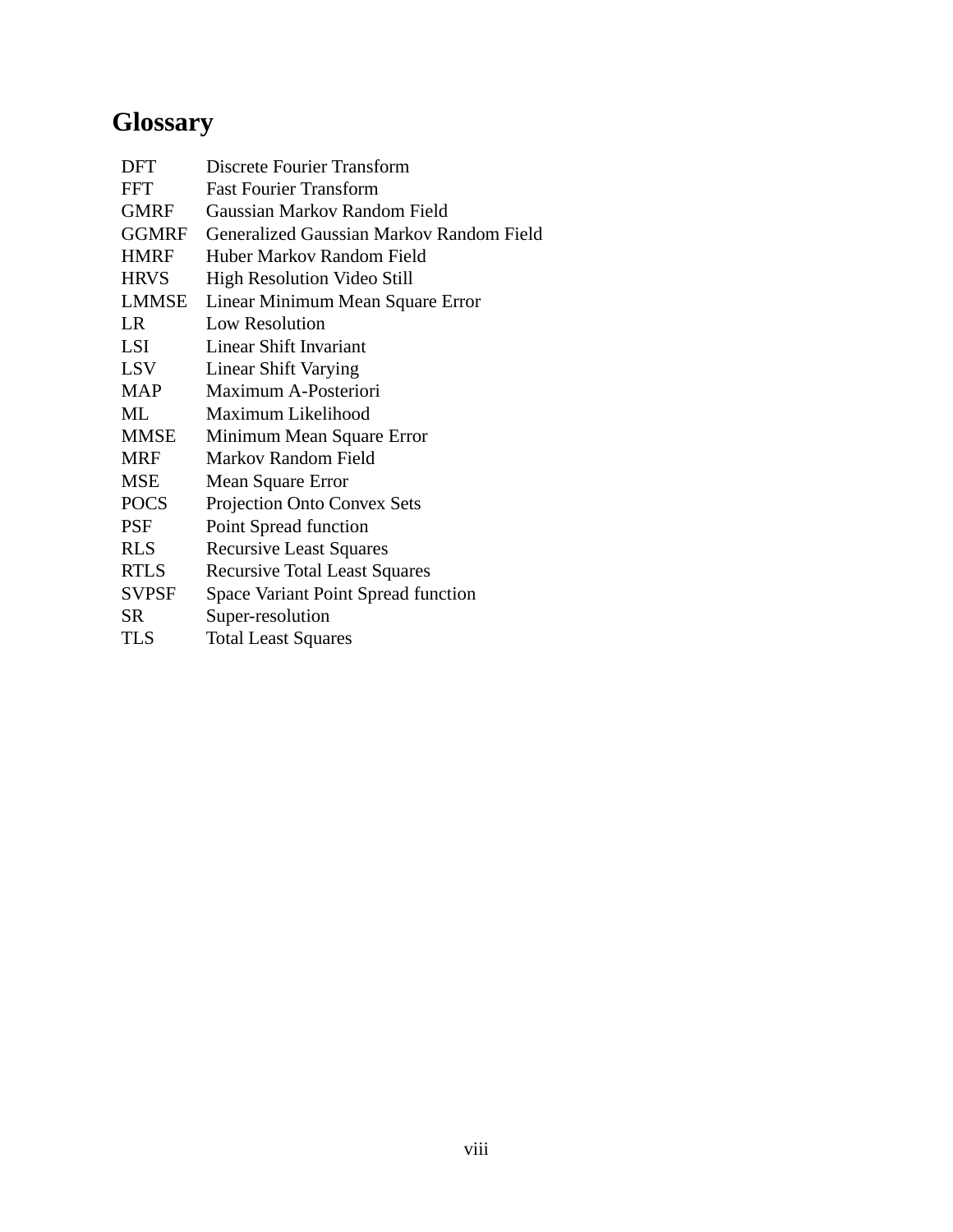## **Contents**

|                |                                        | <b>Executive Summary</b>                                                                                                                         | $\mathbf{i}$                                                                                   |
|----------------|----------------------------------------|--------------------------------------------------------------------------------------------------------------------------------------------------|------------------------------------------------------------------------------------------------|
|                |                                        | <b>Nomenclature</b>                                                                                                                              | iii                                                                                            |
|                | <b>Glossary</b>                        |                                                                                                                                                  | viii                                                                                           |
| 1              | 1.1<br>1.2<br>1.3<br>1.4<br>1.5<br>1.6 | <b>Introduction</b><br>A Hierarchy of Spatio-Temporal Video Enhancement Research<br>Super-Resolution Enhancement as an Ill-Posed Inverse Problem | 1<br>$\mathbf{1}$<br>$\overline{2}$<br>$\overline{2}$<br>$\overline{2}$<br>3<br>3              |
| $\overline{2}$ | 2.1<br>2.2<br>2.3<br>2.4<br>2.5<br>2.6 | <b>Frequency Domain Methods</b><br>Multichannel Sampling Theorem Based Techniques                                                                | $\overline{\mathbf{4}}$<br>$\overline{4}$<br>$\overline{4}$<br>$\overline{7}$<br>9<br>10<br>11 |
| $\mathbf{3}$   | 3.1<br>3.2<br>3.3<br>3.4<br>3.5        | <b>Spatial Domain Methods</b><br>3.5.1<br>Maximum Likelihood and Expectation Maximization based Algorithms<br>3.5.2<br>3.5.3                     | 13<br>13<br>13<br>17<br>18<br>22<br>22<br>26<br>27                                             |
|                | 3.6<br>3.7<br>3.8<br>3.9<br>3.10       | 3.6.1<br>3.6.2<br>3.6.3                                                                                                                          | 28<br>28<br>33<br>34<br>35<br>36<br>36<br>37                                                   |
| 4              |                                        | <b>Summary and Comparison of Techniques</b>                                                                                                      | 39                                                                                             |
| 5              |                                        | <b>Directions for Future Research</b>                                                                                                            | 41                                                                                             |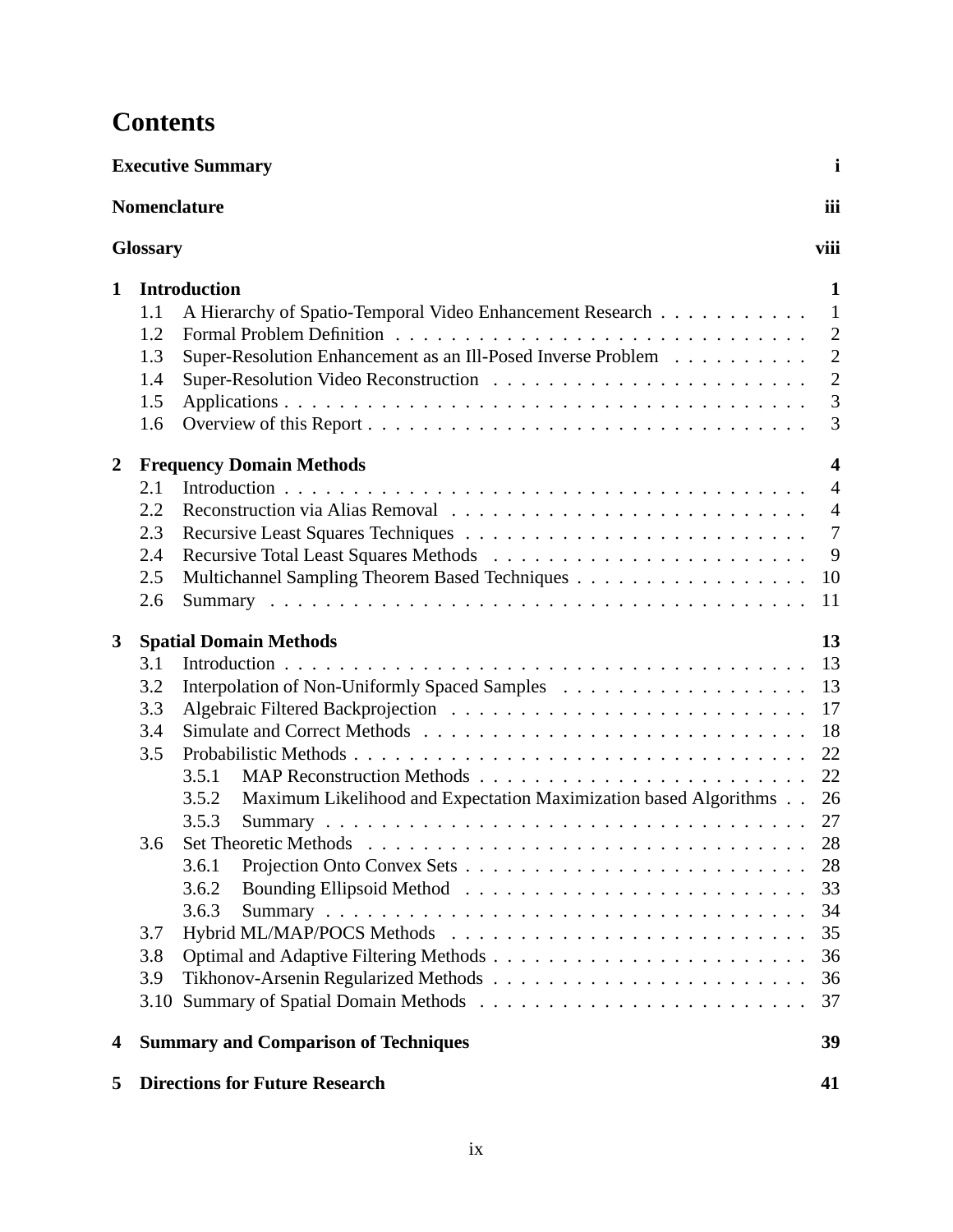## **6 Conclusions 44**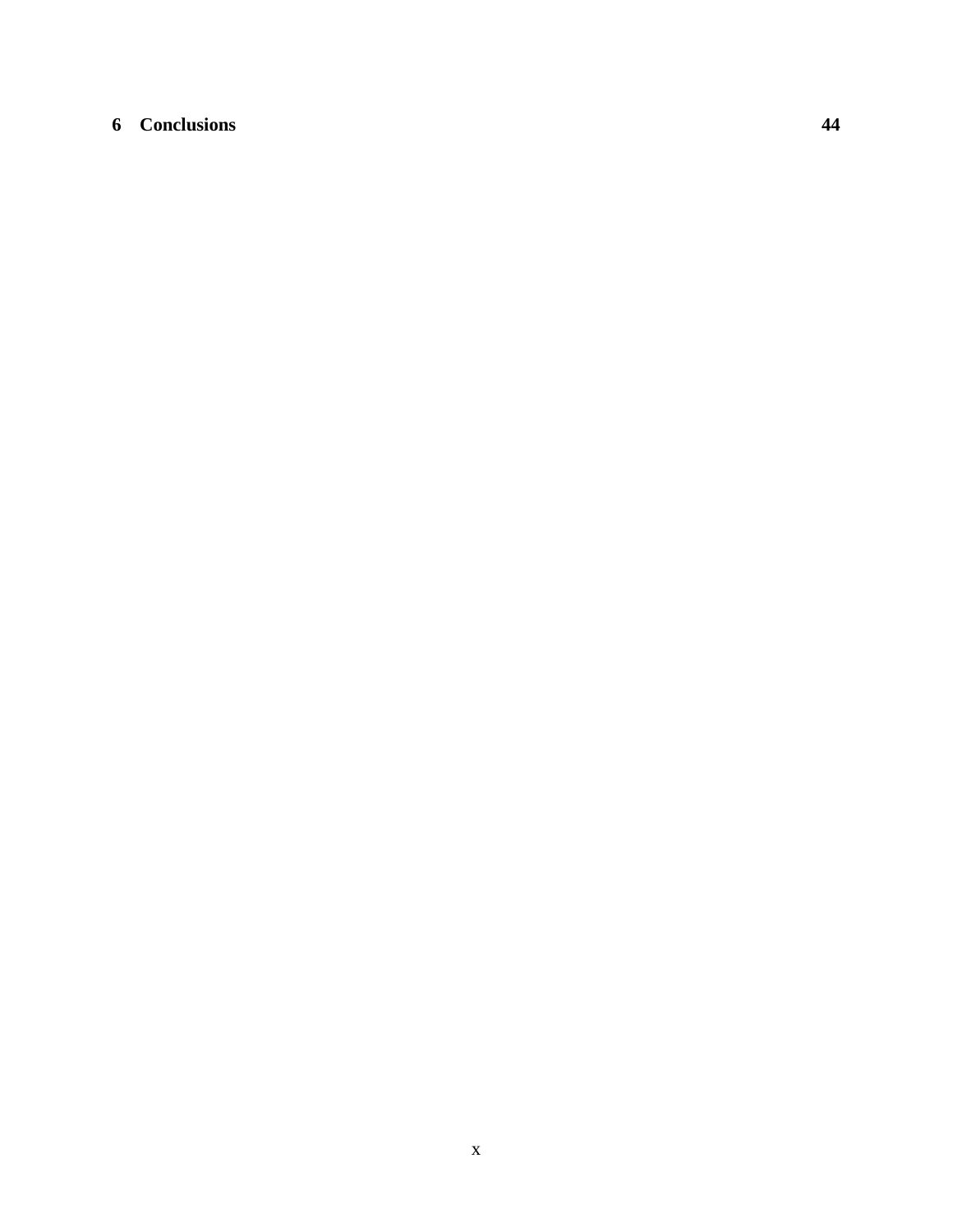## **1 Introduction**

This report considers the problem of spatial resolution enhancement of low-resolution video sequences. It reviews existing techniques, discussing the relative merits and demerits of these approaches, and identifies promising directions for future research.

In the section that follows, we provide some background information which will provide a overall perspective of existing and future techniques in spatial and temporal enhancement of video sequences.

### **1.1 A Hierarchy of Spatio-Temporal Video Enhancement Research**

Spatial resolution enhancement of low-resolution video sequences has emerged from earlier work; first robust image interpolation for single frame resolution enhancement, followed by improved resolution still images from video. To complete the hierarchy, one may consider also the more general problem of spatial and temporal resolution enhancement of a low-resolution video sequence. The hierarchy of increasingly general techniques is illustrated in Figure 1 below.



Figure 1: Hierarchy describing spatial and temporal resolution enhancement techniques.

The focus of this report is spatial resolution enhancement of low-resolution video which lies at the third level in this hierarchy. Though work directly addressing this problem will be reviewed, we shall concentrate considerable effort in reviewing work at level 2 (resolution enhanced stills from low-resolution video) since this is the basis for much of the existing work on video resolution enhancement. In fact, most existing techniques for spatial resolution enhancement are extensions of those used for reconstructing still images from a video sequence, so we are justified in our approach. Level 1 describes single image interpolation work from which techniques are sometimes utilized in reconstruction of still images from video.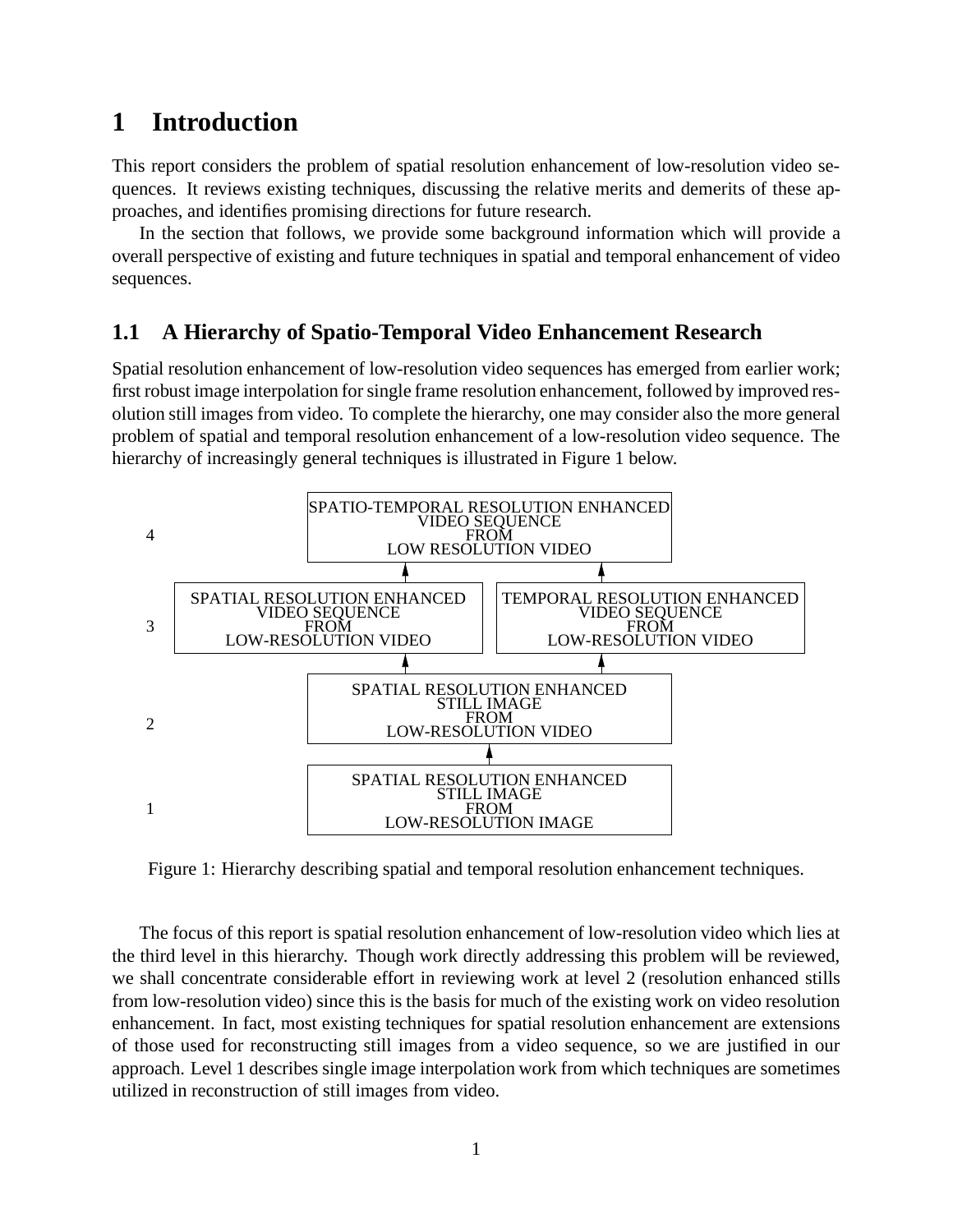In the material that follows, the term super-resolution (SR) may be considered synonymous with spatial resolution enhancement.

#### **1.2 Formal Problem Definition**

The super-resolution video enhancement problem may be formally described as follows:

Let  $f(x_1, x_2, t)$ ,  $x_1, x_2, t \in \mathbb{R}$  denote the time-varying scene in the image plane coordinate system. Given a sequence of R low-resolution sampled images  $y[m_1, m_2, r]$  with  $m_1 \in$  $\{1, 2, \ldots, M_{1r}\}\;$ ,  $m_2 \in \{1, 2, \ldots, M_{2r}\}\;$  and  $r \in \{1, 2, \ldots, R\}\;$  acquired by imaging of the scene  $f(x_1, x_2, t)$  at times  $t_1 < t_2 < \cdots < t_r < \cdots < t_R$ , our objective is to form S estimates  $f [n_1, n_2, s], 1 \le s \le S$  of  $f (x_1, x_2, \tau_s)$  on the discrete, *super-resolution* sampling grid indexed by  $[n_1, n_2]$  with  $n_1 \in \{1, 2, \ldots, N_{1s}\}\;$ ,  $n_2 \in \{1, 2, \ldots, N_{2s}\}\;$  at the arbitrary time instants  $t_1 \le \tau_1 < \tau_2 < \cdots < \tau_s < \cdots < \tau_s \le t_R$ . Typically we choose  $N_{1_s} > M_{1_r}, N_{2_s} > M_{2_r}, \forall r, s$ and / or  $S > R$ . Super-resolution refers to the reconstruction of images  $f [n_1, n_2, s]$  that are visually superior to the original low resolution observations. This often implies *bandwidth extrapolation* beyond the passband of the imaging system.

Super-resolution reconstruction methods typically make use of a set of low-resolution frames when computing each super-resolution frame. Is is the additional spatio-temporal information available in the *sequence* of low-resolution images enables reconstruction at resolutions higher than that of the original data.

### **1.3 Super-Resolution Enhancement as an Ill-Posed Inverse Problem**

One of the fundamental ideas we shall repeatedly encounter is the fact that super-resolution reconstruction is an ill-posed inverse problem [1]. The problem is typically that a multiplicity of possible solutions exists given a set of observation images. The accepted approach to tackling such problems is to constrain the solution space according to *a-priori* knowledge on the form of the solution. This may include such constraints such as smoothness, positivity and so on. Inclusion of such constraints is critical to achieving high quality super-resolution reconstructions, so much emphasis will be placed on techniques which enable the inclusion of *a-priori* knowledge.

### **1.4 Super-Resolution Video Reconstruction**

Many of the papers we shall discuss in this report do not directly consider the problem of superresolution *video* restoration, but instead concentrate on restoration of a single super-resolution still image from a short, low resolution image sequence. All of these techniques may, however, be applied to video restoration by using a shifting window of processed frames as illustrated in Figure 2. For a given super-resolution frame, a "sliding window" determines the set of low resolution frames to be processed to produce the output. The window is moved forward to produce successive super-resolution frames in the output sequence.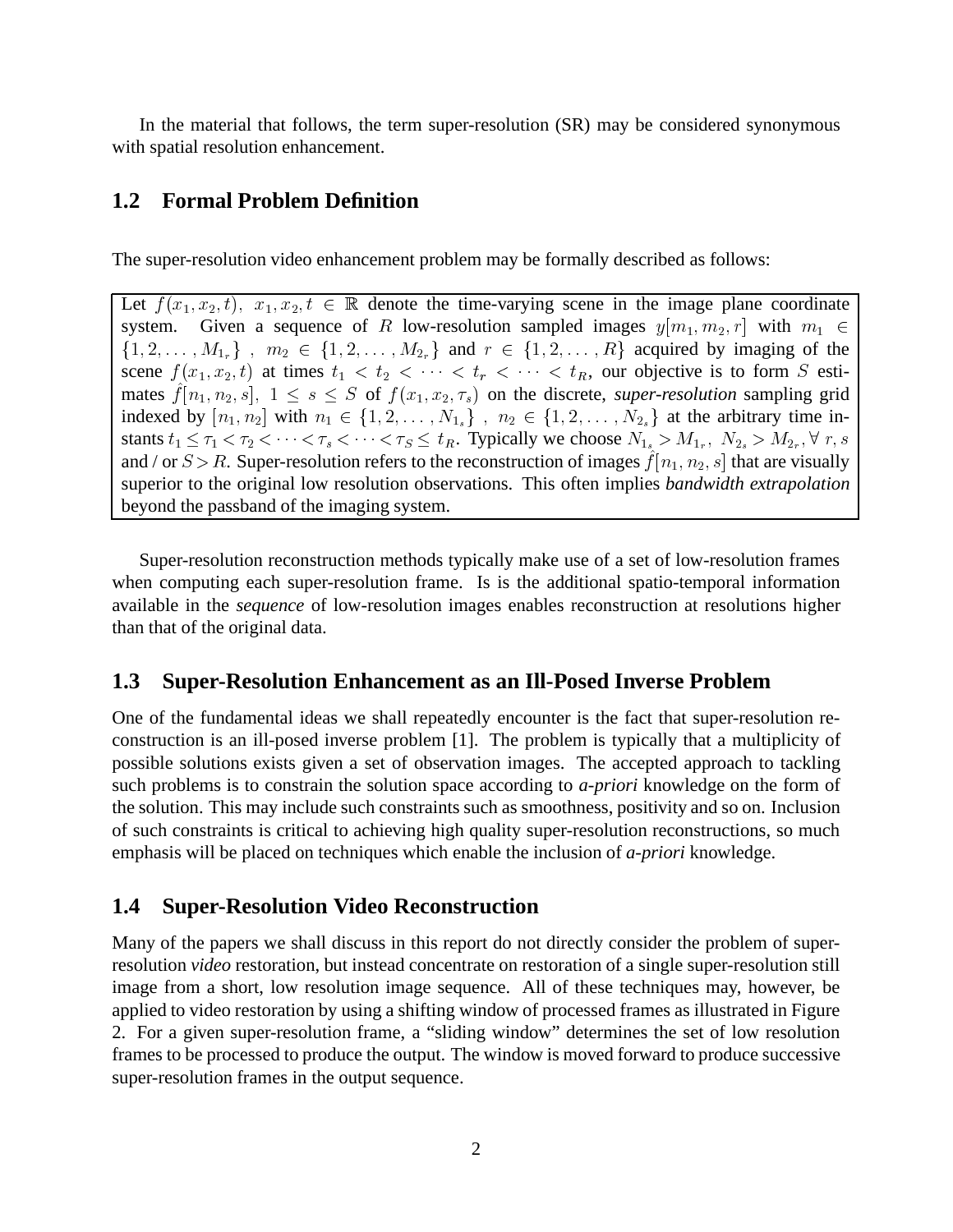

Figure 2: Super-resolution video enhancement from a low resolution image sequence.

#### **1.5 Applications**

Applications for the techniques of high resolution reconstruction from sequences appear to be growing rapidly. Super-resolution techniques have already been applied in the following areas:

- Satellite imaging
- Video Surveillance
- Video enhancement and restoration
- Video standards conversion
- Microscopy
- Digital Mosaicing
- Aperture displacement cameras [2, 3]
- Medical computed tomographic imaging

This list appears to be growing rapidly as super-resolution techniques become better known.

#### **1.6 Overview of this Report**

We will review the history and current state of the art by categorizing existing techniques into several divisions. At the highest level, super-resolution techniques can be divided in to *frequency domain* or *spatial domain* algorithms. Much of the earlier work concentrated on the frequency domain formulation, but as more general degradation models were considered, later research has tended to concentrate almost exclusively on spatial domain formulations.

We will discuss the frequency domain formulation of the SR problem in Section 2 which is followed by spatial domain techniques in Section 3. Each of these sections include short concluding summaries. The report is concluded with a final summary and an identification of promising directions for future work.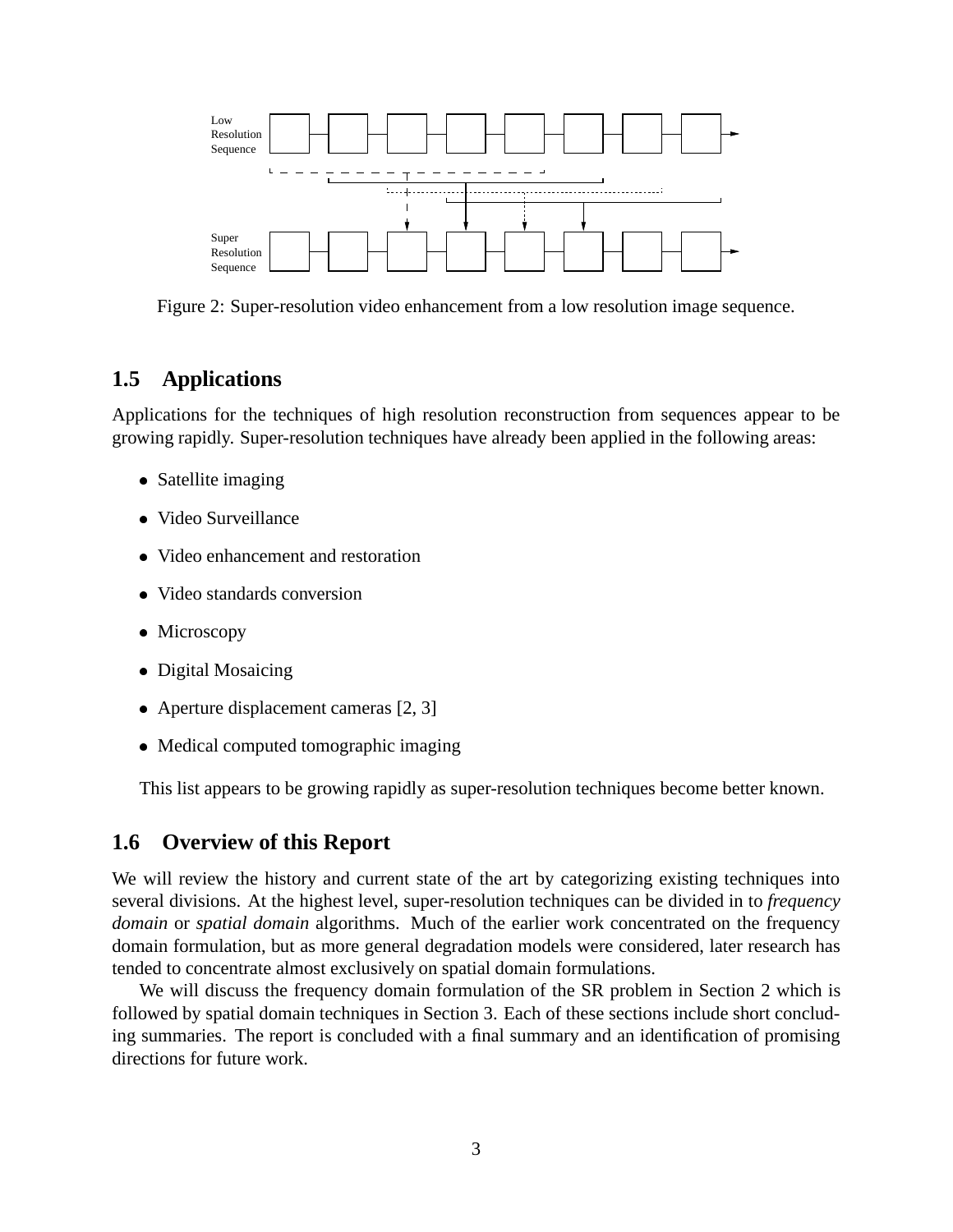## **2 Frequency Domain Methods**

#### **2.1 Introduction**

In this section we discuss a major class of super-resolution methods which utilize a frequency domain formulation of the super-resolution problem. The techniques discussed utilize the shifting property of the Fourier transform to model global translational scene motion, and take advantage of the sampling theory to enable effect restoration made possible by the availability of multiple observation images.

It is interesting to note that the methods we discuss here include the earliest investigation of the super-resolution problem, and although there are significant disadvantages in the frequency domain formulation, work has continued in this area until relatively recently when spatial domain techniques, with their increased flexibility, have become more prominent. This does not however mean to say that frequency domain techniques be ignored. Indeed, under the assumption of global translational motion, frequency domain methods are computationally highly attractive.

We begin our review of frequency domain methods with the seminal work of Tsai and Huang [4].

#### **2.2 Reconstruction via Alias Removal**

The earliest formulation, and proposed solution to the multi-frame super-resolution problem was undertaken by Tsai and Huang [4] in 1984, motivated by the need for improved resolution images from Landsat image data. Landsat acquires images of the same areas of the earth in the course of its orbits, thus producing a sequence of similar, but not identical images. Observed images are modeled as under-sampled versions of a unchanging scene undergoing global translational motion. Impulse sampling is assumed, but the sampling rate fails to meet the Nyquist criterion [5]. Neither the effects of blurring due to satellite motion during image acquisition nor observation noise are considered.

The authors propose a frequency domain formulation based on the shift and aliasing properties [6] of the continuous and discrete Fourier transforms for the reconstruction of a band-limited image from a set under-sampled, and therefore aliased, observation images. The shift and aliasing properties are used to formulate a system of equations which relate the aliased discrete Fourier transform (DFT) coefficients of the observed images to samples of the continuous Fourier transform (CFT) of the unknown original scene. The system of equations is solved for the frequency domain coefficients of the original scene, which is then recovered using the inverse DFT. Formulation of the system of equations requires knowledge of the translational motion between frames to sub-pixel accuracy. Solution of the equations requires that each observation contribute *independent* equations, which places restrictions on the inter-frame motion that contributes useful data.

With the continuous scene denoted by  $f(x_1, x_2)$ , global translations of  $f(x_1, x_2)$  yield R shifted images,  $f_r(x_1, x_2) = f(x_1 + \Delta_{x_{1r}}, x_2 + \Delta_{x_{2r}})$  where  $r = 1, 2, \ldots, R$ . The CFT of the scene is given by  $\mathcal{F}(u_1, u_2)$  and that of the translations by  $\mathcal{F}_r(u_1, u_2)$ . The shifted images are impulse sampled to yield observed images  $y_r[m_1, m_2] = f(m_1T_{x_1} + \Delta_{x_{1r}}, m_2T_{x_2} + \Delta_{x_{2r}})$  with  $m_1 = 0, 1, ..., M_1 - 1$ and  $m_2 = 0, 1, \ldots, M_2-1$ . The R corresponding 2D DFT's are denoted  $\mathcal{Y}_r[k_1, k_2]$ . The CFT of the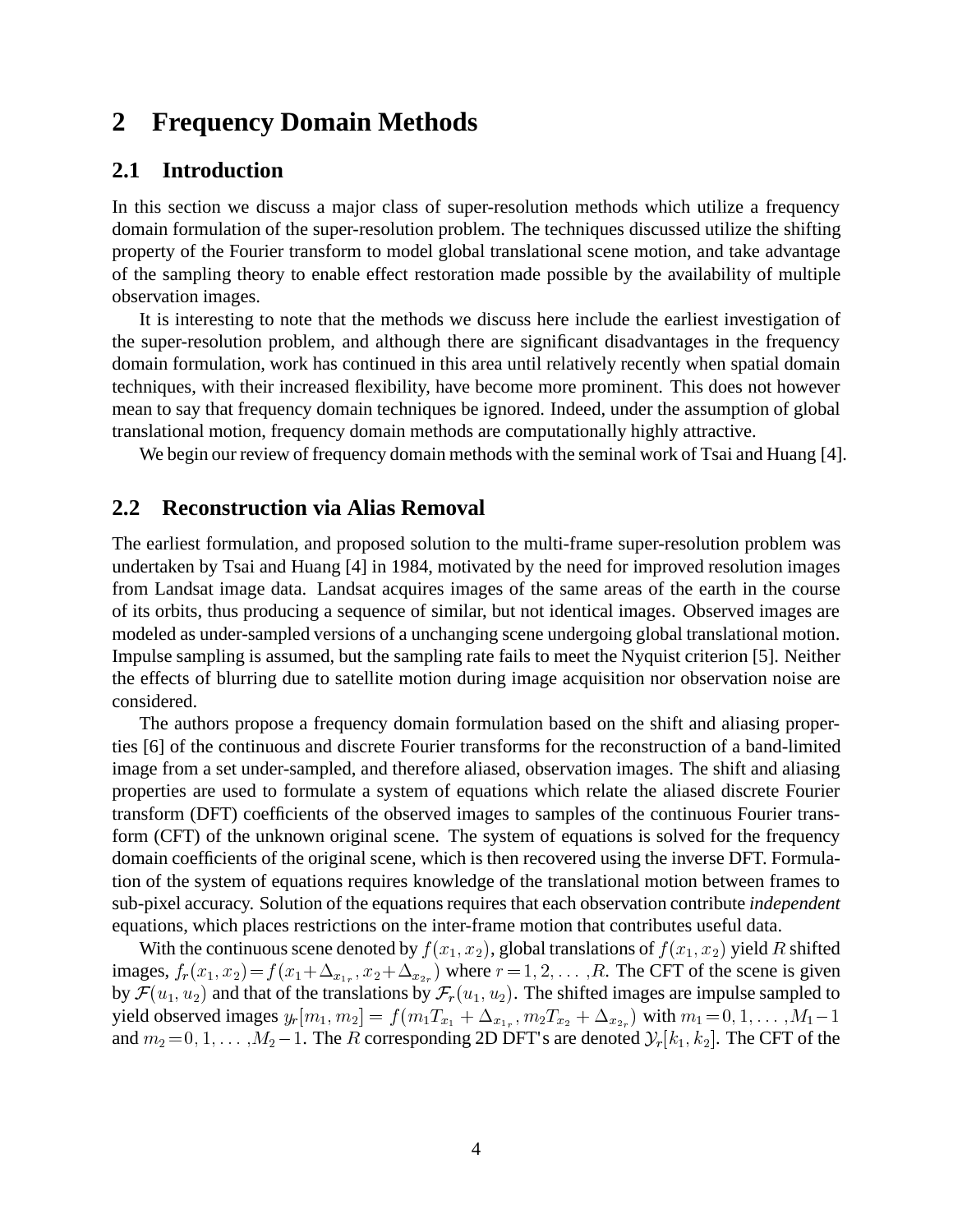scene and the DFT's of the shifted and sampled images are related via aliasing [6],

$$
\mathcal{Y}_r[k_1, k_2] = \frac{1}{T_{x_1} T_{x_2}} \sum_{p_1 = -\infty}^{\infty} \sum_{p_2 = -\infty}^{\infty} \mathcal{F}_r\left(\frac{k_1}{M_1 T_{x_1}} + p_1 f_{s_1}, \frac{k_2}{M_2 T_{x_2}} + p_2 f_{s_2}\right)
$$
(1)

where  $f_{s_1} = 1/T_{x_1}$  and  $f_{s_2} = 1/T_{x_2}$  are the sampling rates in the  $x_1$  and  $x_2$  dimensions respectively. We will also use the shifting property of the CFT,

$$
\mathcal{F}_r(u_1, u_2) = e^{j2\pi (\Delta_{x_{1r}} u_1 + \Delta_{x_{2r}} u_2)} \mathcal{F}(u_1, u_2)
$$
\n(2)

If  $f(x_1, x_2)$  is band-limited, there exist  $L_i$  such that  $\mathcal{F}(u_1, u_2) \to 0$  for  $|u_i| \geq L_i f_{s_i}$ ,  $i = 1, 2$ . Assuming  $f(x_1, x_2)$  is band-limited, we may use the shifting property in (2) to rewrite the alias relationship of (1) in matrix form as,

$$
Y = \Phi F \tag{3}
$$

Y is a  $R \times 1$  column vector with the  $r<sup>th</sup>$  element being the DFT coefficients  $\mathcal{Y}_r[k_1,k_2]$  of the observed image  $y_r[m_1, m_2]$ .  $\Phi$  is a matrix which relates the DFT of the observation data to samples of the unknown CFT of  $f(x_1, x_2)$  contained in the  $4L_1L_2 \times 1$  vector **F**.

Super-resolution reconstruction therefore is reduced to finding the DFT's of the  $R$  observed images, determining  $\Phi$ , solving the system of equations (3) for F and then using the inverse DFT to obtain the reconstructed image. It is shown that  $\Phi$  may be factored so as to reduce the computational cost in solving for the CFT coefficients in F.

Since the system matrix  $\Phi$  requires knowledge of the translation parameters  $\Delta_{x_1}, \Delta_{x_2}$ , which are not typically known *a-priori*, these parameters must be estimated before reconstruction is possible. Super-resolution reconstruction is thus effected using a two step process: motion estimation to determine the translation parameters, followed by restoration of the improved resolution image.

The authors address the problem of registration using a novel approach which appears not to have gained significant recognition. Since the observed images  $y_r[m_1, m_2]$  are under-sampled, there is some question as to the accuracy of standard techniques for motion estimation which typically utilize two (though sometimes more) frames when computing motion estimates. It is well recognized [7] that the accuracy of the motion estimates is arguably *the* limiting factor in superresolution reconstruction performance, so any fruitful consideration of this problem promises significant returns. A simultaneous *multi-frame* image registration algorithm is proposed which is shown to deliver reliable registration parameters even under the conditions of severe undersampling, provided a sufficiently large number of observation frames are available. This idea does not appear to have been sufficiently explored in the super-resolution community and holds considerable promise as a means of improving current super-resolution methods. It should be pointed out however that the idea addresses only the relatively simple problem of global translation estimation.

In summary, the Tsai-Huang frequency domain method, though computationally attractive, has significant disadvantages. The assumption of ideal sampling is unrealistic. The possibility of an optical system point spread function, or even that of spatially integrating sensors is not addressed. Observation noise is not considered, which is a major shortcoming given that noise will have a detrimental effect on the solution of (3). Blurring due to finite aperture time is also not considered. The global translation model is, for many applications, inappropriate.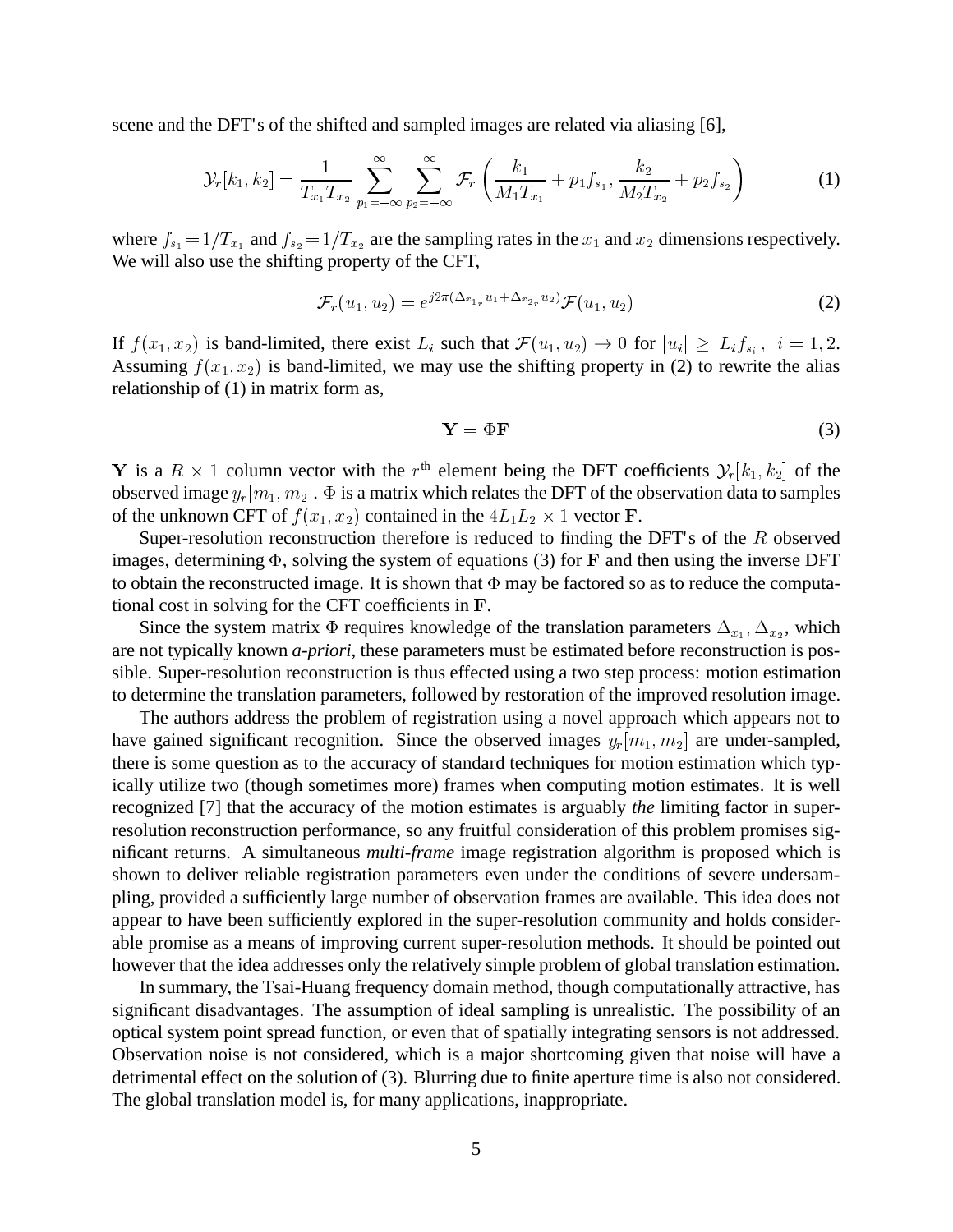It is important to recognize that the global translation model is intimately bound with the proposed frequency domain approach. Indeed, global translation in the spatial domain is related, via the Fourier shifting property, to phase shifts in the spatial-frequency domain. This fortuitous relationship enabled the formulation presented, however it is not difficult to see that global translation is exceptional in that more general motion models will not lend themselves so cleanly to a frequency domain formulation. It is worth noting that *spatially varying* (non-global) motion models, which are of great interest in super-resolution reconstruction of scenes containing independent motion, could not be easily accommodated using the frequency domain formulation. This lack of flexibility is a major disadvantage of all frequency domain approaches similar to [4].

Two of the limitations of the Tsai-Huang method are addressed by Tekalp, Ozkan and Sezan in [8]. The authors propose a frequency domain approach which extends [4] by including the effects of a LSI PSF  $h(x_1, x_2)$  as well as observation noise. Periodic sampling is still assumed, but is not necessarily ideal, since the PSF of the sensor can be integrated into the system PSF. As in [4], a translation only motion model is used, which enables the formulation of a Fourier domain system model which relates the noisy, degraded and under-sampled observed images to the original 2-D scene. By utilizing  $L^2$  observed images, each L times undersampled in the  $x_1$  and  $x_2$  dimensions, a system of  $L^2$  equations in  $L^2$  unknowns is formulated for each sampled frequency domain point. These equations are solved in the least squared sense due to the presence of observation noise.

The authors assume the spatial domain observation model,

$$
y_r[m_1, m_2] = \sum_{p_1=0}^{M_1-1} \sum_{p_2=0}^{M_2-1} \left[ f(x_1 - \Delta_{x_{1r}}, x_2 - \Delta_{x_{2r}}) * *h(x_1, x_2) \right] \delta(x_1 - p_1 T_{x_1}, x_2 - p_2 T_{x_2}) + n_r(p_1 T_{x_1}, p_2 T_{x_2}) \tag{4}
$$

Similar to [4], the equivalent frequency domain equations are derived for (4), which relates the Fourier coefficients of the undersampled observation images of the shifted and blurred original high-resolution image. After least-squares solution to the frequency domain equations, the estimate of the original image is reconstructed by inverse DFT of the sampled CFT data.

In addition to the extensions of [4], the authors propose a spatial domain projection onto convex sets (POCS) reconstruction method as well as a spatial domain interpolation-restoration approach. These are discussed in Sections 3.6.1 and 3.2 respectively.

In the text, "Digital Video Processing," Tekalp [9] dedicates a chapter to the discussion of select techniques in super-resolution reconstruction. Tekalp provides an introduction to the superresolution problem and discusses various observation models which are capable of including the effects of scene motion and sensor and optical system point spread functions. The frequency domain model of Tsai and Huang [4] , as well as the extensions proposed in [8] are presented in a tutorial exposition. The POCS method proposed in [8] (see Section 3.6.1) is also reviewed and examples are presented. No novel results are presented in this work.

Kaltenbacher and Hardie [10] utilize the frequency domain formulation proposed by Tsai and Huang [4] for restoration of aliased, under-sampled low resolution frames, but propose an alternative method for estimating the inter-frame global translational parameters required for restoration. Their approach is considerably cheaper computationally than that of [4].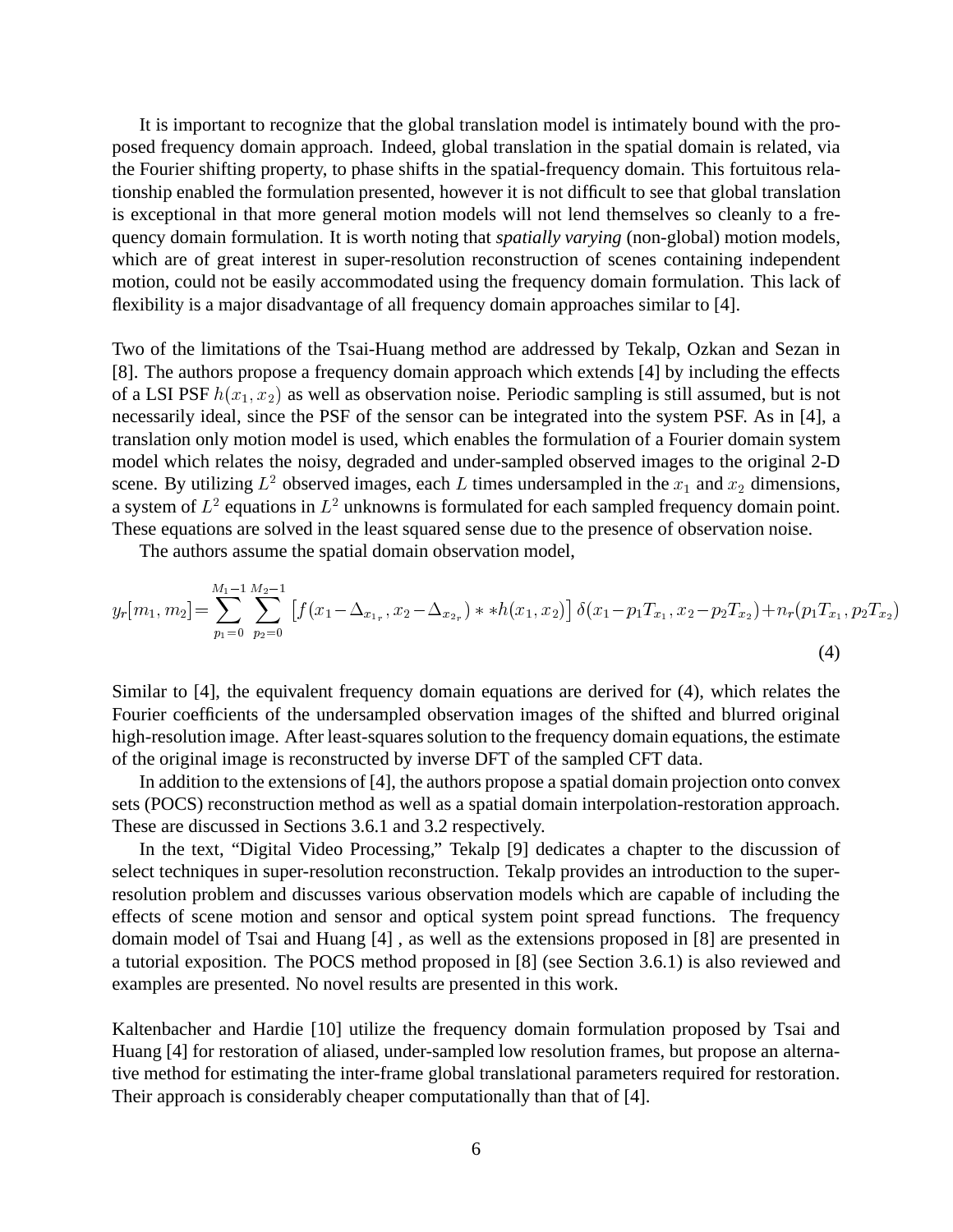Recorded low resolution images  $y[m_1, m_2]$  are expanded in a first order Taylor series,

$$
y[m_1, m_2] \approx y[m_{1_0}, m_{2_0}] + (m_1 - m_{1_0})\frac{\partial y[m_{1_0}, m_{2_0}]}{\partial m_1} + (m_2 - m_{2_0})\frac{\partial y[m_{1_0}, m_{2_0}]}{\partial m_2}
$$
 (5)

Given the assumption of global translational motion, the terms  $\Delta_{m_1} = (m_1 - m_{10})$  and  $\Delta_{m_2} = (m_2 - m_{20})$ represent global translation between a pair of observed low resolution frames.  $\Delta_{m_1}$  and  $\Delta_{m_2}$  are estimated by minimizing the square error,

$$
\epsilon = \sum_{m_1} \sum_{m_2} \left[ y[m_1, m_2] - y[m_{1_0}, m_{2_0}] - \Delta_{m_1} \frac{\partial y[m_{1_0}, m_{2_0}]}{\partial m_1} - \Delta_{m_2} \frac{\partial y[m_{1_0}, m_{2_0}]}{\partial m_2} \right]^2 \tag{6}
$$

Minimizing  $\epsilon$  is achieved straightforwardly by differentiation with respect to  $\Delta_{m_1}$  and  $\Delta_{m_2}$  and setting the result to zero, which, after manipulation yields the matrix equation,

$$
M\Delta = V \tag{7}
$$

with,

$$
M = \begin{bmatrix} \sum_{m_1} \sum_{m_2} \left( \frac{\partial y[m_{1_0}, m_{2_0}]}{\partial m_1} \right)^2 & \sum_{m_1} \sum_{m_2} \frac{\partial y[m_{1_0}, m_{2_0}]}{\partial m_1} \frac{\partial y[m_{1_0}, m_{2_0}]}{\partial m_2} \\ \sum_{m_1} \sum_{m_2} \frac{\partial y[m_{1_0}, m_{2_0}]}{\partial m_1} \frac{\partial y[m_{1_0}, m_{2_0}]}{\partial m_2} & \sum_{m_1} \sum_{m_2} \left( \frac{\partial y[m_{1_0}, m_{2_0}]}{\partial m_2} \right)^2 \\ \sum_{m_2} \left( \frac{\Delta_{m_1}}{\Delta_{m_2}} \right) & & & \end{bmatrix}
$$
\n
$$
V = \begin{bmatrix} \sum_{m_1} \sum_{m_2} \left( y[m_1, m_2] - y[m_{1_0}, m_{2_0}] \right) \frac{\partial y[m_{1_0}, m_{2_0}]}{\partial m_1} \\ \sum_{m_1} \sum_{m_2} \left( y[m_1, m_2] - y[m_{1_0}, m_{2_0}] \right) \frac{\partial y[m_{1_0}, m_{2_0}]}{\partial m_2} \end{bmatrix}
$$
\n(8)

The spatial derivative terms are estimated by first smoothing the observed images and then applying Prewitt operators. The resulting equations are solved to yield sub-pixel estimates of the global translation parameters  $\Delta_{m_1}$  and  $\Delta_{m_2}$ . Various performance tests demonstrating the efficacy of the method are presented. The motion estimates are used as parameters in the Tsai-Huang superresolution reconstruction algorithm. The authors suggest the use of a least squares solution to the linear system of equations relating the aliased low-resolution observation image spectra to the unaliased, super-resolution spectrum, when the number of observed images results in more equations than unknowns. This leads naturally to a Moore-Penrose pseudo-inverse solution.

In summary, this paper contributes a simple method for sub-pixel accuracy *global translational motion estimation*, which is more attractive computationally than the algorithm proposed in [4]. Super-resolution reconstruction theory is not significantly furthered beyond [4].

#### **2.3 Recursive Least Squares Techniques**

We consider now an approach based on a least squares formulation for the solution of (3) which is implemented in a recursive fashion to improve computational efficiency.

Kim, Bose and Valenzuela [11] utilize the frequency domain theoretical framework as well as the global translation observation model proposed by Tsai and Huang [4], however extend the formulation to consider observation noise as well as the effects of spatial blurring. An excellent review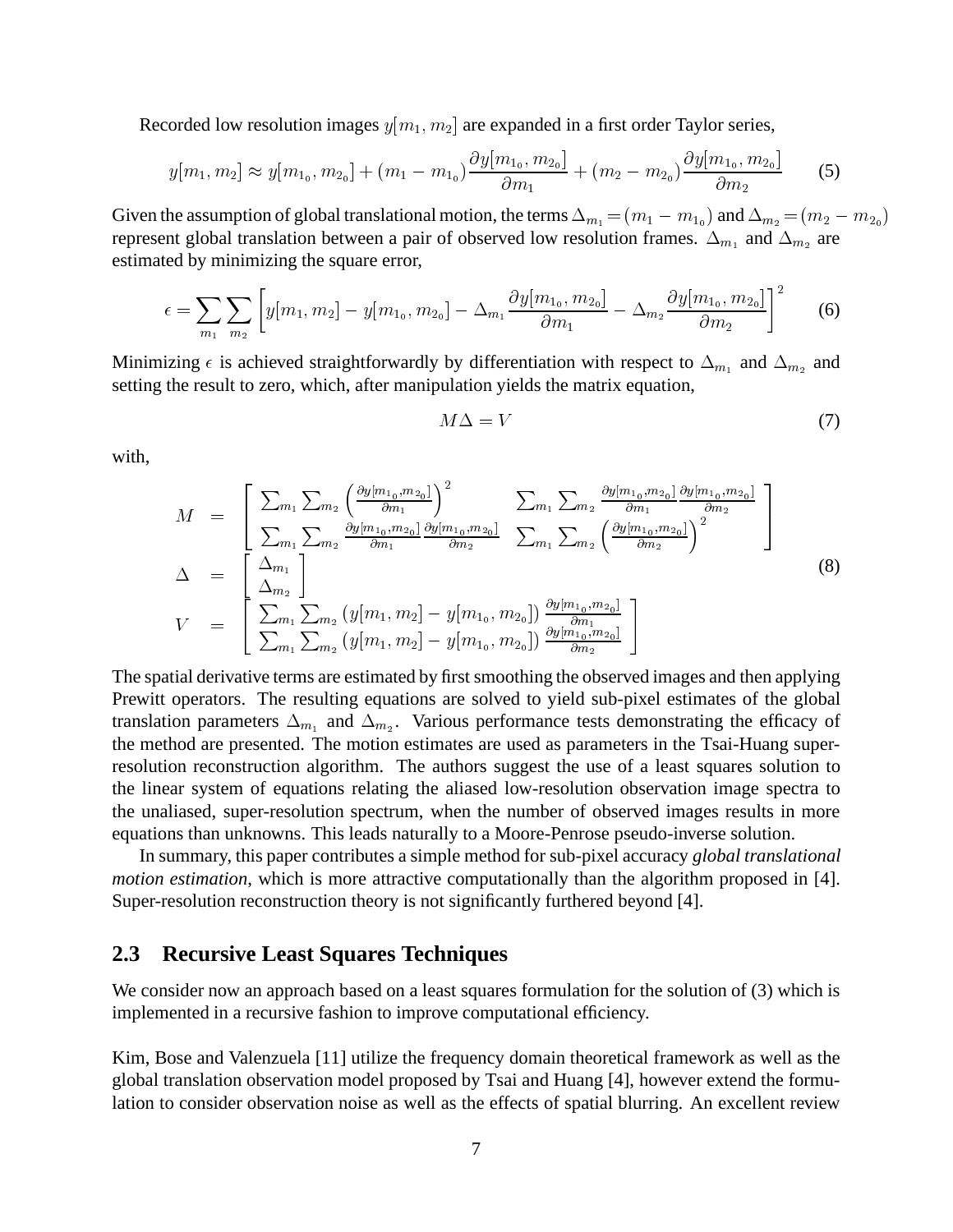of the frequency domain reconstruction method of [4] precedes the authors' primary contribution - a recursive least-squares, and a weighted recursive least squares solution method for solving the linear system of equations (3) in the presence of observation noise. Sufficient conditions for nonsingularity of the system matrix  $\Phi$  in (3) are also derived, in terms of the relative global translation parameters of the undersampled scene observations.

The proposed recursive solution approach is computationally attractive, while the least squares formulation provides the advantage of a measure of robustness in the case of an under- or overdetermined system (3).

Though the authors address limitations of [4], by including LSI blur (which removes the restriction of impulse sampling), LSV blur, and observation noise, the restriction to a global translation motion observation model remains. Issues concerning estimation of the motion parameters themselves are not discussed - the translation parameters are assumed to be known *a-priori*. It is noted that zeroes in the the blur spectral response will result in the problem become ill-posed due to non-uniqueness of solution due to the loss of all information at the response zeroes. This point is not addressed.

Kim and Su [12, 13] extend their earlier work [11] by addressing the issue of the ill-posedness of the inverse problem resulting from the presence of zeroes in the blur PSF. The formulation of the SR problem is still that of [4], but includes like [11], a LSI PSF in the frequency domain observation model. Since the presence of the blur PSF in general results in an ill-posed inverse problem [14], the authors propose replacing their earlier recursive least-squares solution for (3) with a Tikhonov regularization Tikhonov77 method. The system of equations (3), which are repeated below for convenience.

$$
Y = \Phi F \tag{9}
$$

In the presence of observation noise this system will typically be inconsistent, and  $\Phi$  will be illconditioned due to zeroes in the blur PSF. A regularized solution may be found by finding F which minimizes the expression,

$$
\|\Phi \mathbf{F} - \mathbf{Y}\|^2 + \gamma(\mathbf{F})\tag{10}
$$

where  $\gamma(\cdot)$  is a *regularization functional*. In this work,  $\gamma(\cdot) = \lambda ||\mathbf{F} - \mathbf{c}||^2$ , where c is an approximation to the (as yet unknown) solution.

Algebraic manipulations yield the minimum of the expression in (10) as,

$$
\hat{\mathbf{F}} = \left(\Phi^T \Phi + \lambda \mathbf{I}\right)^{-1} \left(\Phi^T \mathbf{Y} + \lambda \mathbf{c}\right)
$$
\n(11)

Further manipulations show that it is possible to solve (11) using an iterative method and avoid the necessity for the matrix inversion step. Since the solution is unknown, c is initially set to zero, and thereafter set to the result of the previous iteration.

Though this paper addresses the ill-posedness of the SR inverse problem, there are several criticisms which can be leveled at the the approach taken. Firstly, the stabilizing function (squared error) is unrealistic for images, tending to result in overly smoothed solutions. Secondly the use of an estimate of the unknown solution <sup>c</sup>, leaves unanswered questions as to the stability of the proposed recursive solution method.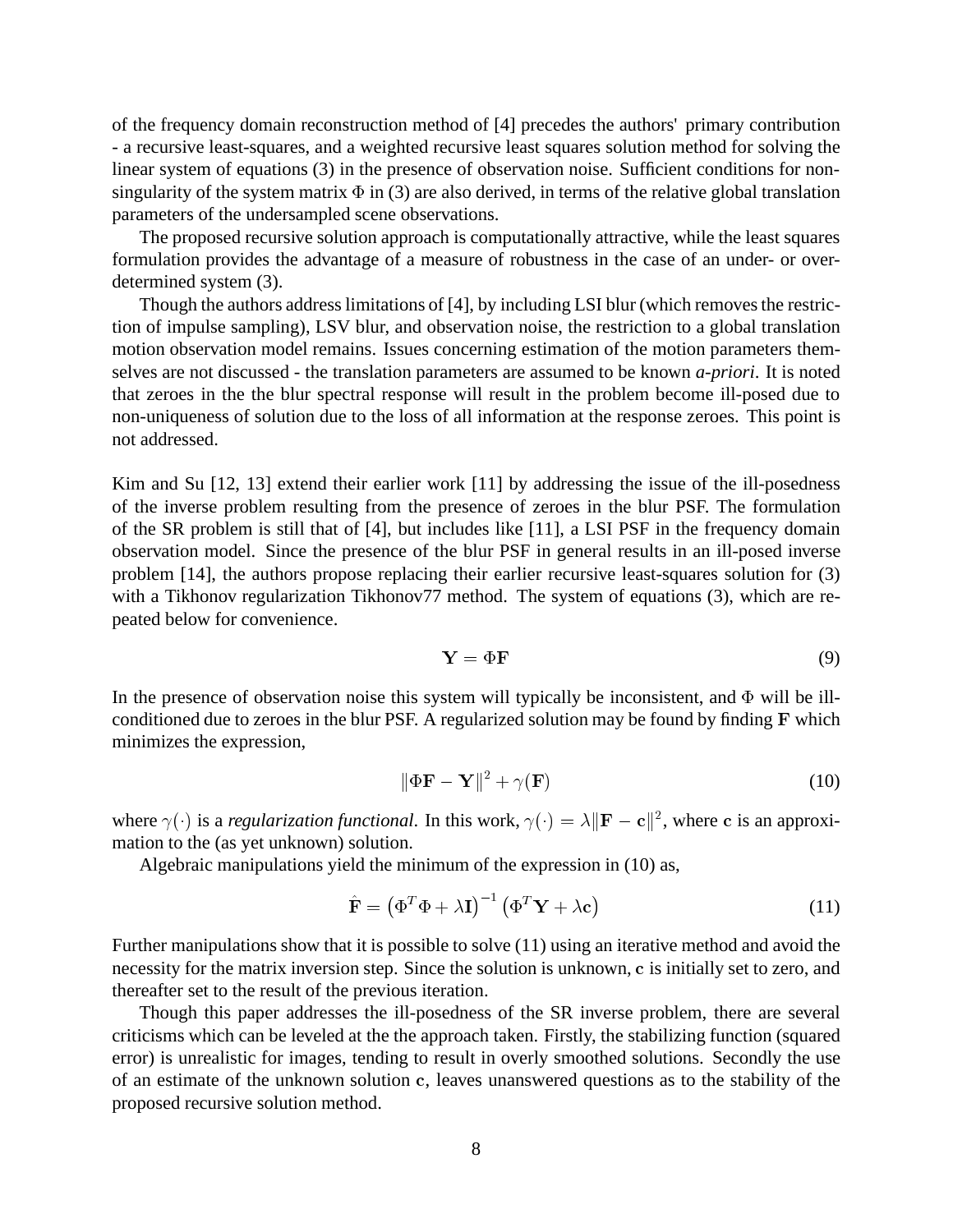Su and Kim [15] address one of the fundamental limitations of the Tsai-Huang [4] formulation - the inability to accommodate non-global motion models - yet still utilize the frequency domain framework of [4]. The proposed method allows a degree of non-global translational motion by utilizing the Tsai-Huang approach on overlapping, *motion compensated sub-blocks* of the observation image sequence.

The procedure is as follows: Observation images are decomposed into overlapping blocks; translational motion is estimated for these blocks in the observation sequence frames using [16]; Tsai-Huang reconstruction is performed for each block independently; interpolation is used to correct for occlusions and exposures; the resulting blocks are assembled to produce the final image.

The extension of [4] to accommodate non-global motion is a significant extension to the frequency domain theory, however it should be noted that the fundamental limitation to a translational motion model have not been addressed. This is due to the fact that the reconstruction phase is still the frequency domain approach which assumes translational model. There is significant question as the choice of the block decomposition, as well as the performance of the algorithm in cases where there is rapid motion, or multiple independent motion within blocks. Though effective in the test cases the algorithm presented is ad-hoc in nature, especially with regards merging the results of reconstruction of enhanced sub-blocks.

#### **2.4 Recursive Total Least Squares Methods**

A extensions of the recursive least squares work discussed in Section 2.3 is that of recursive *total* least squares which is known to provide some degree of robustness to errors in the observation model, which are likely, in the case of super-resolution reconstruction, to result from errors in motion estimation. Total least squares theory is well developed, and the reader is referred to the references [17, 18] for additional information. The work we discuss here does not, however, extend the observation model beyond that of the previous section.

Bose, Kim and Valenzuela [19, 20] extend the ideas developed in [11, 12, 13] to include a degree of robustness to errors in both the matrix  $\Phi$  and the observation vector Y in (3). The technique for achieving this is the method of *total least squares* (TLS), [17, 18], which is known to provide favorable robustness to errors in both observations as well as the system matrix in matrix equations of the form  $Ax = b$ . The motivation for the use of the TLS approach is to provide a degree of robustness to errors in  $\Phi$  which result from errors in the translational motion estimates required in the specification of  $\Phi$ . Since it is well understood that motion estimates need be as accurate as possible to SR reconstruction, the justification for the TLS approach is clear.

The observation model used is of the form,

$$
\mathbf{Y} = [\Phi + \mathbf{E}] \mathbf{F} + \mathbf{N} \tag{12}
$$

where E is the error in  $\Phi$  due to errors in motion estimates. The TLS problem may be formulated as a minimization problem,

Minimize 
$$
\| [N : E] \|
$$
  
Subject to  $Y - N = [\Phi + E]F$  (13)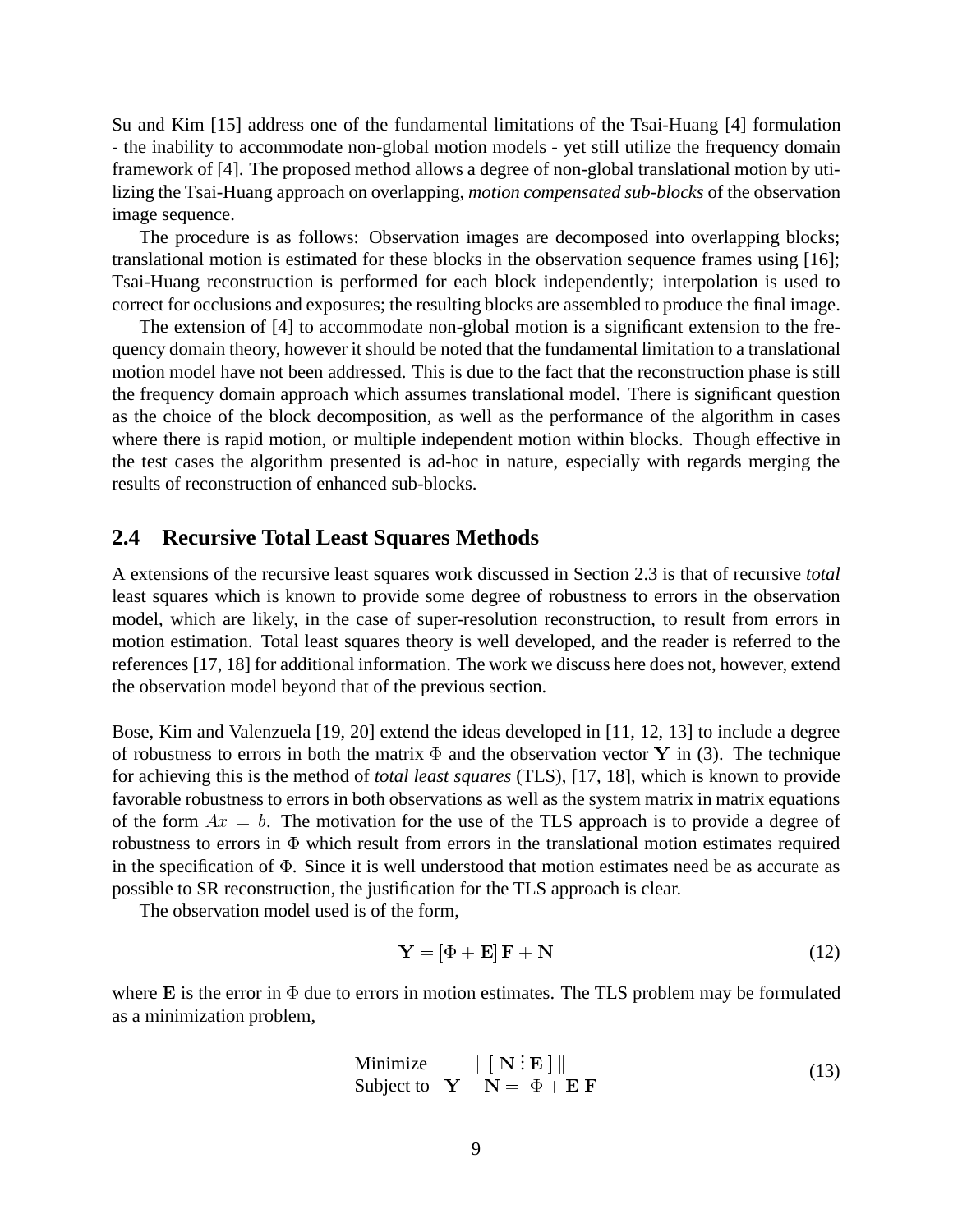The Frobenius norm is used. A *recursive* total least squares (RTLS) algorithm based on [21] (see also [22]) is used to solve (13) efficiently. Since the formulation of the reconstruction problem is in the frequency domain, utilizing complex DFT coefficients, (13) is transformed to an equivalent real-valued minimization. As with their earlier work [11], the proposed algorithm is well suited to massively parallel implementation, since DFT values of <sup>F</sup> may be computed in a decoupled manner.

Though attention is directed to the problem of uncertainties in the global translation parameter estimates, the proposed method does not address more fundamental issues such as the inherent limitations of the underlying frequency domain approach which cannot incorporate general scene or camera motion models. Though not explicitly demonstrated in the paper, the proposed method can incorporate a LSI blur degradation of the observed images as was discussed in the earlier papers [11, 12, 13]. Motion blur due to non-zero aperture time is not considered.

Bose, Kim and Zhou [23], and Kim [24] provide a theoretical analysis of the performance of their RTLS reconstruction algorithm based on existing work in TLS theory. They show that under certain assumptions, the TLS formulation reaches the Cramér-Rao bound.

### **2.5 Multichannel Sampling Theorem Based Techniques**

Ur and Gross propose a super-resolution reconstruction method based on the generalized sampling theorem of Papoulis [25] and a variant thereof, the multichannel sampling theorem, by Brown [26]. Although the implementation of the reconstruction is achieved in the spatial domain, the technique is fundamentally a frequency domain technique relying on the shift property of the Fourier transform to model the translation of the source imagery.

Consider a function  $f(x)$  which is band-limited to  $-\sigma < \omega < \sigma$  and is passed through R "mutually independent" linear channels, the outputs of which are sampled at the rate  $2\sigma/R$  (undersampled at  $1/R$  of the Nyquist rate) to produce R discrete signals  $y_r(mT)$ ,  $T = R/2\sigma$ ,  $m \in \mathbb{Z}$ . By the multichannel sampling theorem,  $f(x)$  may be reconstructed from  $y_r(mT)$  by passing the sub-sampled signals through  $R$  linear filters, summing the outputs and performing band-limited interpolation. Specifically,

$$
\hat{f}(x) = \sum_{r=1}^{R} \hat{f}_r(x) = \sum_{r=1}^{R} \sum_{m=-\infty}^{\infty} y_r(mT) \cdot h_r(x - mT)
$$
\n(14)

where  $f(x)$  is a sampled version of  $f(x)$  meeting the Nyquist criterion and which may be interpolated to recover  $f(x)$  exactly. The R filters with impulse response  $y_r(m)$  may be found according to equations given in [25] and [26]. A frequency domain derivation is used to obtain the above result. In particular, in the formulation by Brown [26] of the multichannel sampling theorem, matrices containing samples from the frequency domain representation of the  $R$  sampled signals are used to determine the set of filters  $h_r(\cdot)$  which are applied in the time domain to the R degraded and sub-sampled signals to yield a sampled version of  $f(t)$ . This is similar to the frequency domain formulation of Tsai and Huang, in which systems of equations in the frequency domain are be solved to yield the frequency domain representation of  $f(t)$ . The multichannel sampling theorem yields a time domain method (multichannel linear filtering) which effects the equivalent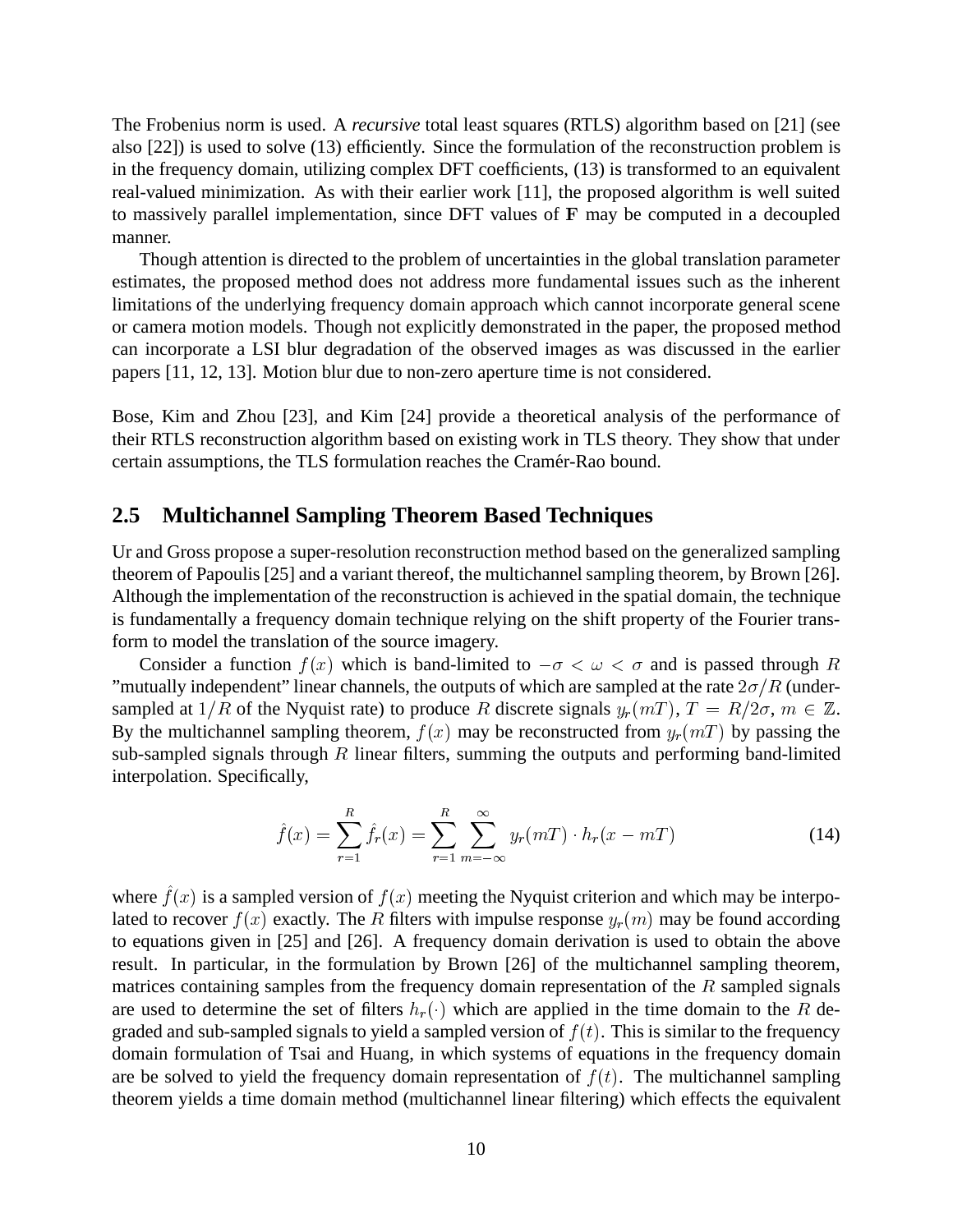reconstruction as is achieved in the Tsai-Huang method which operates by solving a linear system of frequency domain equations.

Ur and Gross consider the linear degradation channels to include the effects of a blur PSF as well as global translation which may be modeled as a delay. Observing that the operations of blurring and translation are commutative and assuming a single blur common to all the channels, it is show that the super-resolution problem may be separated into two distinct processes: "merging" the under-sampled signals into a single  $\sigma$ -band-limited function, followed by deblurring of the merged signal. Since the deblurring operation is independent of the merging process, it is possible to derive a closed form solution for computing the merged signal from the  $R$  degraded and undersampled channel outputs. Any standard image restoration algorithm may then be applied to the merged signal to correct for the blur degradation.

In terms of application, the Ur and Gross method assumes that the global translation parameters are known *a-priori*. No attention is directed to the motion estimation problem.

As mentioned above, the Ur-Gross approach is, in effect, a spatial domain analog of the the Tsai-Huang frequency domain formulation, the only significant difference being the inclusion of a single PSF common to all the observations. Observation noise and motion blur is not considered. Since the Ur-Gross proposal is effectively a spatial domain implementation equivalent to the frequency domain methods discussed in Section 2.2, it suffers from the same limitations in range of feasible motion models. The authors are thus limited to global motion models only, and like Tsai and Huang, considered only the simplest case of global translational motion.

#### **2.6 Summary**

Super-resolution reconstruction via the frequency domain approach discussed in the previous sections has significant advantages:

• Simplicity

The principles behind the frequency domain approaches discussed are readily understandable in terms of basic Fourier theory. Though additional complexity exists in the implementation, the fundamental principles are clear.

Computational complexity

Many of the techniques discussed in this section are computationally attractive. In the Tsai-Huang [4] formulation and its derivative forms, the system of frequency domain equations are decoupled - that is a single frequency sample point of the super-resolution image may be computed independently of any other. This fact makes this formulation highly amenable to massively parallel implementation.

• Intuitive super-resolution mechanism

The techniques discussed are all based on the de-aliasing techniques of [4]. This formulation makes explicit the underlying mechanism of resolution improvement - restoration of frequency components beyond the Nyquist limit of the individual observation image samples. Later we shall encounter methods where the mechanism of super-resolution restoration are not as abundantly obvious.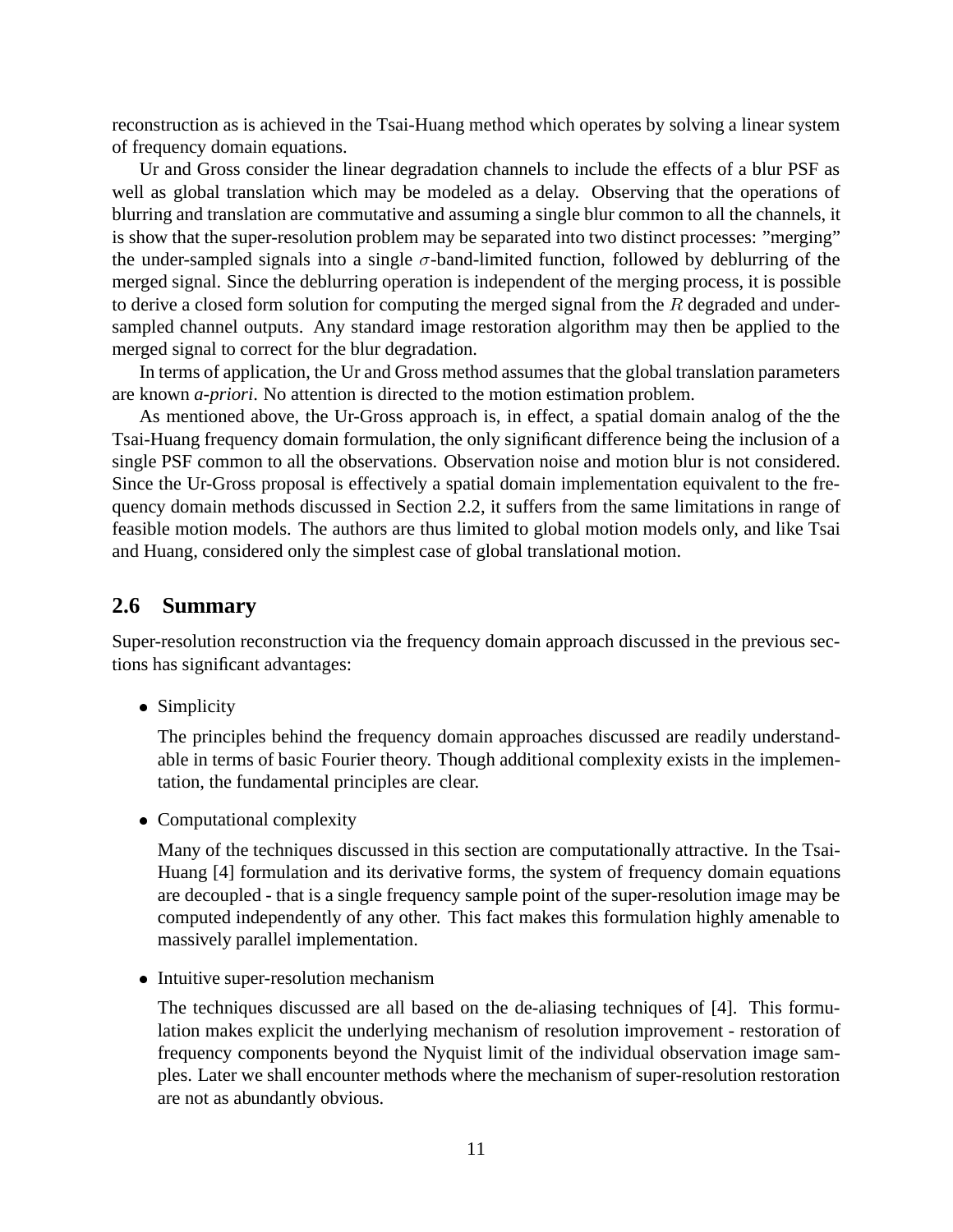There are, however, significant disadvantages which must be addressed if more general superresolution video restoration problems are to be tackled:

Global translation motion model

It is important to note that all the frequency domain methods we have discussed utilize a global translational motion model. Even [15], which describes a method with local motion by a block decomposition of the low-resolution observation images, falls into this category since only a global translation model for the decomposed blocks is possible. The global translation model we observe is no coincidence. This is a fundamental limitation of the frequency domain approach as we show in the next point.

• Inflexibility regarding motion models

The frequency domain methods discussed require the existence of a transformation which is the Fourier domain equivalent of the spatial domain motion model. This requirement imposes severe limitations on the range of feasible motion models due to the inability to formulate Fourier domain transformations which are equivalent to spatially varying motion models typically required in sophisticated SR applications.

Degradation models

For reasons similar the previous point, it is also difficult to include spatially varying degradation models in the frequency domain reconstruction formulation.

• Inclusion of spatial domain *a-priori* knowledge for regularization

Since super-resolution reconstruction is ill-posed, regularization is often required in order to achieve acceptable quality solution imagery. Though certain of the methods we have discussed include regularizing functionals, these are, as a result of the frequency domain formulation, necessarily spatially invariant. Often the most useful *a-priori* knowledge used to constrain the solution space to effect regularization is via spatial domain constraints, which are highly convenient and intuitive. Frequency domain methods do not lend themselves well to the inclusion of such constraints.

In the limited case of global translation motion, there is significant benefit in frequency domain approaches to super-resolution restoration, however since we are interested in more general classes of motion, as well as degradations, it is clear that the frequency domain approach is insufficient. In the sections that follow, we shall review the literature of spatial domain super-resolution methods, some of which completely address the disadvantages noted for frequency domain approaches.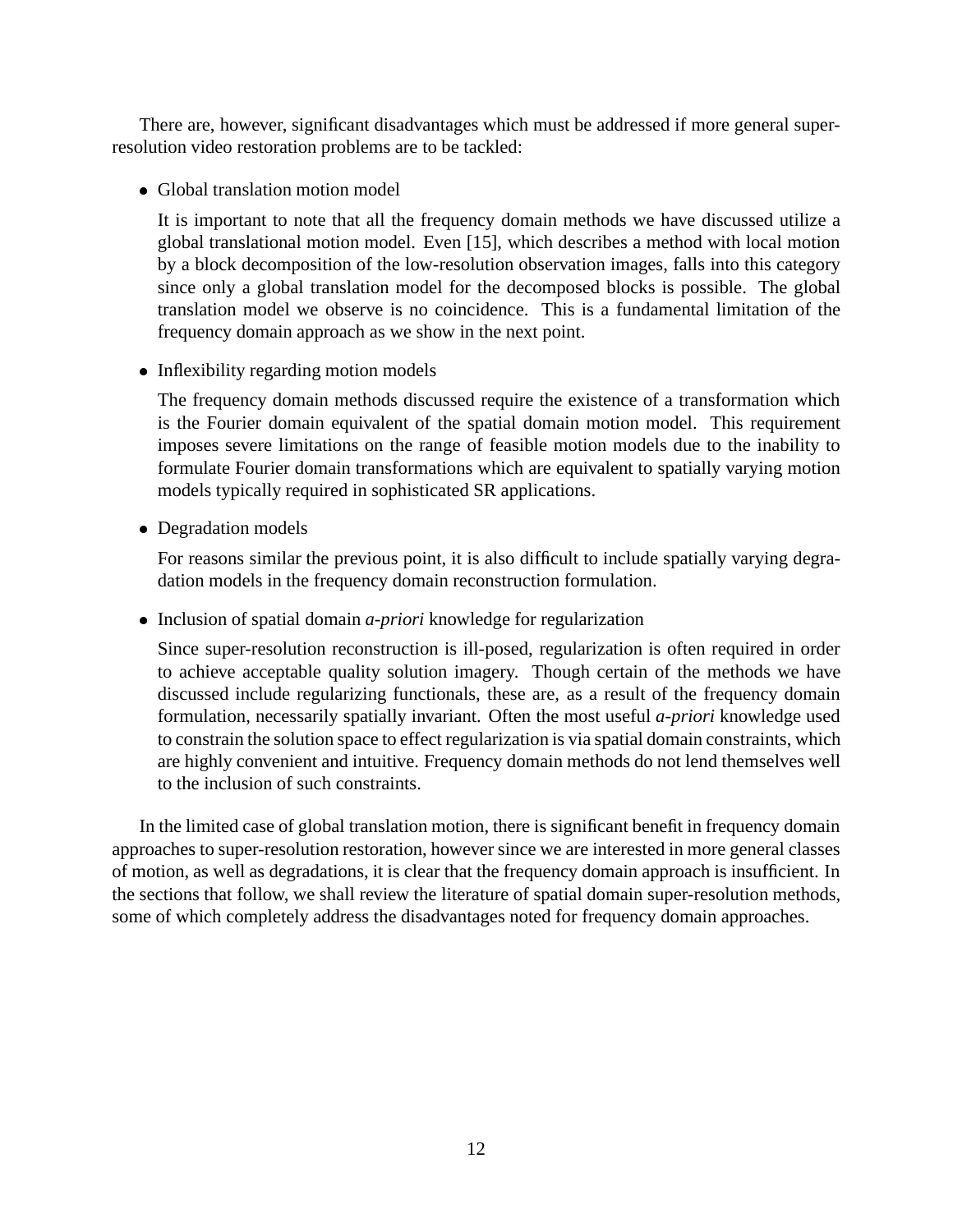# **3 Spatial Domain Methods**

## **3.1 Introduction**

Having examined a number of frequency domain approaches to super-resolution reconstruction, we turn our attention to the second major division in super-resolution literature - spatial domain methods. The papers we discuss in this section formulate the super-resolution reconstruction in the *spatial domain*. The major advantages provided by this approach include:

- General observation models, which may include:
	- **–** Arbitrary motion models (global or non-global)
	- **–** Motion blurring due to non-zero aperture time
	- **–** Optical system degradations (spatially varying or invariant)
	- **–** Effects of non-ideal sampling (spatially varying or invariant)
	- **–** Ability to model complex degradations (such as compression blocking artifacts)
- Powerful methods for inclusion of *a-priori* constraints
	- **–** Spatial domain image models such as Markov Random Fields
	- **–** Set based constraints (POCS formulation)
	- **–** Nonlinear models capable of bandwidth extrapolation.

### **3.2 Interpolation of Non-Uniformly Spaced Samples**

In this section we consider a simple approach to constructing super-resolution images from an image sequence based on spatial domain interpolation. The low-resolution observation image sequence are registered, resulting in a composite image composed of samples on a non-uniformly spaced sampling grid. These non-uniformly spaced sample points are interpolated and resampled on the high-resolution sampling grid. Though this approach may initially appear attractive, it is, however, overly simplistic as it does not take into consideration the fact that samples of the low resolution images do not result from ideal sampling but are, in fact, spatial averages. The result is that the reconstructed image does not contain the full range of frequency content that can be reconstructed given the available low-resolution observation data.

Keren, Peleg and Brada [27] describe a spatial domain approach to image registration using a global translation and rotation model, as well as a two stage approach to super-resolution reconstruction. Here we discuss the motion estimation techniques and the first stage of the superresolution reconstruction method which is a simple interpolation technique. The second stage, which falls into the category of the simulate and correct type methods will be discussed in Section 3.4.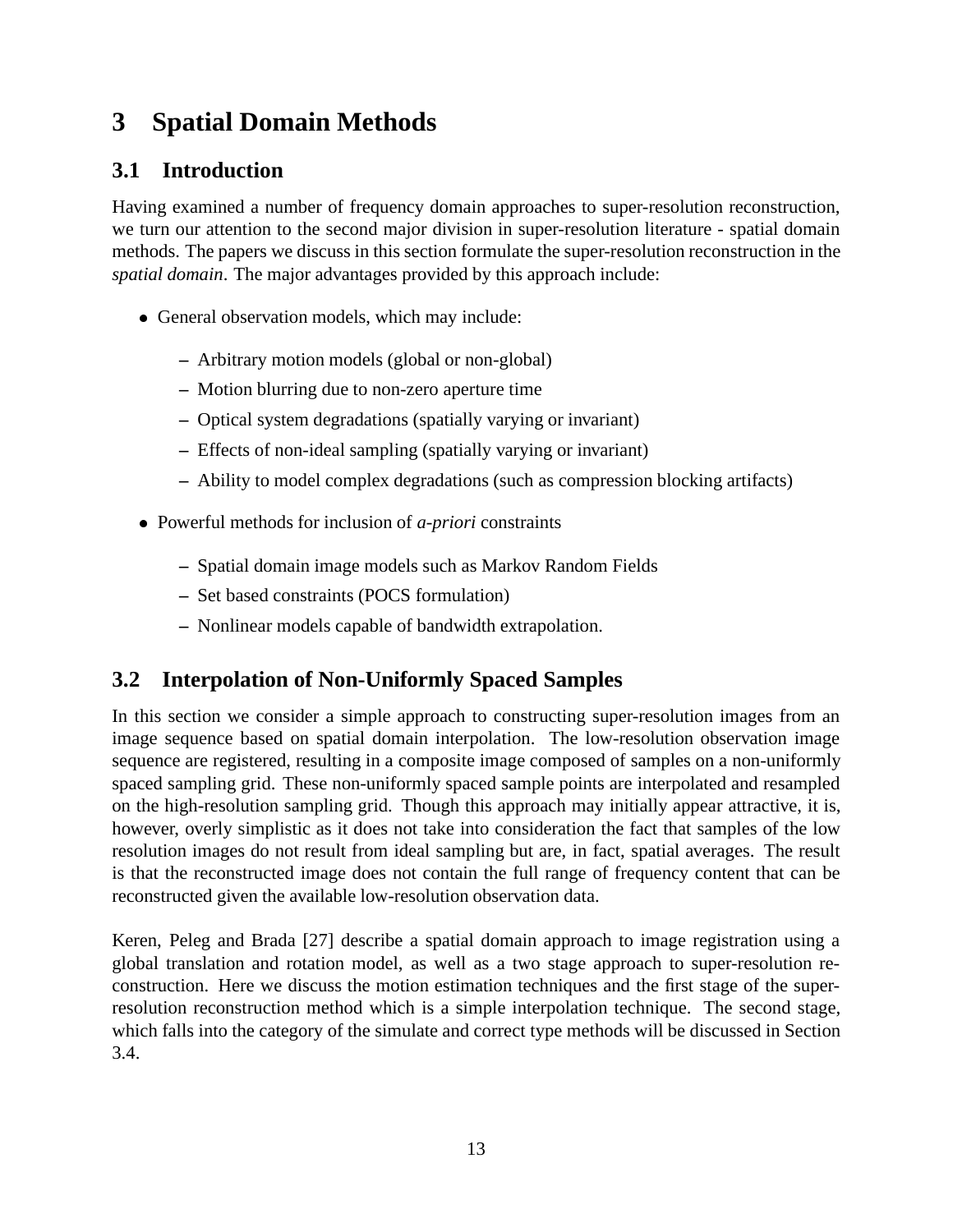Consider the continuous image pair  $f_a(x_1, x_2)$  and  $f_b(x_1, x_2)$  related by global translation and rotation as

$$
f_b(x_1, x_2) = f_a(x_1 \cos \theta - x_2 \sin \theta + \Delta_{x_1}, x_2 \cos \theta - x_1 \sin \theta + \Delta_{x_2})
$$
 (15)

where  $\Delta_{x_1}, \Delta_{x_2}, \theta$  are the translation parameters in the  $x_1$  dimension, translation in the  $x_2$  dimension and rotation, respectively. By expanding the trigonometric functions in a second order Taylor series and then expanding  $f_a$  as a Taylor series about  $(x_1, x_2)$ , an approximate error  $\epsilon(\Delta_{x_1}, \Delta_{x_2}, \theta)$ , between  $f_b$  and  $f_a$  may be determined as,

$$
\epsilon(\Delta_{x_1}, \Delta_{x_2}, \theta) = \sum \left[ f(x_1, x_2) + \left( \Delta_{x_1} - x_2 \theta - x_1 \frac{\theta^2}{2} \right) \frac{\partial f}{\partial x_1} + \left( \Delta_{x_2} + x_1 \theta - x_2 \frac{\theta^2}{2} \right) \frac{\partial f}{\partial x_2} \right]^2 \tag{16}
$$

The summation is over overlapping portions of  $f_b$  and  $f_a$ . The minimum of  $\epsilon(\Delta_{x_1}, \Delta_{x_2}, \theta)$  is found by differentiation and equating to zero, yielding a set of three equations in the three unknowns. This system is solved using an iterative method, utilizing a Gaussian pyramid to expedite processing. The result is the registration parameters  $\Delta_{x_1}, \Delta_{x_2}, \theta$ . It is reported that the approach yields parameters with sub-pixel accuracy provided  $\theta$  is small, due to the small angle approximation to the trigonometric functions describing the image rotation.

Given R observed frames the registration procedure described above is used to extract  $\Delta_{x_1}, \Delta_{x_2}$ and  $\theta$  for each of  $R - 1$  images relative to a chosen reference image. The images are registered and a high resolution reconstruction grid is imposed on the "stack" of observed images. Each pixel in the high resolution image is chosen as a outlier trimmed mean of the value of the set of observation image pixels the centers of which fall within the area of the high resolution pixel under consideration. Post-processing of the interpolated image may be effected using a de-blurring filter, under the assumption of a Gaussian blur.

The resulting image, which is a composite of the  $R$  observed low resolution images does not significantly extend the frequency domain content of the reconstructed image beyond that of any individual low-resolution image since the reconstruction is predominantly the result of linear combination of the data which is known not to extend frequency content of the signal. Though the paper does contribute early ideas concerning image registration, the image interpolation procedure is overly simplistic in its approach to the super-resolution problem. No attempt is made to de-alias the observation data - a feature of all frequency domain methods in Section 2 and though perhaps not as explicitly, by many of the spatial domain methods we shall discuss. In effect, a only a fraction of the available *information* is utilized in the reconstruction. The proposed method does not provide a systematic framework for achieving super-resolution reconstruction. There is little indication as to the nature of the image improvement and no analysis of the method is proffered.

Another interpolation based approach is proposed in an early paper of Aizawa, Komatsu and Saito [28]. They examine the problem of acquiring high-resolution imagery from stereo cameras. Though ostensibly distinct from the problem of super-resolution reconstruction from an image sequence, it is in fact an analog in that an image pair captured using a single camera with relative camera/scene motion produces, like a stereo pair, similar, but not identical views of the scene. Of course the range of possible motion is more general in the case of temporally distinct images, however under the observation model assumptions used here, this is not a significant complication.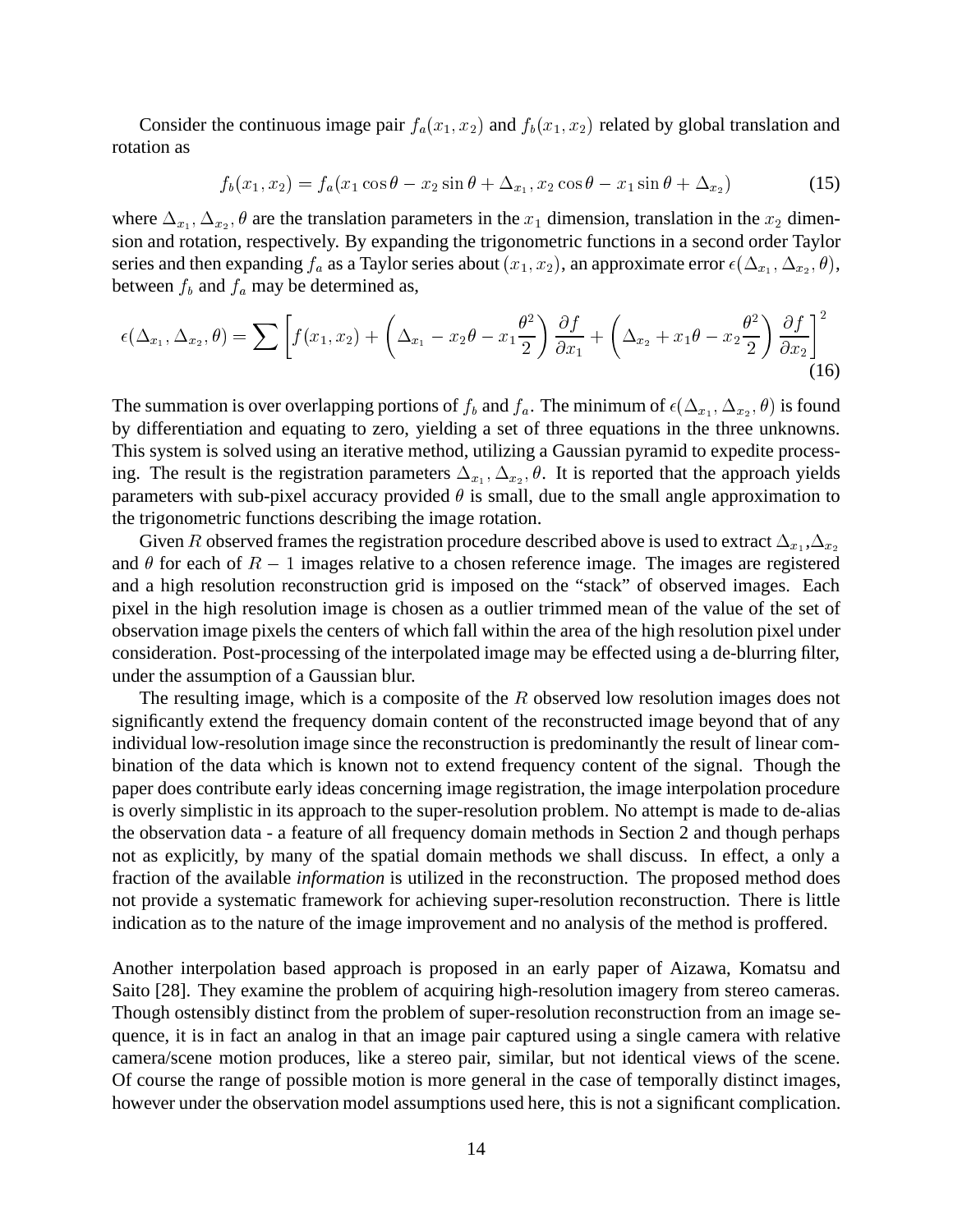By considering the spatial frequency response of a regularly spaced two dimensional array of sampling apertures (CCD pixels) the authors show that there is a limit (Nyquist's theorem) to the extent of frequency components which may be reconstructed from the sampled image. By considering the possibility of sampling at spatial positions *between* the array pixels, it is demonstrated that the effective frequency response of the combined (double image) system is increased.

In practice this is implemented by utilizing two (and in their later papers, more) cameras which are positioned so as to provide images which are shifted by sub-pixel distances relative to the first (reference) image. The image from the second camera is registered relative to the reference image sampling lattice to sub-pixel accuracy using gradient based or block matching techniques. Due to effects such as perspective projection, differing camera alignment, etc., the samples from the second camera do not fall regularly between the reference sampling grid, but are non-uniformly spaced. The result is a set of regular samples (from the reference image) amongst which are interspersed samples from the second image. In order to reconstruct a high resolution frame, the authors are thus faced with the problem of interpolation and resampling to obtain the desired high resolution image. This is effected using a method for reconstruction from non-uniformly spaced samples [29]. We demonstrate the idea in the one dimensional case. Consider the function  $f(x)$ sampled at times  $x_m$  which are non-uniformly spaced. If a one-to-one mapping  $\gamma(\cdot)$  exists such that  $mT = \gamma(x_m)$  and if  $f(\gamma^{-1}(x))$  is band-limited to  $\omega_0 = \pi/T$  then  $f(x)$  may be reconstructed as:

$$
f(x) = \sum_{m = -\infty}^{\infty} f(x_m) \frac{\sin[\omega_0(\gamma(x) - mT)]}{\omega_0(\gamma(x) - mT)}
$$
(17)

This is immediately recognized as band-limited sinc interpolation with a nonlinear mapping used to correct for the non-uniform spacing of the samples. The case for two dimensions entails minor additional complications regarding the choice of  $\gamma(\cdot, \cdot)$ , but the principle remains the same.

In later papers by the authors, the ideas discussed here are extended to the case of multiple cameras (closer to our multiple image reconstruction problem), and an iterative simulate and correct approach based on an approach proposed by Landweber [30] is used to estimate the uniformly spaced samples of the super-resolution reconstruction. We shall discuss these papers later in this section.

Tekalp, Ozkan and Sezan [8] propose, amongst other techniques discussed in Sections 2.2 and 3.6.1, a two step procedure where the upsampling of the low resolution images and the restoration to correct for a sensor PSF are performed sequentially. The low resolution frames are registered and combined to form a non-uniformly sampled high resolution image which is then interpolated and resampled on a uniform grid to produce the reconstructed high resolution frame. They suggest the use of the thin-plate spline method of Franke [31], the iterative method of Sauer and Allebach [32] or the POCS based method of Yeh and Stark [33] to effect the interpolation and resampling.

Since the interpolated image still suffers from sensor blur, as well as errors resulting from interpolation process itself, a restoration step is applied. The authors suggest the use of any of the commonly known deconvolution methods that take into account the presence of noise.

Aizawa, Komatsu, Saito and Igarashi extend [28] by introducing an iterative super-resolution reconstruction procedure based on their merging and interpolation work. In [34, 35, 36], the prob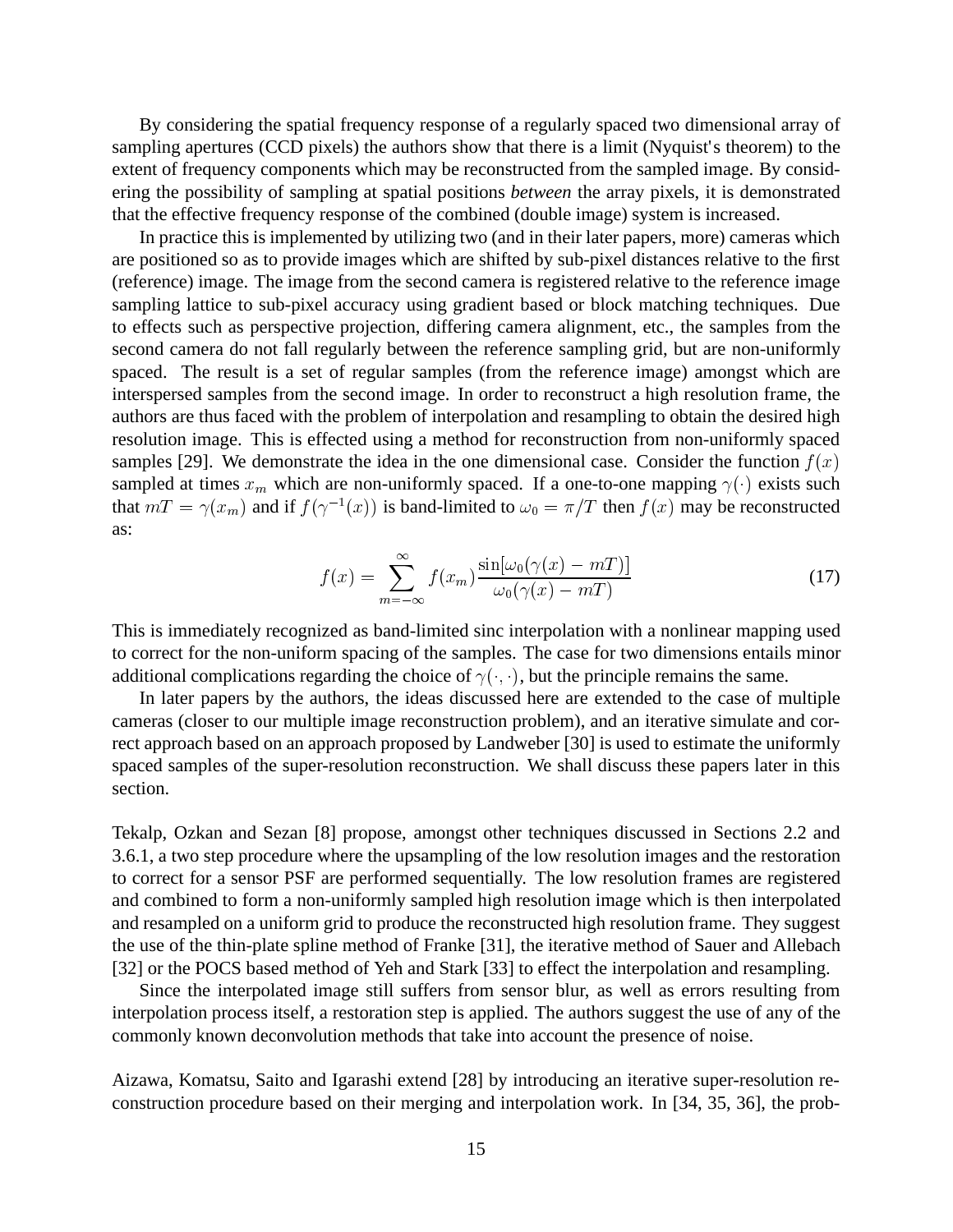lem of acquiring high-resolution imagery from two or more cameras is considered and is extended [37, 38] to include cameras which differ in the dimensions of the CCD array sampling apertures. The objective is the acquisition of images beyond the physical resolution limitations of the individual sensor arrays. As discussed earlier, this problem is related to that of super-resolution image reconstruction problem from a single camera image sequence.

As in [28], the  $R$  low resolution observation images are merged, using motion compensation, to form a non-uniformly sampled high resolution image  $\tilde{z}$ . Desired, however, is the uniformly sampled image <sup>z</sup>. Various interpolation based techniques are considered, [29, 39, 40, 41], however a method based on the Landweber algorithm [30] is used to iteratively estimate the uniformly sampled high resolution image from the non-uniformly sampled image produced by the registration process. The desired, uniformly sampled image  $z$  and the merged image  $\tilde{z}$  are related by,

$$
\tilde{\mathbf{z}} = \mathbf{A}\mathbf{z} \tag{18}
$$

where A represents the non-uniform sampling process. Inversion of (18) is infeasible due to the dimensionality, and likely singularity of A. Instead, an iterative procedure which corrects for the non-uniform sampling process is used.

An initial guess  $z^{(0)}$  of the high resolution image (with uniformly spaced samples) is made, and is then iteratively updated by the recurrence formula,

$$
\mathbf{z}^{(j+1)} = \mathbf{z}^{(j)} + \alpha \cdot \mathbf{A}^* \circ (\tilde{\mathbf{z}} - \mathbf{A} \circ \mathbf{z}^{(j)})
$$
(19)

where A is the non-uniform sampling process,  $A^*$  is the adjoint operator of A,  $\alpha$  is a control parameter, and  $\tilde{z}$  is the non-uniformly spaced, merged image. The parameter  $\alpha$  is chosen so as to ensure that (19) is convergent.

In Section 3.4 we will encounter an identical Landweber type iteration, however it is important to note that the operation represented by A then models the *imaging process*itself, not the mapping between a pair of super-resolution images as is the case here.

The authors later propose a single camera temporal integration imaging procedure which utilizes deformable, quadrilateral based, motion estimation [42, 43]. This work is, in effect, an image region registration and interpolation procedure with limited ability for super-resolution.

The techniques we have discussed in this section have the advantage of simplicity but do not address several important issues. The observation models used are generally unrealistic as they do not properly account for the effects of optical blurring, motion blurring or noise. Though [8] did consider an observation PSF, there is much question as to the optimality of separated merging and restoration phases of super-resolution reconstruction. None of the methods discussed include *a-priori* information in an attempt to resolve the non-uniqueness of solution typical in the superresolution problem.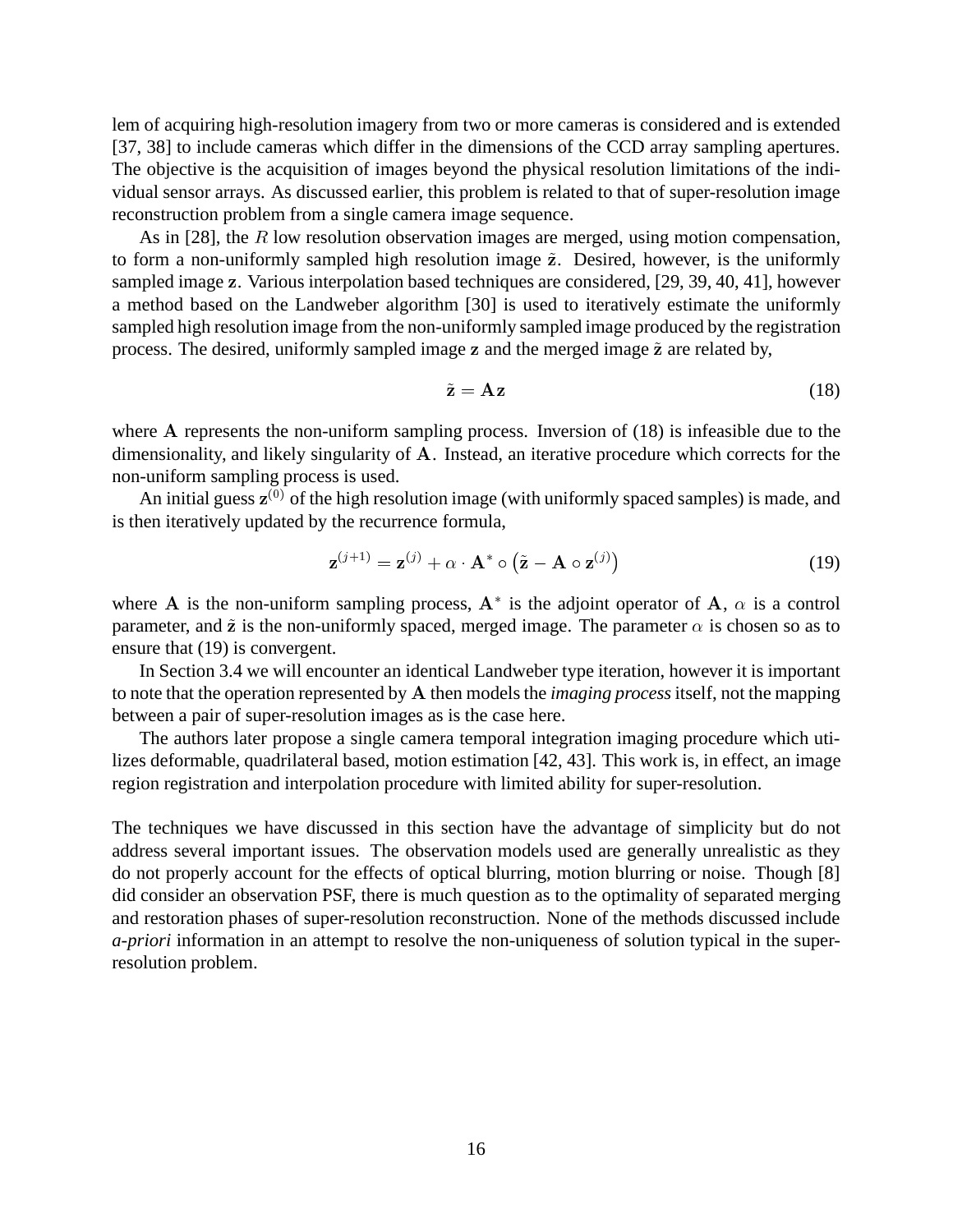#### **3.3 Algebraic Filtered Backprojection**

An early algebraic tomographic filtered backprojection approach to super-resolution reconstruction is that of Frieden and Aumann, [44]. The authors do not consider the problem of super-resolution image reconstruction from an image sequence, but the related problem of super-resolution image reconstruction from multiple 1-D scans of a stationary scene by a linear imaging array. Noting that the PSF in the 1-D scan system represents a line integral and that of the multiple image superresolution problem represents an area integral, it is clear that the problems differ only in the form of the imaging system PSF. In [44], the linear imaging array detectors are assumed to be larger than the limiting resolution of the optical system. The imaging geometry provides overlapping scans of a given scene area, enabling reconstruction at a resolution higher than the limiting spatial sampling rate of the sensor array.

The imaging process is described by the discrete model,

$$
y = Hz
$$
 (20)

where y is a vector of the observed data from the successive image scans, H is the system matrix which describes the imaging geometry, and z is a vector containing the unknown image to be estimated. Observation noise and/or a lack of data, as well as the considerable size of the matrix H preclude direct inversion to estimate z. Instead the authors propose that an estimate be formed using the *backprojection* of the observation data as follow:

$$
\hat{\mathbf{z}} = \mathbf{H}^T \mathbf{y} \tag{21}
$$

It is important to note that the backprojection matrix  $H<sup>T</sup>$  is *not* equivalent to the inverse  $H<sup>-1</sup>$ , indeed we have, using (20),

$$
\hat{\mathbf{z}} = \mathbf{H}^T \mathbf{H} \mathbf{z} \tag{22}
$$

If and only if  $H<sup>T</sup>H = I$  will the backprojection be equivalent to the inverse. In the given application, the matrix  $H<sup>T</sup>H$  is Toeplitz, and thus associated with a well defined point spread function, allowing fast Fourier domain inverse filtering to restore the backprojected observation data. This is indeed the technique known as *filtered backprojection* in the tomography literature, though in the given application, the point spread function differs from that typically found in the case of computed tomographic reconstruction.

It is instructive to notice that the application of an inverse filter for  $H<sup>T</sup>H$  yields an estimate,

$$
\hat{\mathbf{z}} = \left(\mathbf{H}^T \mathbf{H}\right)^{-1} \mathbf{H}^T \mathbf{y} \tag{23}
$$

which is immediately recognized as the minimum mean square error (MMSE) estimate for z.

Frieden and Aumann make no allowances for the presence of observation noise. This has serious consequences since inverse filtering is well known to be highly noise sensitive due to the increasing amplitude response of the inverse filter with increasing frequency. The proposed reconstruction method does not fall into the class of regularized methods and as such cannot be expected to yield acceptable performance in the presence of noise or missing data. Despite these serious drawbacks, this paper has the distinction of being an early attempt to apply tomographic image reconstruction techniques to the super-resolution reconstruction problem.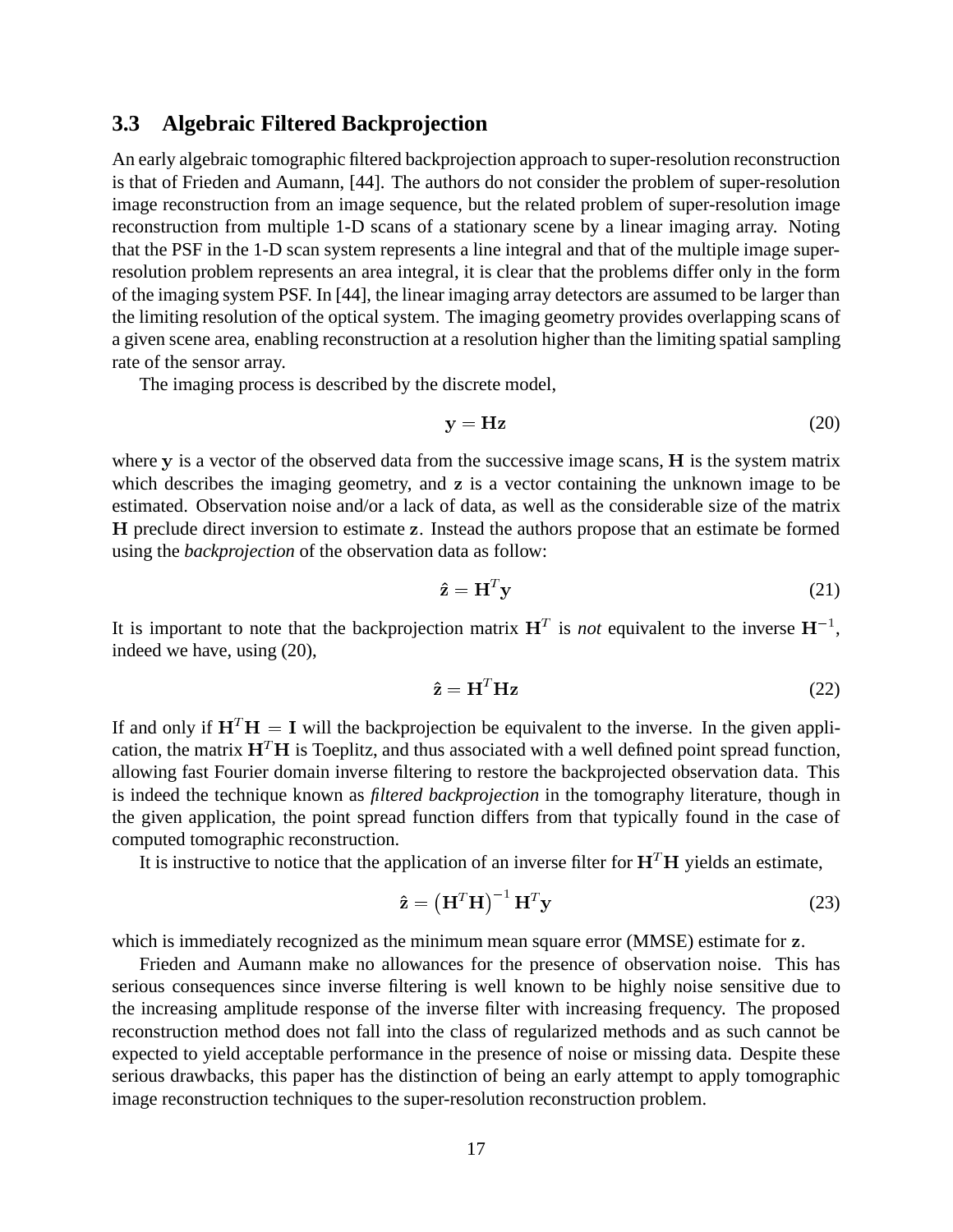#### **3.4 Simulate and Correct Methods**

We now consider a large class of super-resolution reconstruction methods which have in common a simulate and correct approach to reconstruction. Given an estimate of the super-resolution reconstruction and a model of the imaging process, the imaging process is simulated using the super-resolution estimate as the input to produce a set of simulated low resolution observation images. These images are compared with the actual observations, an error is computed and used to correct the estimate of the super-resolution image. This simulate/correct process is iterated until some stopping condition is met - typically the minimization of some error criterion between the simulated and observed images.

For a given observation model there is considerable freedom in the choice of the mechanism for back-propagating the error to determine the correction term for the super-resolution estimate, as well as the error function to be minimized. In this section we will examine several approaches. Despite these differences, it is possible to cast the reconstruction procedure into a single theoretical framework, with the differences in approaches evident in the choice of the projection and backprojection operators as well as the error functional to be minimized.

Consider the observation model relating the R low resolution observation images described by the stacked vector Y of lexicographically ordered pixels of each image, to the (unknown) discretized scene F via the operator H which typically performs motion compensation and subsampling;

$$
Y = Hf \tag{24}
$$

Given an estimate  $\hat{z}$  of the super-resolution reconstruction of the scene f, it is possible to *simulate* the low resolution observation images by applying  $(24)$  to the super-resolution estimate  $\hat{z}$  as,

$$
\hat{\mathbf{Y}} = \mathbf{H}\hat{\mathbf{z}} \tag{25}
$$

Iterative, simulate and correct procedures discussed here update the estimate of the super-resolution reconstruction by *backprojecting* the error between the simulated low resolution images  $\tilde{\mathbf{Y}}^{(j)}$  and the observed low resolution images Y via the backprojection operator  $H^{BP}$  which models the apportioning of "blame" for errors in the projection, to pixels in the super-resolution estimate  $\hat{\mathbf{z}}^{(j)}$ . Typically  $H^{BP}$  is designed to *approximate* the inverse of the operator H.

$$
\hat{\mathbf{z}}^{(j+1)} = \hat{\mathbf{z}}^{(j)} + \mathbf{H}^{BP} \left( \mathbf{Y} - \hat{\mathbf{Y}}^{(j)} \right) \n= \hat{\mathbf{z}}^{(j)} + \mathbf{H}^{BP} \left( \mathbf{Y} - \mathbf{H} \hat{\mathbf{z}}^{(j)} \right)
$$
\n(26)

It is interesting to note that the simulate/correct approach bears close similarity to many well known problems. In computed tomographic reconstruction, the operator <sup>H</sup> is typically a projection matrix which describes the interaction of the x-ray with the object to be reconstructed, and  $H^{BP}$ is a back-projection operator. In the solution of integral equations, (26) is seen to be of the form of the Landweber iteration [30]. The choice of the projection and backprojection operators in (26) varies widely in the papers we discuss.

Peleg, Keren and Schweitzer [45] and Keren, Peleg and Brada [27] present the initial ideas which would, in their later papers, be developed into the tomographic backprojection type algorithms for super-resolution reconstruction. In [45], super-resolution reconstruction from a set of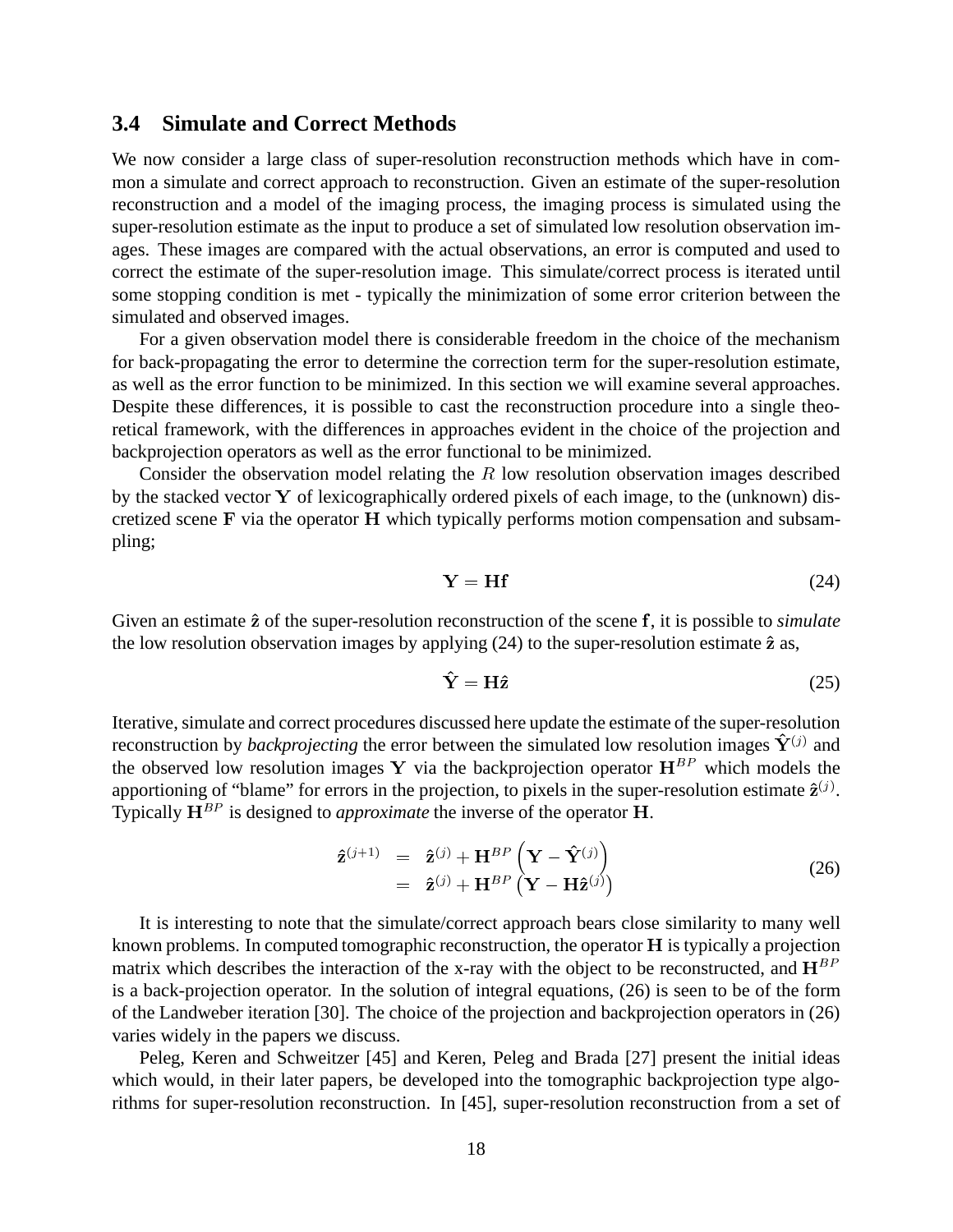globally translated images of an unchanging 2-D scene is considered, while in [27], a more general global translation and rotation model is used. The method for estimating the motion parameters for this model was discussed in Section 3.2. In [45, 27], the effects of a spatially invariant PSF is included.

An iterative procedure for finding a super-resolution reconstruction is proposed. Given an estimate of the super-resolution image, a simulated imaging process yields a set of low resolution images which are compared with the observed low resolution images. The super-resolution estimate is then modified so as to reduce the error between the observed and simulated images. The process is terminated when the error has reached some predetermined level, or after a given number of iterations.

The R observed images are denoted  $y_r[m_1, m_2]$  with  $r = 1, 2, \ldots, R$ . A super-resolution image, coincident with one of the  $R$  observed images, is to be reconstructed from the low-resolution sequence. The j<sup>th</sup> estimate of the super-resolution image is given by  $\hat{z}^{(j)}[n_1, n_2]$ . Assuming the imaging process which resulted in the observed images is known, it is possible to simulated the imaging process with the estimate  $\hat{z}^{(j)}[n_1, n_2]$  as an approximation to the original scene, yielding R low resolution simulated images  $\hat{y}_r^{(j)}[m_1, m_2]$ . The error between the j<sup>th</sup> iteration simulated images and the original observed images is defined as,

$$
\epsilon^{j} = \sum_{r=1}^{R} \sum_{m_1, m_2} \left| \hat{y}_r^{(j)}[m_1, m_2] - y_r[m_1, m_2] \right| \tag{27}
$$

Since it is desired that the simulated images be identical to the observed images, the error  $\epsilon^j$  must be minimized. Peleg *et. al.* propose the following modification of the current estimate  $\hat{z}^{(j)}[n_1, n_2]$ . For some pixel  $[n_1, n_2]$  if  $\hat{z}^{(j)}[n_1, n_2] = l$ , then consider modifications  $\hat{z}^{(j)}[n_1, n_2] = l - 1$  and  $\hat{z}^{(j)}[n_1, n_2] = l+1$ . Compute for these three pixel values  $\{l-1, l, l+1\}$  the corresponding simulated low resolution images and the corresponding errors. Choose the pixel value for which the error in (27) is a minimum. Repeat the process for each pixel in the image over several iterations.

Notice that since this very simple optimization attempts to monotonically decrease the error on a pixel by pixel basis it is highly likely to converge to only a local minimum. This problem is addressed by utilizing a simulated annealing [46] approach for optimization. Though it has been shown in [47] that simulated annealing is provably convergent to the global minimum given a suitable *annealing schedule*, the required schedule is too slow to be of practical utility. Selecting an appropriate annealing schedule to deliver useful performance in acceptable time may be difficult, and since the process is run for a finite time, there remains a finite probability of attaining a local minimum even with this algorithm. Convergence of the proposed optimization is thus slow.

The issue of the uniqueness of the solution is not addressed. There are likely to be many images which, under the imaging process, yield a set of simulated images which match the observation data. The proposed framework provides no manner in which to favor certain solutions over others. Furthermore, the particular solution image reached in the space of possible solutions will be dependent on the initial estimate for the super-resolution image, as well as the order in which pixels are updated in a given super-resolution image estimate. The effects of noise are inadequately considered.

The simulated imaging process is equivalent to a projection operation in the computed tomography framework. Back-projection of the error is not, however obvious. The modification of the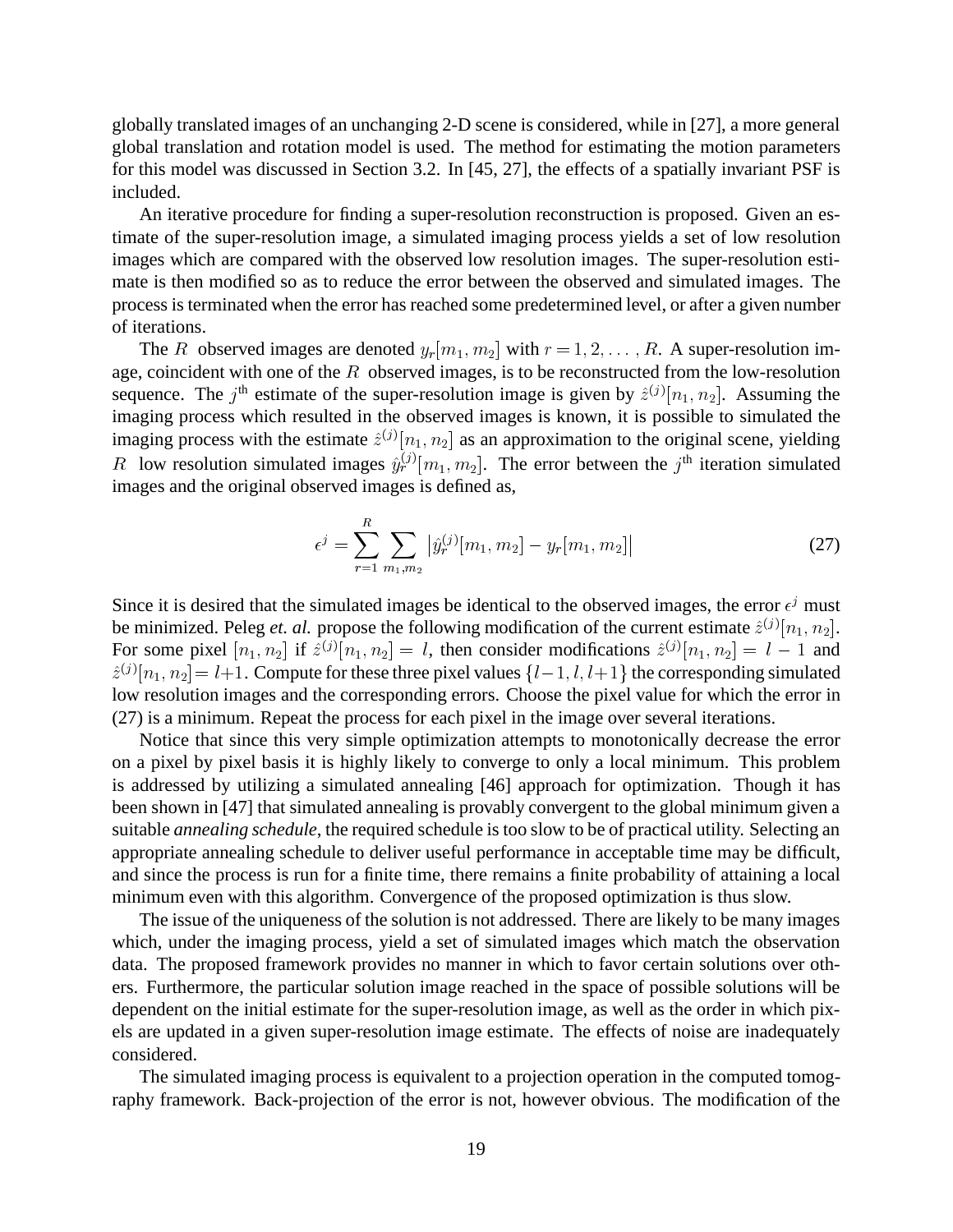solution estimate typically makes more sophisticated use of the error information available. In this case, the error is simply a scalar and no attempt is made to utilize the per-pixel errors. Modification of the estimate is nonetheless made on an error minimizing basis.

Irani and Peleg [48, 49] extend the earlier work [45, 27] by improving the means of backprojecting the error between the simulated low resolution images and the observed data. They modify the error functional (27) to the form,

$$
\epsilon^{j} = \sqrt{\sum_{r=1}^{R} \sum_{m_1, m_2} \left( y_r[m_1, m_2] - \hat{y}_r^{(j)}[m_1, m_2] \right)^2}
$$
(28)

They use consider a simulated imaging process which includes a point spread function to model degradation in the imaging system. The primary modification to [45, 27] is the use of a backprojection kernel in the update of the estimate  $\hat{z}^{(j)}[n_1, n_2]$ . The update procedure is intuitively understood as follows: The value of each high-resolution pixel  $\hat{z}^{(j)}[n_1, n_2]$  is updated according to *all* low resolution pixels which are dependent on its value (via the simulated imaging process). The contribution of a low resolution pixel  $\hat{y}_r^{(j)}[m_1, m_2]$  is the error  $y_r[m_1, m_2] - \hat{y}_r^{(j)}[m_1, m_2]$  multiplied by a factor which measures the relative contribution of the the high resolution pixel  $\hat{z}^{(j)}[n_1, n_2]$  to the low resolution pixel  $y_r[m_1, m_2]$ . The result is that errors in low resolution pixels which are strongly influenced by a particular high resolution pixel contribute more strongly to to corrective term applied to the estimate  $\hat{z}^{(j)}[n_1, n_2]$ . The correction may be written in the form,

$$
\hat{z}^{(j+1)}[n_1, n_2] = \hat{z}^{(j)}[n_1, n_2] + \sum_{r=1}^{R} \sum_{\zeta} (\hat{y}_r[m_1, m_2] - \hat{y}_r^{(j)}[m_1, m_2]) h^{BP}[n_1 - m_1, n_2 - m_2]
$$
\n(29)

where  $\zeta$  is the set of low resolution pixels  $[m_1, m_2]$  in the  $j^{\text{th}}$  low resolution image dependent on the high resolution pixel  $\hat{z}^{(j)}[n_1, n_2]$ .  $h^{BP}[\cdot, \cdot]$  is a *backprojection kernel* which scales the correction to the high resolution estimate depending on the influence of a given high resolution pixel on the low resolution pixel for which the error is computed. The authors observe that  $h^{BP}$  may be chosen so as to influence the solution to which the iteration converges; thus the backprojection kernel may be used to incorporate additional constraints on the solution such as smoothness. It is important to note, however, that these constraints are all linear in form. We shall encounter non-linear constraints in later papers. A theorem providing a sufficient condition on  $h^{BP}$  for convergence in the special case of de-blurring, is proved.

Irani and Peleg extend their earlier work [48, 49] in [50] where they propose a very general procedure for super-resolution reconstruction of scenes which contain arbitrary independent motion. The primary contribution of [50] is not in the super-resolution reconstruction algorithm per sé, which is unchanged from [48, 49], but in the incorporation of a multiple motions tracking algorithm which allows super-resolution reconstruction for partially occluded objects, transparent objects or some object of interest.

The details of the motion detection and estimation algorithms are discussed in in detail in [51], but due to the relevance of the proposed techniques, we shall summarize the principles. The proposed approach uses an iterative procedure to identify and track multiple, independent motions occurring in the scene. A single motion is first computed and an object corresponding to this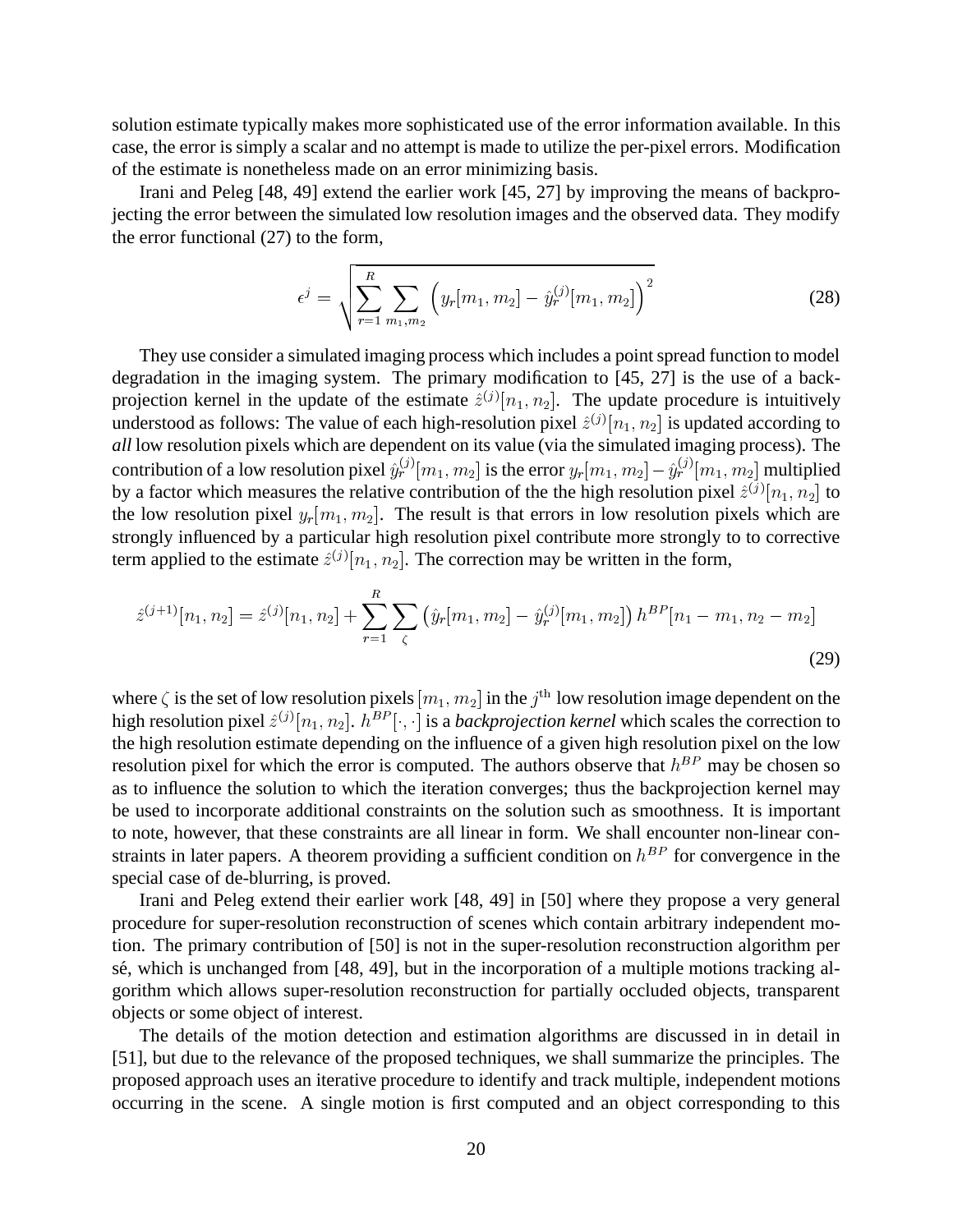motion is identified and tracked. This is called the "dominant" motion, and object, respectively. Once the dominant object is identified and tracked it is excluded from the region of analysis, and the process is repeated to identify other objects and their motions. The procedure is terminated when no further objects are identified. Object motion may be modeled using any 2-D parametric motion model. The procedure is also extended to include a "temporal integration" approach which builds an internal representation for each moving object over the course of several frames.

Shah and Zakhor [52, 53] utilize a Landweber [30] reconstruction method similar to that of Irani and Peleg. Their primary contribution, however, is not in the area of reconstruction techniques, but is a novel approach to resolving problems caused by unreliable motion estimates in the super-resolution restoration. A per-pixel block-based motion estimation method in which a *set* of possible motion vectors are stored for each pixel in each low resolution frame is suggested.

The authors illustrate how standard block matching techniques may select incorrect *motion* estimates even though they maximize some correlation measure. Indeed motion estimation is an ill-posed problem. Often multiple candidate motions are equally "optimal" with respect to the block correlation measure. Since the effectiveness of the super-resolution reconstruction scheme is critically dependent on the accuracy of the estimated motion vectors [7], erroneous motion estimates are highly undesirable, resulting in degraded performance in the form of objectionable motion artifacts. The situation can arise where the true motion is rejected in favor of an incorrect estimate which has a higher block correlation measure. By maintaining a *set* of "near optimal" matches, recourse to other feasible motion estimates is possible if the initial motion estimate for a particular pixel is found to be inconsistent with those for surrounding pixels.

The simulate and correct type methods we have discussed provide a useful strategy for solving the super-resolution problem by providing a mechanism for constraining the super-resolution reconstruction to conform to the observation data. A complication concerns the uniqueness of the simulate/correct type solution given the fact that the super-resolution problem is ill-posed. Many solutions that satisfy the constraints given by the observed low resolution frames exist. Though the algorithms discussed here are convergent, they are therefore not necessarily convergent to a unique solution. Indeed the solution found may be a function of the initial estimate for the Landweber iteration, or may be dependent on the order of pixel updates. This is usually undesirable.

A powerful method for resolving this non-uniqueness of solution is the use of *a-priori* knowledge which constrains the solution space. This is not easily achieved within the simulate/correct framework. Though Irani and Peleg citeIrani90,Irani91 suggest that choice of the backprojection kernel may impose smoothness constraints, their approach is neither flexible or general.

We therefore turn our attention to probabilistic methods (Section 3.5) and the POCS formulation (Section 3.6.1) where *a-priori* constraints may be directly included. It is interesting to note that though the Bayesian and POCS methods do not employ the Landweber type iteration which we encountered here, they do ensure that the super-resolution reconstruction is constrained to match the observed data. In this sense these methods are equivalent to those discussed in this section. They differ though in that the reconstruction need *also* match the *a-priori* constraints.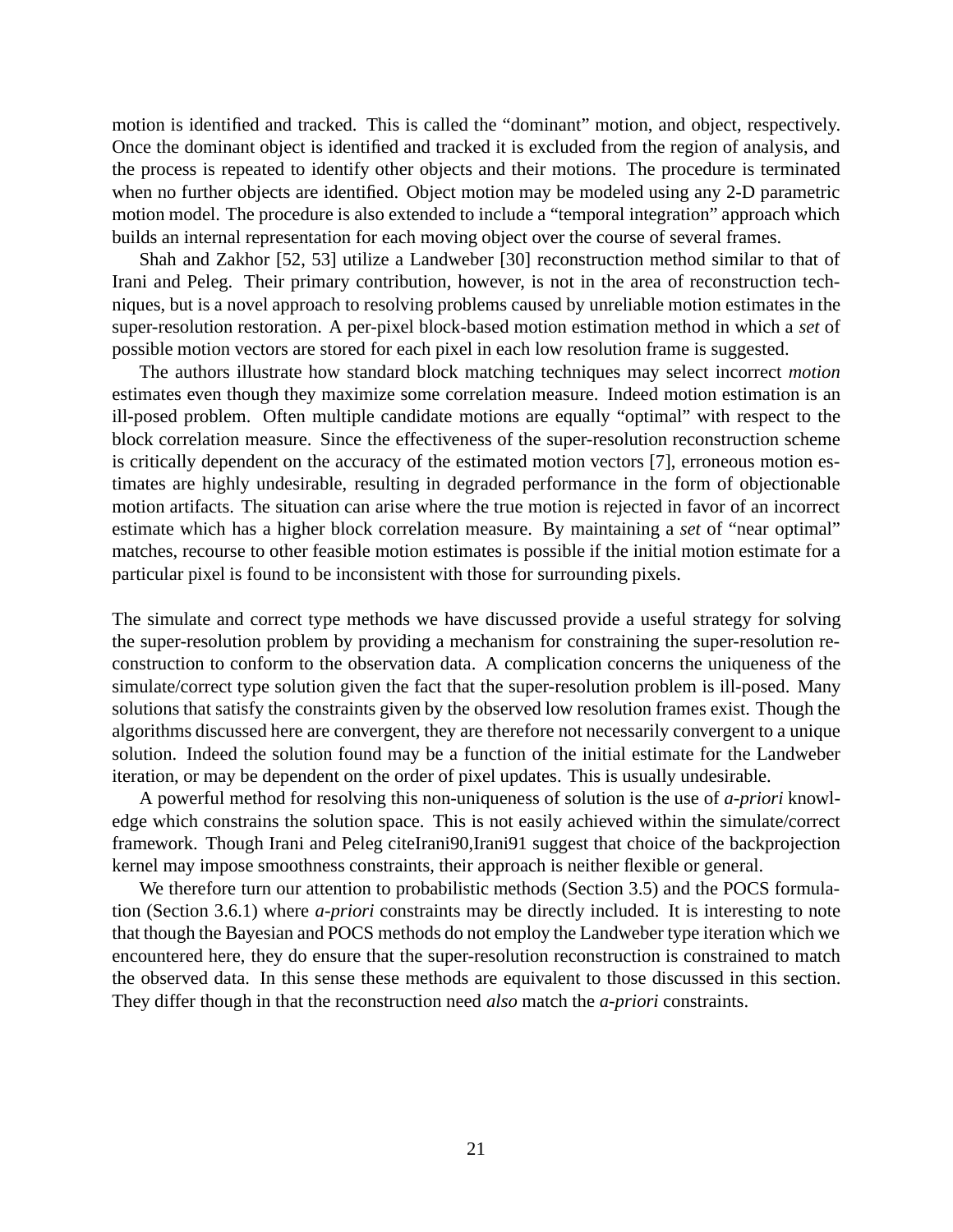#### **3.5 Probabilistic Methods**

In this section we discuss one of the major research tracks in super-resolution reconstruction. Since super-resolution is an ill-posed inverse problem, techniques which are capable of including *apriori* constraints are well suited to this application. In recent years, Bayesian methods, which inherently include *a-priori* constraints in the form of prior probability density functions, have enjoyed increasing popularity and are now central to the solution of ill-posed inverse problems in a wide range of applications. The Bayesian approach is synonymous with *Maximum A-Posteriori* estimation which is the starting point for our discussion of probabilistic techniques. We shall also briefly address other methods.

#### **3.5.1 MAP Reconstruction Methods**

Given the general observation model,

$$
Y = Hf + N \tag{30}
$$

The *Maximum A-Posteriori* (MAP) approach to estimating f seeks the estimate  $\hat{\mathbf{f}}_{\text{MAP}}$  for which the *a-posteriori* probability,  $Pr \{f|Y\}$  is a maximum. Formally, we seek  $\hat{f}_{MAP}$  as,

$$
\mathbf{f}_{\text{MAP}} = \arg\max_{\mathbf{f}} \left[ \Pr \left\{ \mathbf{f} | \mathbf{Y} \right\} \right] \tag{31}
$$

Applying Bayes' rule yields,

$$
\hat{\mathbf{f}}_{\text{MAP}} = \arg \max_{\mathbf{f}} \left[ \frac{\Pr\{\mathbf{Y}|\mathbf{f}\} \Pr\{\mathbf{f}\}}{\Pr\{\mathbf{Y}\}} \right] \tag{32}
$$

and since the maximum  $\hat{\mathbf{f}}_{\text{MAP}}$  is independent of Y we have,

$$
\hat{\mathbf{f}}_{\text{MAP}} = \arg \max_{\mathbf{f}} \left[ \Pr \left\{ \mathbf{Y} | \mathbf{f} \right\} \Pr \left\{ \mathbf{f} \right\} \right] \tag{33}
$$

Since the logarithm is a monotonic increasing function, this is equivalent to finding,

$$
\hat{\mathbf{f}}_{\text{MAP}} = \arg\max_{\mathbf{f}} \left[ \log \Pr \{ \mathbf{Y} | \mathbf{f} \} + \log \Pr \{ \mathbf{f} \} \right] \tag{34}
$$

where  $\log \Pr \{Y | f\}$  is the *log-likelihood function* and  $\log \Pr \{f\}$  is the log of the *a-priori density* of f. Since  $Y = Hf + N$ , it is easy to see that the likelihood function is determined by the probability density of the noise  $f_N(\cdot)$  as,

$$
\Pr\{\mathbf{Y}|\mathbf{f}\} = f_{\mathbf{N}}\left(\mathbf{Y} - \mathbf{H}\mathbf{f}\right) \tag{35}
$$

Typically since the noise is assumed to be Gaussian, then the use of the natural logarithm in the above derivation removes the exponential term from the density  $f_N(\cdot)$ . Additionally, it is common to utilize a Markov Random Field prior which has a Gibbs probability density of the form,

$$
\Pr\{\mathbf{f}\} = \frac{1}{\mathcal{Z}} \exp\left\{-\frac{1}{\beta} \mathcal{U}(\mathbf{f})\right\} \tag{36}
$$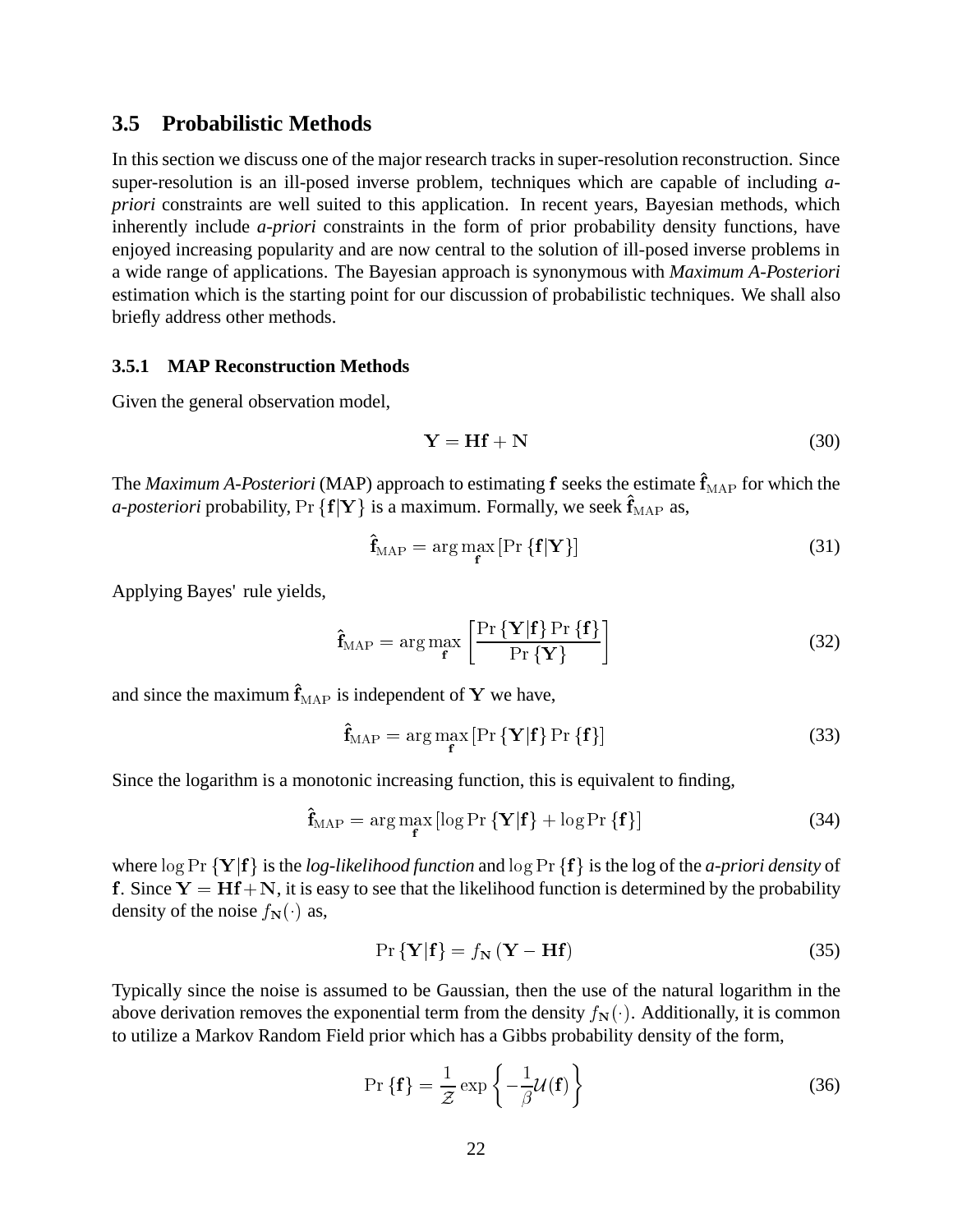where  $\mathcal Z$  is a normalizing constant,  $\beta$  is the so called "temperature" parameter and  $\mathcal U(\mathbf f)$  is the "energy" of f. The use of the logarithm in the formulation for the MAP solution thus greatly simplifies manipulations in these cases.

If the noise is assumed to be Gaussian and the prior is chosen to to be a convex function of f, then it is easily seen [54] that the optimization of (31) is convex, so that the solution  $\mathbf{f}_{MAP}$  is assured to exist and is unique. This is a very significant advantage of the MAP formulation.

We begin our discussion of MAP reconstruction methods with Schultz and Stevenson. The relatively detailed development will provide a clear theoretical framework which in essence describes many of the existing MAP reconstruction methods, allowing other work to be mentioned in terms of differences from this work.

Schultz and Stevenson extend their earlier work [55, 56] on Bayesian (MAP) image interpolation for improved definition using a Huber Markov Random Field (HMRF) to the problem of super-resolution image reconstruction in [54, 57, 58, 7]. They propose a motion compensated subsampling matrix based observation model which accounts for both scene and camera motion which occurs between images acquisitions. Blurring due to motion during a non-zero aperture time is not considered in the their early work. Here we summarize the observation model, which remains essentially unchanged in their later papers.

Assume that  $p$  (odd) low-resolution frames,  $y[m_1, m_2, k]$  with  $k \in \{c-\frac{p-1}{2}, \ldots, c, \ldots, c+\frac{p-1}{2}\}$ and  $m_1 \in \{1, 2, \ldots, M_1\}$ ,  $m_2 \in \{1, 2, \ldots, M_2\}$  are observed. The objective is to reconstruct a super-resolution image  $f[n_1, n_2, c]$  with  $n_1 \in \{1, 2, \ldots, qM_1\}$ ,  $n_2 \in \{1, 2, \ldots, qM_2\}$  and  $q \in \mathbb{N}$ , coincident with  $y[m_1, m_2, c]$ , the center frame in the observed image sequence. A subsampling model, which models the spatial integration of sensors in the detector array, is proposed for the  $c^{\text{th}}$ observed frame:

$$
y[m_1, m_2, c] = \sum_{n_1 = qm_1 - q + 1}^{qm_1} \sum_{n_2 = qm_2 - q + 1}^{qm_2} f[n_1, n_2, c]
$$
 (37)

This relationship for the  $c<sup>th</sup>$  (center) frame may be more succinctly written using lexicographic ordering of the LR and SR images as,

$$
y_c = H_c f_c \tag{38}
$$

where  $H_c \in \mathbb{R}^{M_1M_2 \times q^2M_1M_2}$  is the subsampling matrix relating the SR image  $f_c$  with the observed frame  $y_c$ . The remaining observed images  $y_k$  are related to  $f_c$  via *motion-compensated* subsampling matrices which compensate for the effects of motion occuring between frames as,

$$
\mathbf{y_k} = \mathbf{H_k f_c} + \mathbf{u_k}, \text{ for } k \in \{c - \frac{p-1}{2}, \dots, c-1, c+1, \dots, c+\frac{p-1}{2}\}\tag{39}
$$

 $H_k \in \mathbb{R}^{M_1 M_2 \times q^2 M_1 M_2}$  is the motion-compensated subsampling matrix which relates the  $k^{\text{th}}$  LR observation to the SR image  $f_c$  which is temporally coincident with the center frame in the LR sequence. The vector  $u_k$  contains pixels which are unobservable from  $f_c$ , but present in  $f_k$ . The elements of  $u_k$  are not known since  $f_c$  is unknown. Notice that rows of  $H_k$  which contain useful information are those for which elements of  $y_k$  are observed *entirely* from motion compensated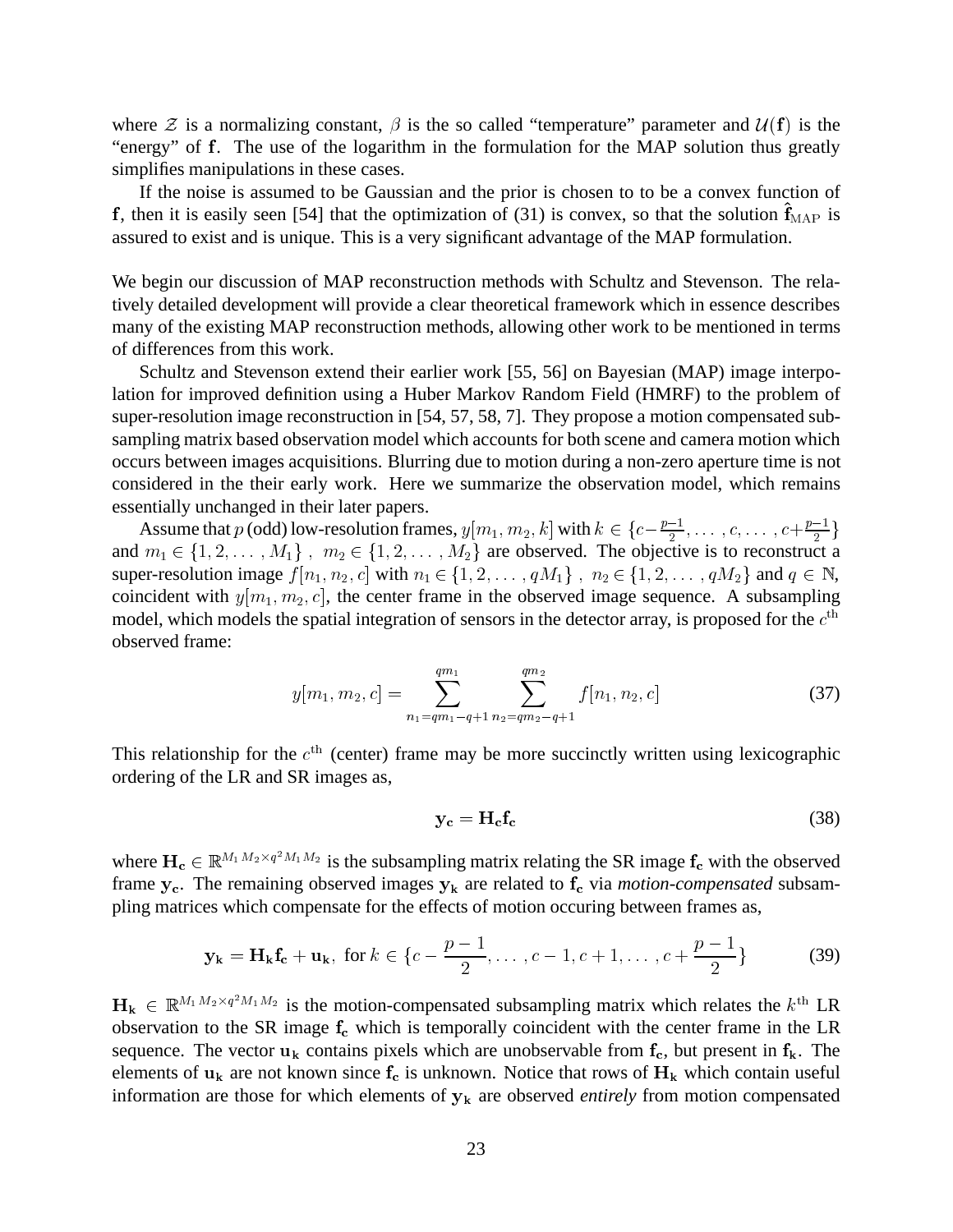elements of  $f_c$ . To improve robustness, rows for which this is not true are removed, yielding a reduced set of equations,

$$
\mathbf{y}_{\mathbf{k}}' = \mathbf{H}_{\mathbf{k}}' \mathbf{f}_{\mathbf{c}} \tag{40}
$$

In practice  $H'_{k}$  is unknown and must be estimated from the observed LR frames  $y_{k}$  and  $y_{c}$ . This results in,

$$
\mathbf{y}_{\mathbf{k}}' = \hat{\mathbf{H}}_{\mathbf{k}}' \mathbf{f}_{\mathbf{c}} + \mathbf{n}_{\mathbf{k}} \tag{41}
$$

where  $n_k$  contain the errors resulting from the use of the estimate  $\hat{H}'_k$ . The elements of  $n_k$  are assumed to be independent identically distributed Gaussian random variables.

With  $p$  observed frames we have the system of equations:

$$
y'_{c-(\frac{p-1}{2})} = \hat{H}'_{c-(\frac{p-1}{2})} f_c + n_{c-(\frac{p-1}{2})}
$$
  
\n
$$
\vdots \qquad \vdots \qquad \vdots \qquad \vdots
$$
  
\n
$$
y'_{c-1} = \hat{H}'_{c-1} f_c + n_{c-1}
$$
  
\n
$$
y_c = H_c f_c + 0
$$
  
\n
$$
y'_{c+1} = \hat{H}'_{c+1} f_c + n_{c+1}
$$
  
\n
$$
\vdots \qquad \vdots \qquad \vdots \qquad \vdots
$$
  
\n
$$
y'_{c+(\frac{p-1}{2})} = \hat{H}'_{c+(\frac{p-1}{2})} f_c + n_{c+(\frac{p-1}{2})}
$$
  
\n(42)

Which may be written as a stacked set of equations,

$$
Y = Hf_c + N \tag{43}
$$

The SR image  $f_c$  is estimated using the MAP criterion as,

$$
\hat{\mathbf{f}}_{\mathbf{c}} = \arg \max_{\mathbf{f}_{\mathbf{c}}} \left[ \log \Pr \left\{ \mathbf{f}_{\mathbf{c}} | \{\mathbf{y}_{\mathbf{k}}\} \right\} \right]
$$
(44)

which after applying Bayes' rule may be written,

$$
\hat{\mathbf{f}}_{\mathbf{c}} = \arg \max_{\mathbf{f}_{\mathbf{c}}} \left[ \log \Pr \left\{ \mathbf{f}_{\mathbf{c}} \right\} + \log \Pr \left\{ \{ \mathbf{y}_{\mathbf{k}} \} | \mathbf{f}_{\mathbf{c}} \right\} \right] \tag{45}
$$

Schultz and Stevenson use the Huber Markov random field (HMRF) for the prior term  $\log \Pr \{f_c\}$ , which is a discontinuity preserving image model, which allows edge reconstruction while imposing smoothness constraints on reconstruction. It is assumed that motion estimation errors between frames are independent thus, the likelihood term may be written in the form  $Pr({y_k}|f_c)$  =  $\prod_k \Pr \{y_k | f_c\}$ . Taking into account that  $H_c$  is known exactly, finding  $f_c$  requires the solution of the *constrained* optimization,

Find 
$$
\mathbf{\hat{f}}_{c} = \arg \max_{\mathbf{f}_{c} \in \mathcal{F}} [\log \Pr \{ \mathbf{f}_{c} \} + \log \Pr \{ \{ \mathbf{y}_{k}, k \neq c \} | \mathbf{f}_{c} \}]
$$
  
Subject to  $\mathcal{F} = \{ \mathbf{f} : \mathbf{H}_{c} \mathbf{f} = \mathbf{y}_{c} \}$  (46)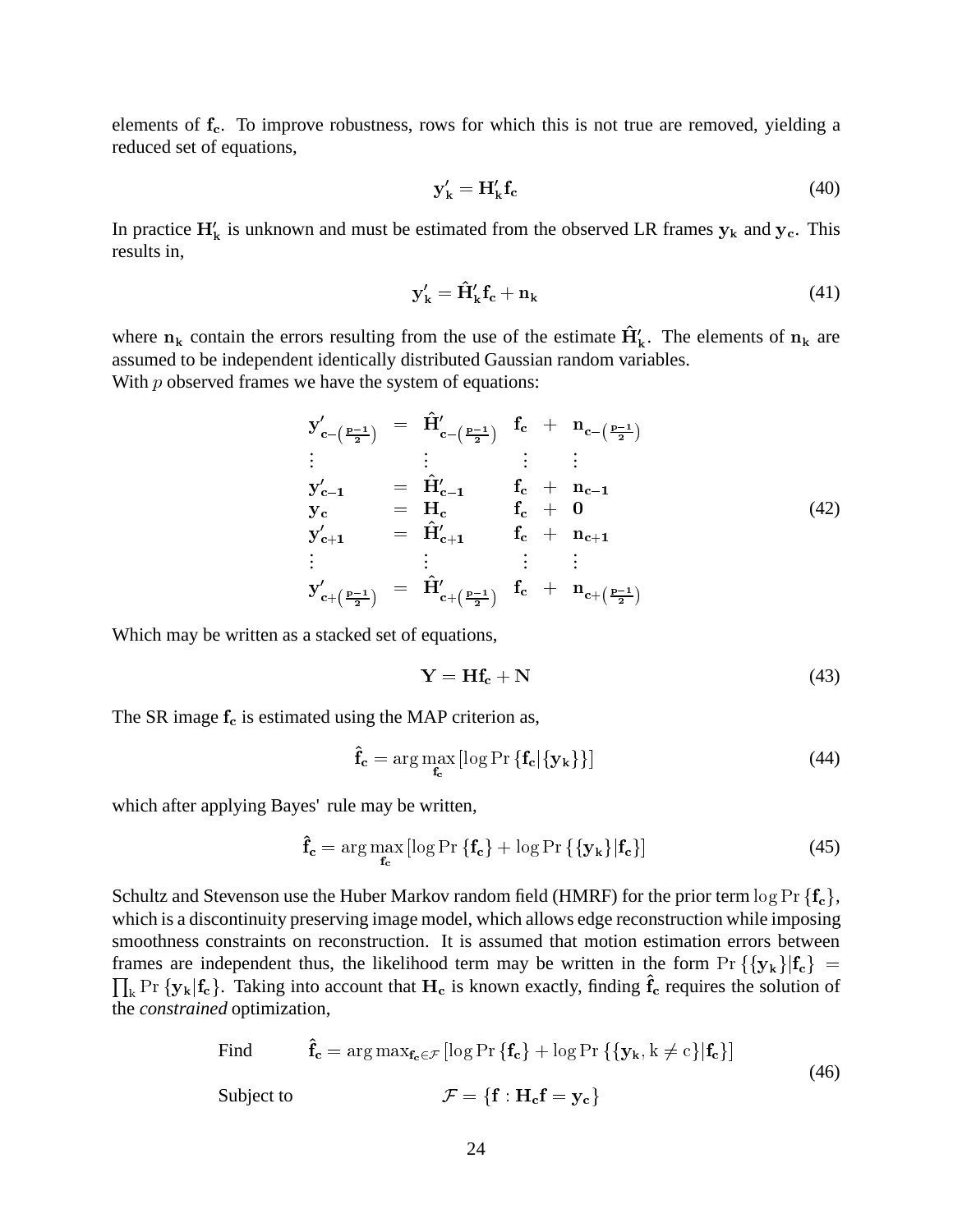This constrained optimization is solved using a gradient projection technique, the details of which may be found in [7].

The observation model assumes local translation motion which is computed using block matching for motion estimation. A hierarchical block motion estimation techniques is used for both computation efficiency as well as to ensure consistency in the motion estimates.

Schultz and Stevenson have also successfully applied their super-resolution reconstruction technique to the problem of scan conversion - where interlaced scan images are combined to produce motion compensated, de-intelaced, super-resolution images [59].

Schultz, Stevenson and Meng, noting the importance of accurate motion information for superresolution reconstruction have examined techniques for sub-pixel motion estimation.

In [60, 61] the MAP super-resolution reconstruction procedure of [7] is reviewed, and various motion estimation methods are studied. In particular, the block motion estimation procedure of [7], an eight parameter projective model proposed based on [62], as well as the Horn Schunck [63] optical flow method are discussed and utilized in various super-resolution reconstruction experiments. Methods for detecting and eliminating inaccurate motion vector estimates are also presented. The result is improved super-resolution reconstructions since objectionable artifacts resulting from incorrect motion vectors are minimized.

Noting that motion estimation is itself and ill-posed problem, Schultz and Stevenson [64] propose the use of a regularized motion estimation procedure which favors smoothness of the motion fields while still allowing discontinuities. This is achieved using a Bayesian motion estimation techniques and Huber-Markov random field *a-priori* smoothness constraints with Horn Schunck optical flow estimation. Super-resolution image reconstructions from an image sequence with motion estimated using the Bayesian motion estimator are compared with those computed using the block motion estimation technique of [7] and is found to produce visually superior results.

It is interesting to note that in [60, 64, 61] motion estimates are computed from only image *pairs*. It is reasonable to anticipate improved reliability in the motion estimates computed using multiple images. Also of note is the fact that the motion estimation techniques are not object based. No attempt is made, as was the case with [50] to construct internal representations for multiple independent motions within the scene. These points should be addressed.

Hardie, Barnard and Armstrong [65] present a MAP super-resolution reconstruction procedure which is essentially identical in form to that of Schultz and Stevenson [7]. They consider the cases of global as well as non-global motion estimation. For the former, they use the translation and rotation model of [49] and for the latter, they draw on optical flow techniques [66] with foreground/background segmentation. The super-resolution formulation is equivalent to that of Schultz and Stevenson under the assumption of Gaussian noise and a Gauss-Markov random field prior model. This work is extended in [67] to consider the problem of simultaneous estimation of both the super-resolution image  $\hat{f}$  and the motion parameters  $\hat{s}$ . A MAP formulation similar to that of [65] is used, but included in the optimization are the unknown motion parameters as,

$$
\hat{\mathbf{f}}, \hat{\mathbf{s}} = \arg \max_{\mathbf{f}, \mathbf{s}} \left[ \Pr \left\{ \mathbf{f}, \mathbf{s} | \mathbf{Y} \right\} \right] \tag{47}
$$

Since estimation of  $\hat{f}$  requires the motion estimates  $\hat{s}$ , a procedure is suggested in which  $\hat{f}$  and  $\hat{s}$  are estimated alternately, that is,  $\hat{s}$  is fixed, and  $\hat{f}$  estimated, and then  $\hat{f}$  fixed and  $\hat{s}$  estimated. Though this procedure can be slow to converge, it does have significant advantages. Motion is no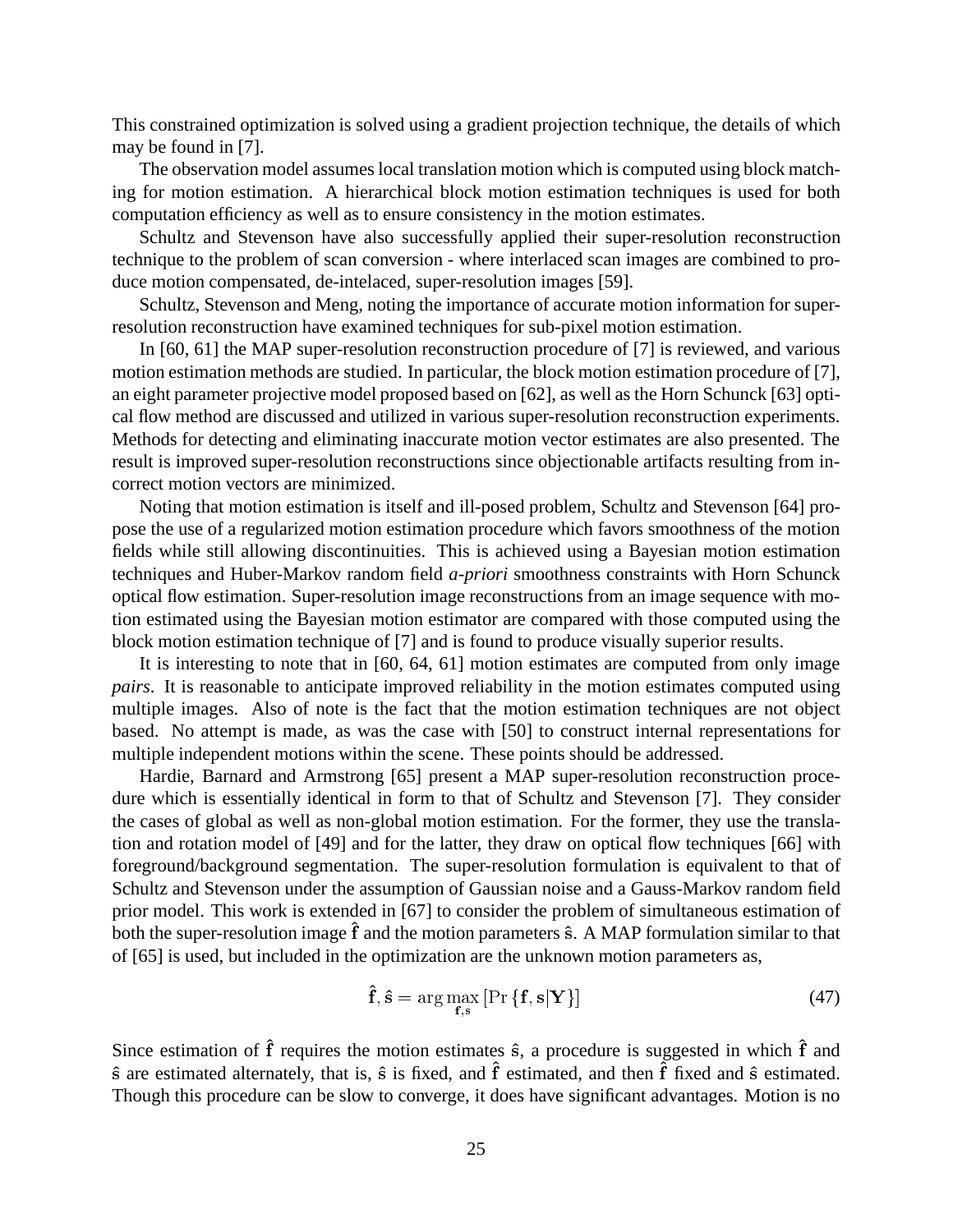longer estimated from the low resolution images directly as is the case in most super-resolution algorithms, instead, the motion parameters are chosen as those which minimize the error between simulated low resolution observation images (as computed using the observation model and the current super-resolution image estimate), and the observed low resolution frames. The priors used for the super-resolution image and the motion are Gaussian. The optimization in (47) is achieved using iterated coordinate descent. The authors observe that it is not possible to use the faster conjugate gradient method, since the cost functional is non-constant from iteration to iteration due to the joint estimation of both the motion parameters and the super-resolution reconstruction.

A more detailed exposition of a observation model, which includes global rotation, translation and a sensor and optical system PSF may be found in [68] where image registration is performed using the method of Irani and Peleg [49] and Lucas and Kanade [69]. In this paper, which estimates motion in a separate step from the super-resolution reconstruction phase, gradient descent and conjugate gradient descent methods are used to maximize the posterior probability. The details of these methods are presented.

Lorette, Shekarforoush and Zerubia [70] also present a MAP formulation of the super-resolution reconstruction problem. Elsewhere [71] they consider the problem of 3-D super-resolution reconstruction, but [70] study three non-linear penalty functions for their Markov-random field prior model which allow edge reconstruction while ensuring smoothness. It should be noted that Huber MRF of Schultz and Stevenson performs exactly this function.

Cheeseman, Kanefsky, Kraft and Stutz [72, 73, 74] have been applying MAP super-resolution reconstruction to Viking, Voyager and more recently Mars Pathfinder imagery. Their formulation assumes Gaussian noise and utilized a prior terms which leads to a linear system of equations which are solved using Gauss-Jacobi methods.

Hunt, Sementilli, Mariappan, Marcellin, Nadar, Yuen and Sheppard have pursued work on a Poisson MAP super-resolution formulation and have provided a theoretical analysis of the performance of this super-resolution technique in [75, 76, 77, 78, 79, 80]. This work concentrates on restoration of astronomical images and as such make fundamental assumptions concerning bounded support of the reconstructed objects which are not valid in the more general problem super-resolution video restoration. Furthermore, the assumption of Poisson photon statistics in the observation are not relevant since imagery captured for video super-resolution do not, in general, have low photon counts. A substantial portion of this work concentrates on super-resolution restoration techniques which are well known within the astronomical community but are of questionable applicability to our problem. This body of research is noted here primarily for completeness, as well as a source for theoretical ideas.

#### **3.5.2 Maximum Likelihood and Expectation Maximization based Algorithms**

Tom and Katsaggelos [81, 82] examine the super-resolution reconstruction problem as composed of three separate steps - registration of the low resolution images, restoration of these images followed by an interpolation step which yields the super-resolution reconstruction. In [81], a simultaneous registration and restoration approach is proposed in an effort to improve super-resolution reconstruction. The work is based on ideas on multichannel image identification and restoration in developed in [83]. In [84] these ideas are extended to perform combined registration, restoration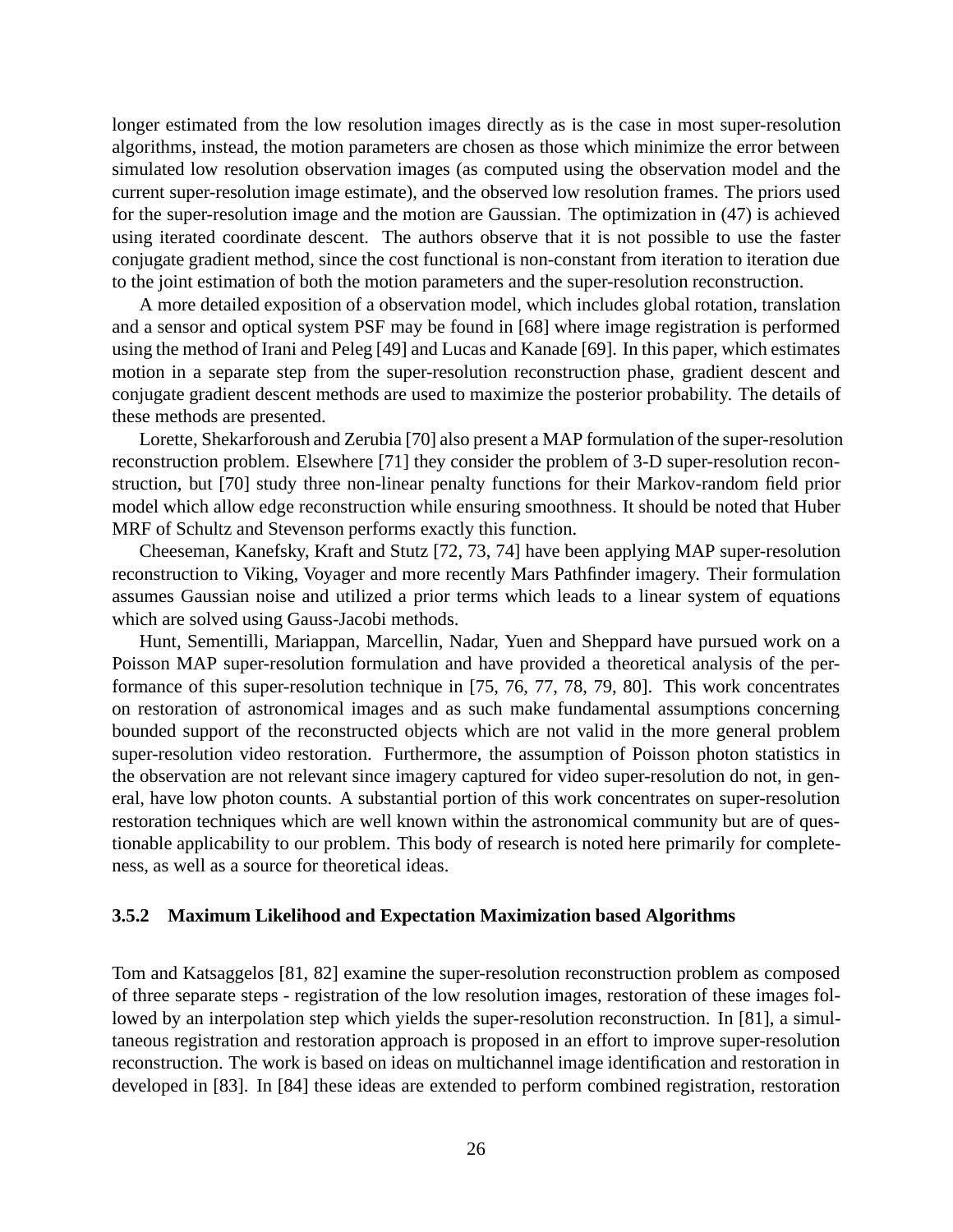and interpolation.

These papers are essentially based on a maximum likelihood (ML) formulation of the registration, restoration and interpolation phases of super-resolution reconstruction. A fundamental problem with this approach is the fact that ML estimation is poorly suited to the solution of ill-posed inverse problems due high noise sensitivity when the reconstruction problem is under-specified. Throughout this section, the importance of regularized solutions using *a-priori* constraints has been emphasized as a necessary condition for yielding high-quality reconstructions. These papers do not sufficiently address this issue despite the useful ideas contributed in terms of simultaneous restoration and registration.

Elad and Feuer [85, 86] have also considered (along with other techniques discussed later) a ML estimation formulation, but the same criticisms apply to this work. In fact they modify the ML estimate to include a regularization functional in [85], which in effect is equivalent to a MAP formulation with a Gaussian prior or the Tikhonov-Arsenin [87] type regularization. It is also suggested the the simulate and correct methods yield the ML estimate of the super-resolution reconstruction.

#### **3.5.3 Summary**

The probabilistic reconstruction techniques we have considered here; the MAP formulation utilizing Markov random field prior models in particular; have become one of the most popular approaches for super-resolution reconstruction. There are several reasons for this:

- The MAP framework allows direct incorporation of *a-priori* constraints on the solution essential for finding high quality solutions to the ill-posed super-resolution inverse problem.
- Markov random field priors have become almost standard as they provide a highly convenient, intuitive and realistic method for modeling typical image characteristics using only a local neighbor interaction model. With judicious choice of the form of the penalization of the activity measure in the MRF model, priors may be defined which provide the smoothness constraints necessary to ensure acceptable reconstruction under conditions of limited or poor data, but also allow effective reconstruction of edges.
- Optimization using the MAP framework and convex cost functionals in MRF priors leads to a globally convex optimization problem, ensuring not only the existence and uniqueness of the solution, but also enabling the use of well understood and efficient descent type algorithms.
- Simultaneous motion estimation and restoration is possible within the MAP framework.

The MAP formulation is thus one of the most promising and flexible approaches to superresolution image reconstruction. It's only competitor in terms of convenience and flexibility are the POCS based methods which we discuss next.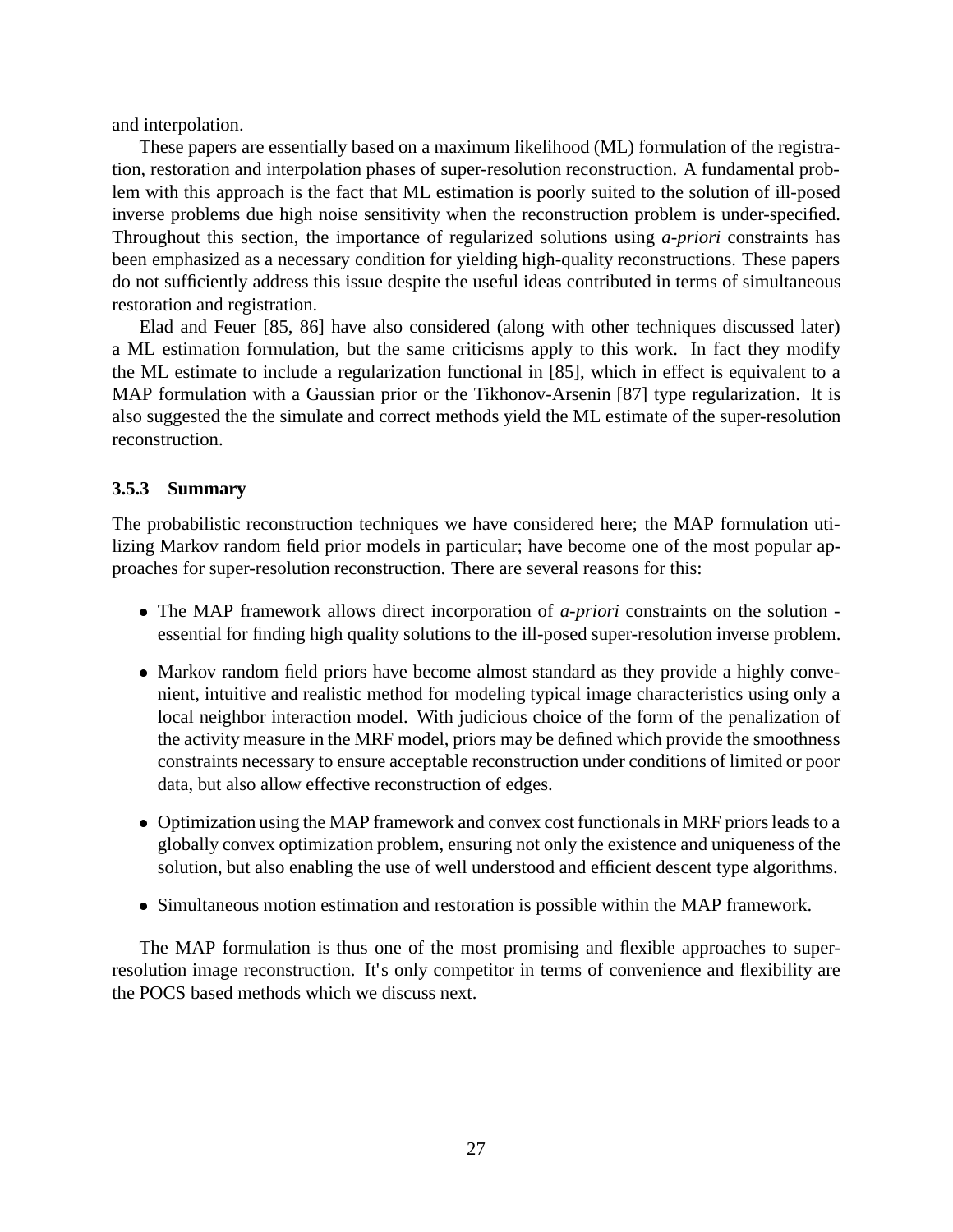#### **3.6 Set Theoretic Methods**

#### **3.6.1 Projection Onto Convex Sets**

One of the prominent approaches to super-resolution reconstruction is based on the method of projection onto convex sets. In this formulation, constraint sets are defined which limit the feasible solution space of the super-resolution reconstruction. Constraints are defined as convex sets in the vector space  $\mathbb{R}^{N_1 \times N_2}$  which represents the space containing all possible super-resolution reconstructions. Sets that represent desirable characteristics of the solution are defined, such as positivity, bounded energy, fidelity to data, smoothness and so on. The solution space of the superresolution reconstruction problem is thus the intersection of the convex constraint sets. Projection onto convex sets (POCS) refers to an iterative procedure which, given any point in the vector space, locates a point which satisfies all the convex constraint sets.

Given k convex constraint sets in  $\mathbb{R}^{N_1 \times N_2}$  such that the intersection of the sets is non-empty, POCS projects a point in the vector space onto each constraint set, repeating until a point is reached which is in the intersection of the  $k$  sets. It can be shown that provided the constraint sets are convex that this iteration converges. A detailed theoretical discussion of the POCS method may be found in [88]. Discussions on the use of POCS techniques in image restoration are presented in [89, 90].

POCS has attracted much attention in recent years in a multitude of image reconstruction and restoration applications. Three reasons for this stand out:

• Simplicity

POCS is very intuitive and generally simple to implement. The only potential source of difficulty is the determination of the projection operators.

Flexible Spatial Domain Observation Model

Because the POCS method is typically formulate in the spatial domain, very general motion and observation models may be used. The complexity of the motion and observation model has little impact of the POCS solution procedure.

Powerful inclusion of *a priori* information

Perhaps the most useful aspect of the POCS formulation is the ease with which *a-priori* information may be included. It is generally simple to define convex constraint sets which incorporate desired solution characteristics. These sets may impose restrictions such as positivity or bounded energy which are difficult to represent in terms of cost functionals.

We begin our examination of POCS based techniques with a detailed exposition of an earlier paper which demonstrates many of the fundamental ideas. This will enable a more concise explanation of later work.

Stark and Oskoui [91] propose an early POCS based solution to super-resolution image reconstruction problems. In particular, the paper addresses the scanning linear array problem originally discussed by Frieden and Aumann (see Section 3.3) as well as the problem of restoring a super-resolution image from multiple plane array images. We begin our discussion of the POCS reconstruction technique with a brief outline of the proposed imaging model. We develop the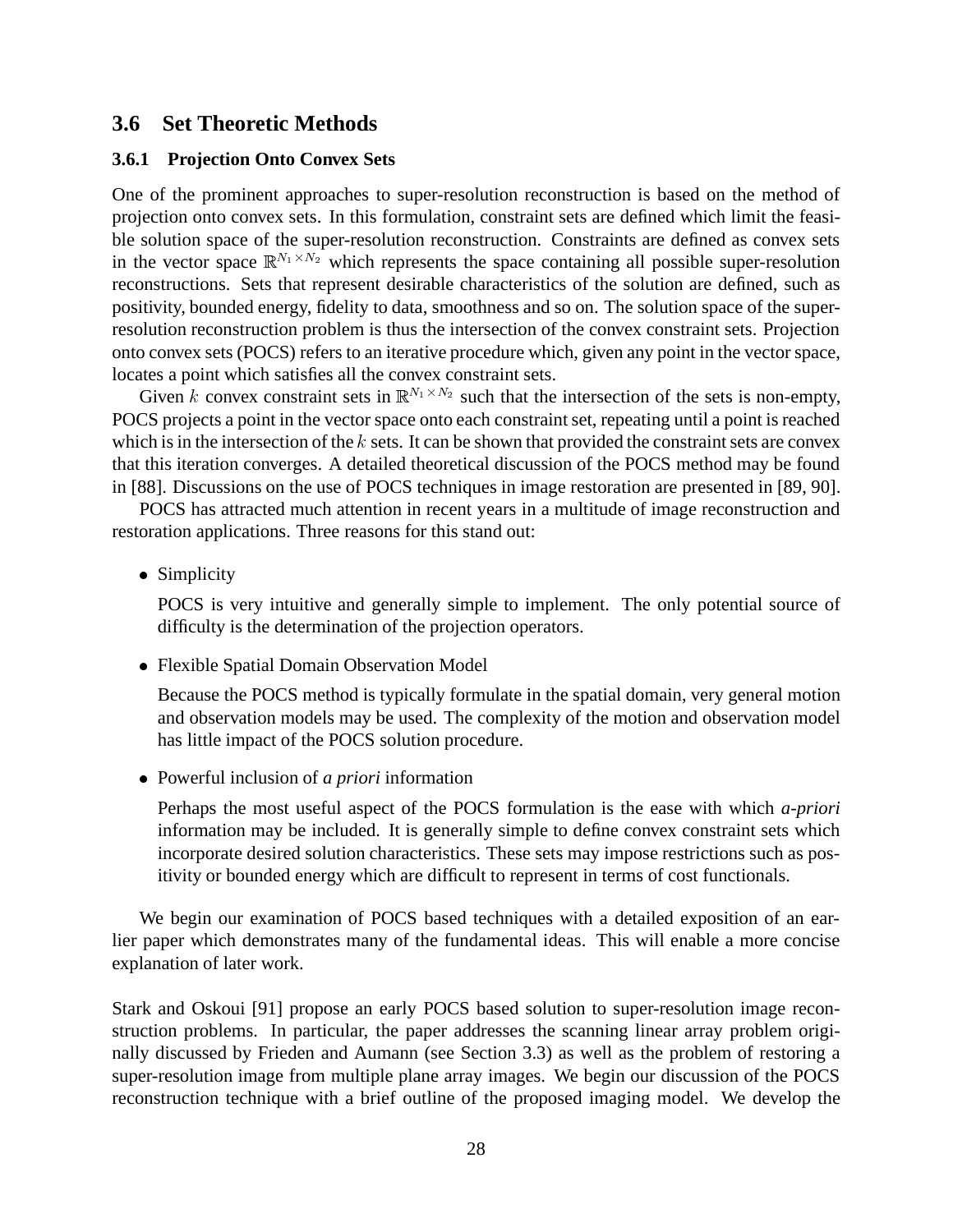mathematics for the case of a time invariant image. It will be clear how the method is extended to the case of time varying imagery with multiple image acquisitions.

The optical system projects an image  $f(x, y)$  onto the image sensor array which is assumed to be a regular array of  $M_1$  by  $M_2$  sensor elements. The output  $y_i$  of the i<sup>th</sup> detector in the sensor array with spatial response characteristic  $\sigma_i(x, y)$  is given by,

$$
y_i = \int \int_{-\infty}^{\infty} f(x, y) \sigma_i(x, y) \quad , \quad 1 \le i \le M_1 M_2 \tag{48}
$$

This integration over the continuous spatial variables  $(x, y)$  may be discretized on the superresolution reconstruction grid  $[n_1, n_2]$  yielding,

$$
y_i = \sum_{n_1} \sum_{n_2} f[n_1, n_2] \sigma_i[n_1, n_2] \quad , \quad 1 \le n_1 \le N_1 \quad , \quad 1 \le n_2 \le N_2 \tag{49}
$$

Where  $N_1 > M_1$ ,  $N_2 > M_2$  are the dimensions of the super-resolution reconstruction array. The  $i<sup>th</sup>$  detector spatial response characteristic  $\sigma_i(x, y)$  is discretized to yield  $\sigma_i[n_1, n_2]$  which is the fractional area of the super-resolution pixel  $[n_1, n_2]$  contained within the response region of the  $i<sup>th</sup>$ low-resolution detector. This assumes a uniform, unity response of the detector over its response region. In particular,

i [n1; n2]<sup>=</sup> and the state of the state of the state of the state of the state of the state of the state of the state of the the contract of the contract of the contract of the contract of the contract of the contract of the contract of : 0 if SR pixel  $[n_1, n_2]$  is completely outside of  $i^{\text{th}}$  detector response region 1 if SR pixel  $[n_1, n_2]$  is completely within  $i^{\text{th}}$  detector response region  $r_i$   $(0 < r_i < 1)$  if SR pixel  $[n_1, n_2]$  is partially within  $i<sup>th</sup>$  detector response region (50)

Lexicographic ordering of  $f[n_1, n_2]$  and  $\sigma_i[n_1, n_2]$  yields column vectors f and  $\sigma_i^T$  allowing us to instead write,

$$
y_i = \sum_j f_j \sigma_{i_j} \quad , \quad 1 \le j \le N_1 N_2 \tag{51}
$$

Or more succinctly,

 $y_i = \boldsymbol{\sigma}_i^T \mathbf{f}$  $\mathbf{f}^T$ **f** (52)

Now consider the sets  $C_i$  as,

$$
C_i = \left\{ \mathbf{f} : \boldsymbol{\sigma}_i^T \mathbf{f} = y_i \right\} \quad , \quad 1 \leq i \leq M_1 M_2 \tag{53}
$$

The set  $C_i$  in (53) is the set of all discretized super-resolution images for which the response of the i<sup>th</sup> sensor in the detector array is  $y_i$ , the observed value. The set  $C_i$  is defined for each pixel observation i,  $1 \le i \le M_1M_2$ , and thus there are a total of  $M_1M_2$  such sets for a single image observation. These sets place a constraint on the possible values which may be assumed by the solution f – in particular (53) ensures that any  $f \in C_i$ ,  $1 \le i \le M_1M_2$  is constrained to be consistent with the measured datum  $y_i$ . Noticing that the constraints on f are linear, it is in principle possible to obtain a sufficient number of equations, so that a solution for f may be found by matrix inversion.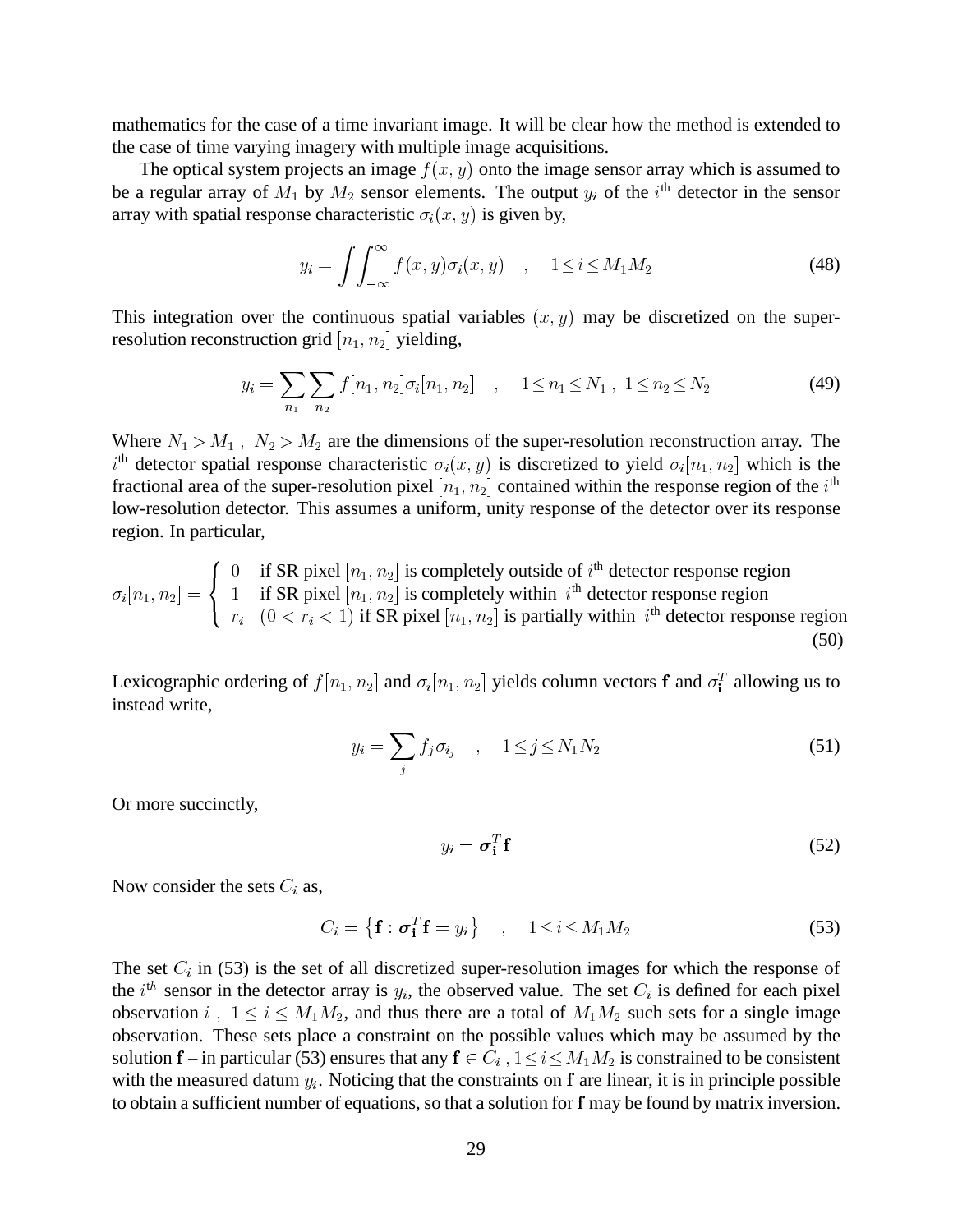For reconstruction of a super-resolution image with  $N_1N_2$  pixels by matrix inversion,  $N_1N_2$  *independent* observation equations are required. Notice immediately that since  $N_1 > M_1$ ,  $N_2 > M_2$ , data from more than one image acquisition is required to obtain a sufficient number of equations to enable solution by matrix inversion. Indeed the requirement to obtain  $N_1N_2$  *independent* equations implies that novel information must be present data obtained in the acquisition of the additional images. This novel information is present in small differences in the acquired images usually resulting from scene or camera motion. In practice however, direct matrix is infeasible.

In reality, additional image observations contribute further sets of the form of (53). These additional constraints augment the under-determined system of equations derived for a single image so that the system approaches the fully-determined case.

The collection of sets  $C_i$  are often called data consistency constraints and in this case can be shown to be closed and convex. This allows the definition of a projection operator  $P_i$  as follows:

$$
\mathcal{P}_i \mathbf{f} = \begin{cases} \mathbf{f} & \text{if } \boldsymbol{\sigma}_i^T \mathbf{f} = y_i \\ \mathbf{f} + \frac{y_i - \boldsymbol{\sigma}_i^T \mathbf{f}}{\boldsymbol{\sigma}_i^T \boldsymbol{\sigma}_i} & \text{otherwise} \end{cases}
$$
(54)

 $P_i$ f is the projection of the point f onto the set  $C_i$ . In the POCS formulation, an initial guess  $f^{(0)}$ for the super-resolution image is projected onto each the constraint sets  $C_i$  to ensure consistency with each measured datum  $y_i$  and where K is the number of pixel measurements.

$$
\mathbf{f}^{(\mathbf{n}+1)} = \mathcal{P}_1 \mathcal{P}_2 \mathcal{P}_3 \cdots \mathcal{P}_K \mathbf{f}^{(\mathbf{n})} \tag{55}
$$

This set of projections is applied repeatedly to yield an updated estimate of the super-resolution image. Closedness and convexity of the constraint sets ensure convergence of the iteration to some point satisfying all the constraint sets [88]. It is imperative to note however, that this point is in general non-unique, but is a point on the surface of the convex polytope defined by the intersection of the constraint sets. The solution is in general dependent on the initial guess.

It is interesting to note that application of the POCS method using only the data consistency constraints in (53) is identical to the Algebraic Reconstruction Technique found in the computed tomography literature [92].

In addition to the data consistence constraints, additional constraints which represent *a-priori* knowledge of the form of the solution may be included. In particular the range of values in the solution image may be constrained to the set  $C_A$ ,

$$
C_A = \{ \mathbf{f} : \alpha \le f_i \le \beta \}, \ \alpha < \beta \} \tag{56}
$$

Another possibility is to ensure that the solution be contained in a set of solutions with bounded energy as:

$$
C_E = \{ \mathbf{f} : ||\mathbf{f}|| \le E \} \tag{57}
$$

Or if the solution is known to be similar to some reference image  $f_R$  then the solution may be constrained to the sets,

$$
C_R = \{ \mathbf{f} : ||\mathbf{f} - \mathbf{f_R}|| \le \epsilon_R \}
$$
 (58)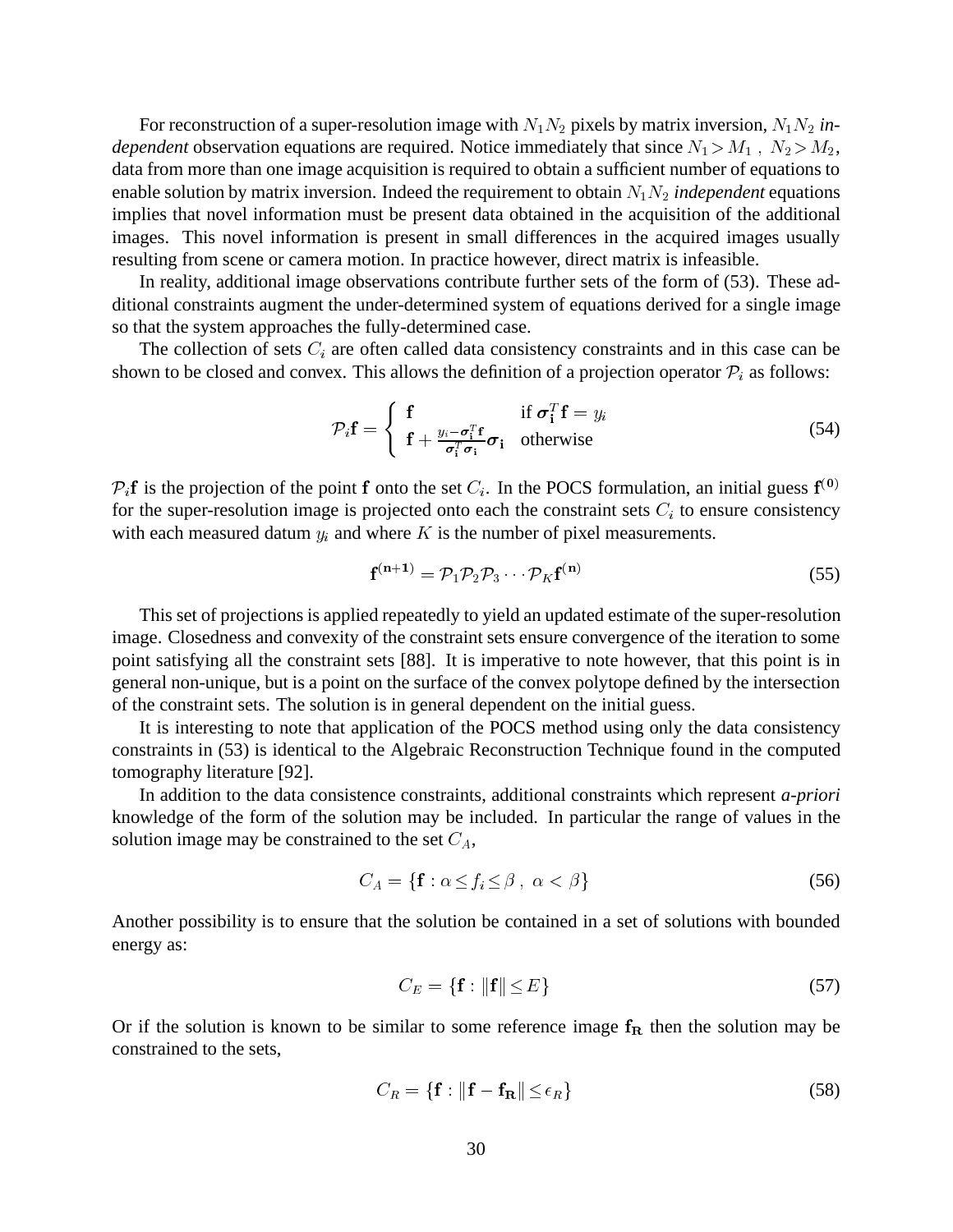Bounded support of the solution may also be imposed by defining a set of points A for which the solution is required to be zero, such as

$$
C_S = \{ \mathbf{f} : f_i = 0 \text{ for } i \in A \}
$$
\n
$$
(59)
$$

Additional constraints on the solution may be defined in a similar manner. The iteration in (55) is augmented to include the additional constraint sets. The inclusion of prior knowledge in this fashion constrains the solution space thus enabling robust performance in the presence of noise, inconsistent data or missing data.

This paper is significant as it is the first application of the POCS method to the problem of super-resolution reconstruction problem. There are, however, several drawbacks to the approach taken in the paper, many of which are addressed in later work. For now, we note that the proposed observation model does not incorporate noise. The observation model for the  $k<sup>th</sup>$  single observed image is of the form,

$$
\mathbf{y}_{k} = \mathbf{H}_{k} \mathbf{f} \n\mathbf{H}_{k} = \left[ \boldsymbol{\sigma}_{1_{k}}^{T} \ \boldsymbol{\sigma}_{2_{k}}^{T} \ \cdots \ \boldsymbol{\sigma}_{M_{1_{k}} M_{2_{k}}}^{T} \right]^{T}
$$
\n(60)

which may be written in the case of  $p$  image observations as,

$$
\mathbf{Y} = \mathbf{H} \mathbf{f}
$$
\n
$$
\mathbf{Y} = \begin{bmatrix} \mathbf{y}_1^T & \mathbf{y}_2^T & \cdots & \mathbf{y}_k^T & \cdots & \mathbf{y}_p^T \end{bmatrix}^T
$$
\n
$$
\mathbf{H} = \begin{bmatrix} \mathbf{H}_1^T & \mathbf{H}_2^T & \cdots & \mathbf{H}_k^T & \cdots & \mathbf{H}_p^T \end{bmatrix}^T
$$
\n(61)

Tekalp, Ozkan and Sezan [8] propose three different super-resolution reconstruction approaches. Here we will concentrate on the POCS based approach which extends the earlier work by Stark and Oskoui [91]. The other proposed approaches, which are a frequency domain formulation and a interpolation/restoration method are discussed in Section 2.2 and 3.2 respectively. The primary contribution of this paper is an observation model which includes noise. In particular, the authors propose a single image observation model of the form,

$$
y = Hf + n \tag{62}
$$

where the system matrix H includes the effects the sensor PSF. Only global translational motion is modeled. In order to account for the observation noise, the data consistency constraint for the  $i<sup>th</sup>$ pixel observation (as proposed by Stark and Oskoui in (53)) is modified to the form,

$$
C_i = \{ \mathbf{f} : |r_i| < \delta_0 \} \tag{63}
$$

where  $r_i$  is the  $i^{\text{th}}$  element of the residual,

$$
\mathbf{r} = \mathbf{y} - \mathbf{H}\mathbf{f} \tag{64}
$$

Noticing that

$$
y - Hf = n \tag{65}
$$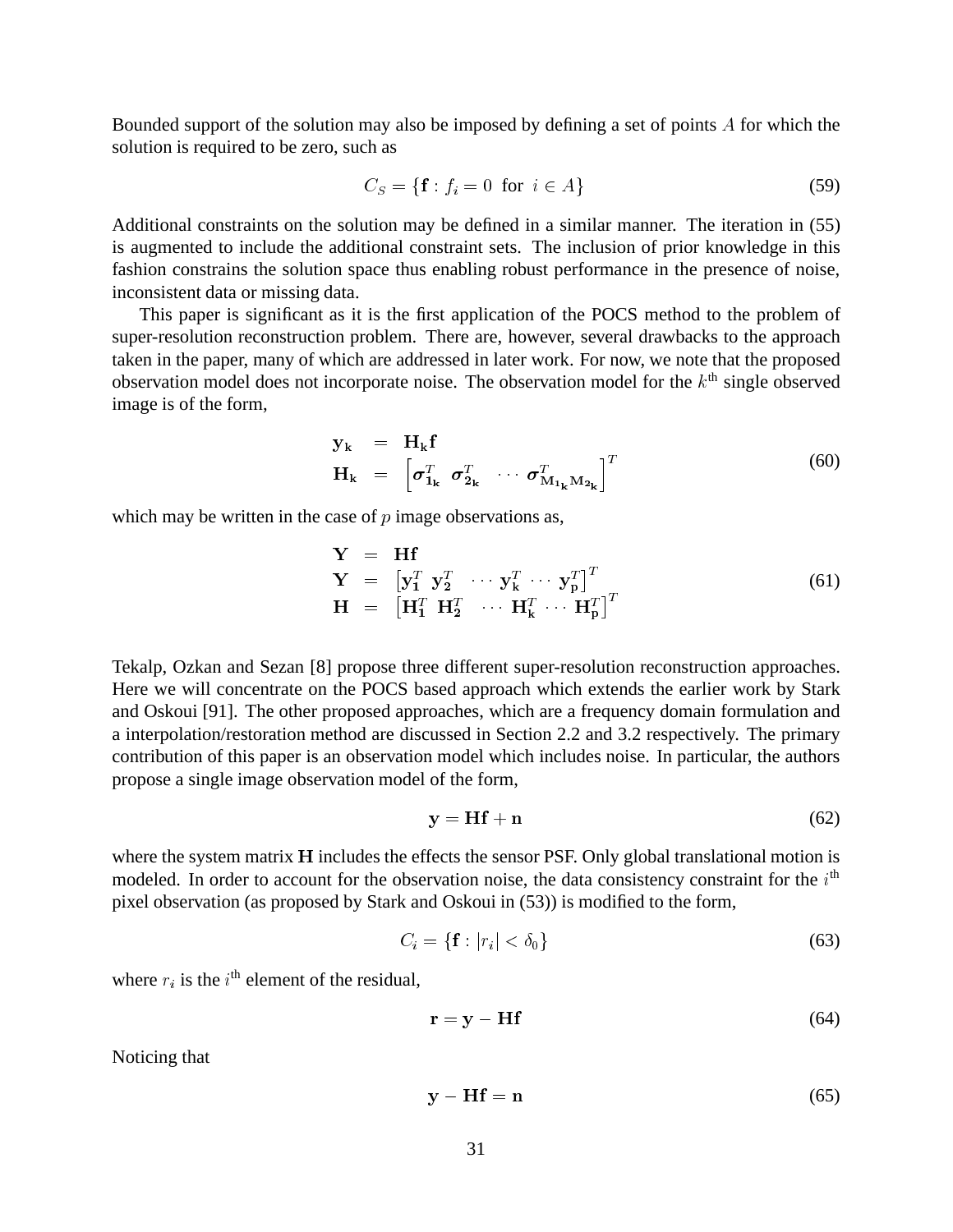It is clear that the residual r is nothing more than the observation noise n and so  $\delta_0$  represent a confidence in the observation and may be set according to the noise statistics. The authors proceed to define the required projection operator for the set defined in (63) and show the results of experiments where a super-resolution image is reconstructed from several globally translated, undersampled frames. Though this paper has addressed the problem of observation noise, the motion model used assumes only global translation between image acquisitions and does not consider the effects of motion blur. This is not, however, a result of any inherent limitation with the POCS based as we see in [93].

Patti, Sezan and Tekalp address the shortcomings of [8] in [93]. This paper utilizes the same general observation model  $y = Hf + n$  and a POCS formulation for the solution of these equations. The primary development in this paper is the motion model included in the system matrix H which departs significantly from previous work. Most significantly, the matrix H incorporates a spacevarying PSF (SVPSF) which models the degradations caused by sampling with a low-resolution sensor, as well as the effects of relative motion between the sensor and the scene (which includes blurring due to a non-zero aperture time). The SVPSF results from three modeling stages; first the blur caused by the relative motion between the scene and the sensor during the aperture time; next the effects of the physical dimensions and response characteristics of the low resolution sensors; and finally the effects of sampling by the sensor array. The combined model defines the system matrix <sup>H</sup>.

The motion model proposed, which appears to be inspired by Sawchuk [94] allows for the inclusion of a very general class of scene motion. In particular, the authors show how it is in theory possible to include general scene motion, provided occlusions are not present. A theoretical derivation illustrate how the SVPSF may be found for this general case. This model is illustrated using the example of temporally piecewise constant motion velocities, with the case of global translational motion fully developed and used in experiments. Reconstruction of the super-resolution image is effected using a POCS framework which follows their earlier work [8].

In summary, this paper provides a POCS based framework for super-resolution reconstruction which accounts for aliasing, sensor blur, motion blur and additive noise. It is interesting to note that spatial blurring due to motion occurring during the aperture time had not been addressed prior to this work. Additionally this work relaxed the constraint that blur and noise affecting each acquired image be LSI.

In addition to their work addressing the super-resolution reconstruction problem, Patti, Sezan and Tekalp have also published in the related but not identical problem of standards conversion, [95], in which the objective is robust spatial and temporal resampling of a video signal in one spatiotemporal sampling lattice to some other lattice. This work extends [8, 93] to include an arbitrary input spatio-temporal sampling lattice. The form of the discrete observation model is unchanged from the SVPSF model proposed in [93]. A POCS formulation identical to that found in [93] is utilized for reconstruction. In [96] reconstruction of super-resolution stills from interlaced video sequences is addressed. This paper contains several extensions in terms of motion detection and analysis, utilizing both a global affine dominant motion model, estimated using gradient based techniques as well as segmented local motion regions.

Full details of the work of Patti, Sezan and Tekalp may be found in [97] which consolidates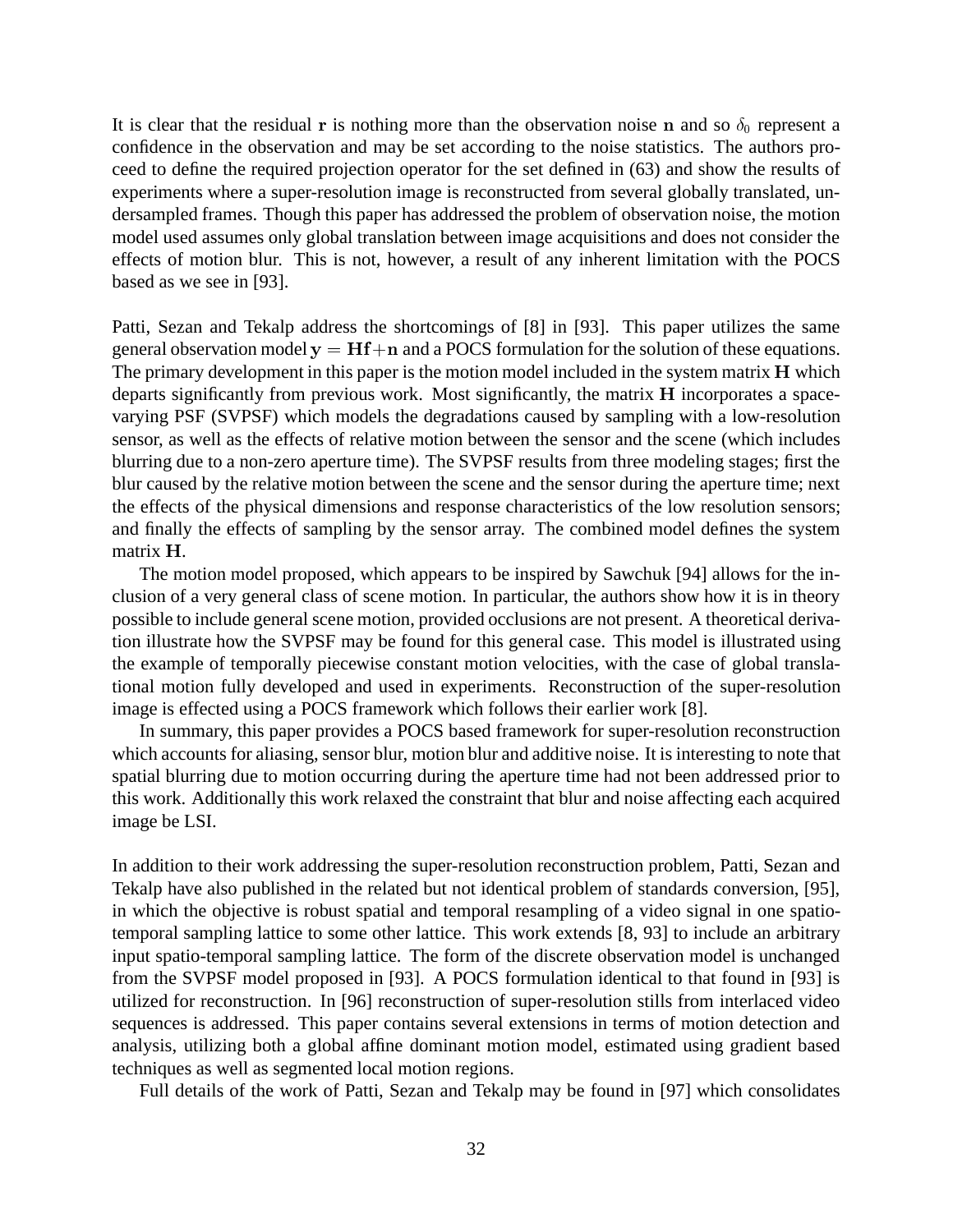and elaborates on the earlier papers [8, 93, 95]. The observation model incorporates a spatially varying point spread function which takes into account, camera and scene motion, motion blurring resulting from non-zero aperture time, the physical dimensions of LR sensor elements and blurring caused by imaging optics. Sensor noise is considered. A new development is the inclusion of sampling of the continuous scene on an arbitrary space-time lattices. A detailed derivation of the motion modeling is provided as well as the techniques used for motion estimation. Reconstruction is via the POCS method discussed previously. The results of several experiments are presented, demonstrating the capabilities of the proposed method.

It is interesting to note that the simulate and correct methods discussed in Section 3.4 are a special case of the POCS procedure where the data consistency constraint (53) requires equality rather that allowing an error tolerance.

The extension of observation models to include arbitrary local motion compounds the problem of reconstruction artifacts caused by unreliable motion estimates. Estimating local motion is generally less reliable than the case for global motion estimates. This is due simply to a lack of data. Global motion may often be reliably estimated since a large number of image pixels (usually every pixel in the image) are utilized in the computation. In the case of local motion, however, an estimate must be computed using a small neighborhood of pixels and is therefore less reliable. Since it is necessary to obtain sub-pixel accurate motion estimates for super-resolution reconstruction, it is imperative that motion estimates used be accurate. When the reliability of the motion estimates is questionable, it is important that they do not adversely affect the accuracy of the super-resolution reconstruction. In [98], Eren, Sezan and Tekalp extend [97] to consider means of improving the robustness of the super-resolution reconstruction methods to errors in motion estimates. To do this, two new concepts are introduced, a *validity map* and a *segmentation map*. The validity map disables projections based on observations with inaccurate motion estimates, while the segmentation map enables object-based tracking and processing where more accurate object-based motion models may be used to improve the quality of the reconstruction. The segmentation map also allows reconstruction of specific objects in manner similar to [50].

#### **3.6.2 Bounding Ellipsoid Method**

A variant of the POCS based formulation using an ellipsoid to bound the constraint sets has been investigated by Tom and Katsaggelos [99, 100] and briefly mentioned by Elad and Feuer [85, 86]. Given a set of ellipsoidal constraint sets, a bounding ellipsoid is computed [101]. The centroid of this ellipsoid is taken as the super-resolution estimate. Since direct computation of this point is infeasible, an iterative procedure is used. It is interesting to note that this approach takes a form closely related to regularized methods. The observation model used in this work is similar to that proposed by Schultz and Stevenson [7].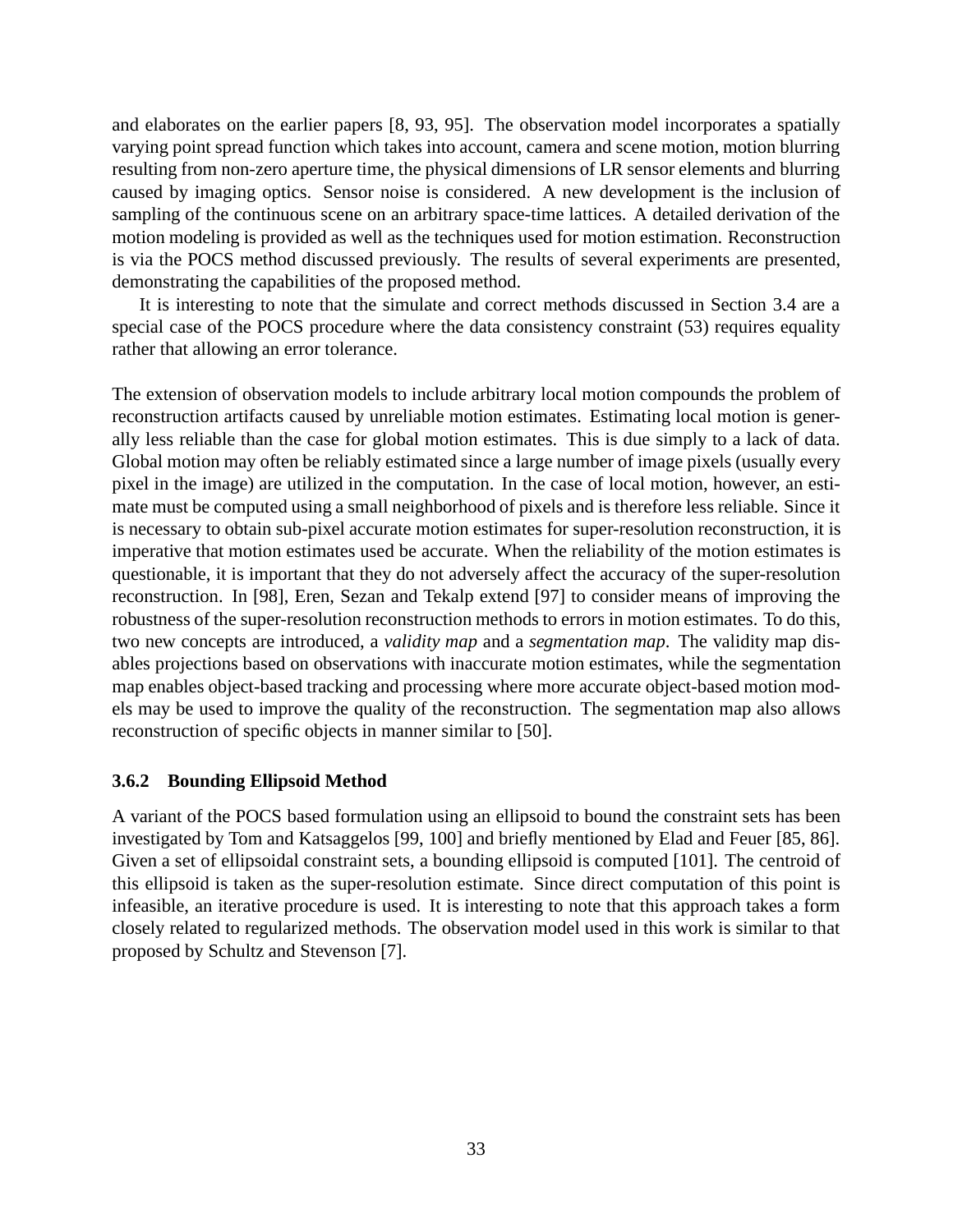#### **3.6.3 Summary**

We comment here primarily on the POCS based methods. At the outset of the discussion concerning POCS methods, we noted the following advantages to the POCS formulation:

- Simplicity
- Flexible Spatial Domain Observation Model
- Powerful inclusion of *a priori* information

Our discussion clearly demonstrated these points. POCS is not, however, without disadvantages:

Non-Uniqueness of Solution

The solution space for the POCS method is defined as the intersection of the convex constraint sets. Unless the intersection is a point set, the solution is therefore *non-unique*. This is a serious drawback of the POCS based formulation. In the MAP formulation, convex priors were favored in order to ensure the existence and uniqueness of the solution. In POCS, this is typically impossible.

Dependence of Solution on Initial Guess

Worse yet is the fact that the solution determined using the POCS framework is dependent on the (arbitrary) initial estimate, as well as the order of application of the projections. POCS repeatedly projects the current estimate of the super-resolution image onto the constraint sets. The solution is the first point in the vector space of possible solutions which satisfies all the constraint sets. When not using relaxed projections, the solution lies on the surface of the volume of intersection of the constraint sets.

Computation Cost

POCS based methods require considerable computation and a large number of iterations to achieve convergence. An analysis of POCS methods shows that without the use of relaxed projections or similar modifications, POCS can be very slow to converge as the solution is approached. For this reason POCS is commonly not run to convergence but to a point where the estimate is visually acceptable.

It may be noted that the bounding ellipsoid method does have a unique solution within the intersection of the convex constraint sets. The problem is that this solution is completely arbitrary. There is little reason why the centroid should be favored amongst possible solutions within the set intersection. In contrast, in the MAP formulation, the solution is unique and maximizes that *a-posteriori* density.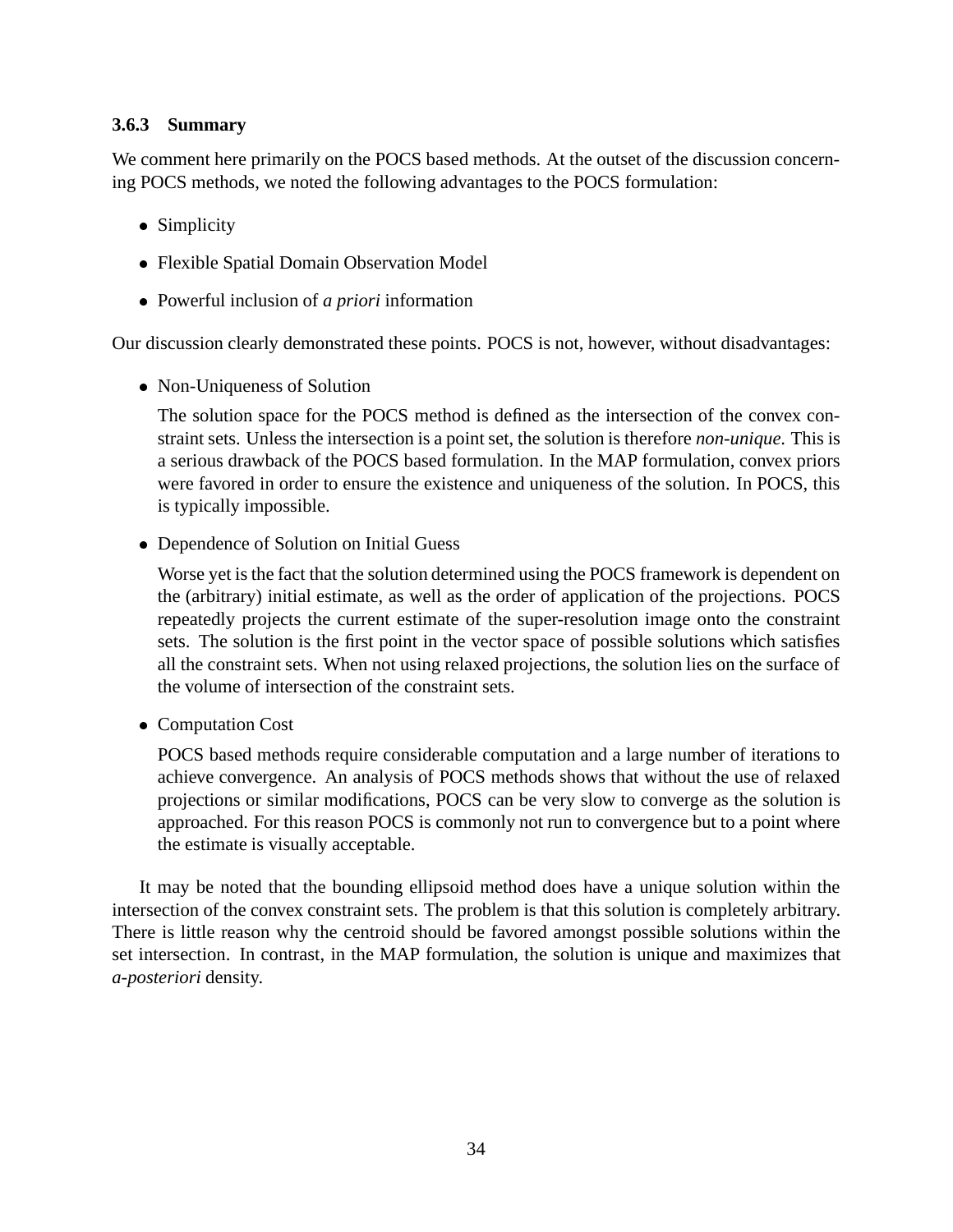### **3.7 Hybrid ML/MAP/POCS Methods**

Some work has been undertaken on combined ML/MAP/POCS based approaches to super-resolution reconstruction. In particular the desirable characteristics of MAP estimation and those of the very flexible POCS method could be combined in a hybrid optimization.

Elad and Feuer [85, 86], after reviewing several existing super-resolution techniques, propose a hybrid ML/POCS based method which uses the statistical ML formulation to pose super-resolution as a statistical estimation problem, while utilizing projections based constraints to effect regularization.

It is interesting to note, however, that this approach is evident in the earlier work of Schultz and Stevenson [7] where a constrained MAP super-resolution reconstruction algorithm, in which an alternating projections based constraint and maximization of the *a-posteriori* density iteration is used. Schultz and Stevenson did not, however, explicitly identify this approach as novel.

The idea is to minimize the a-posteriori density or likelihood function (in the MAP and ML estimation frameworks respectively) while ensuring that the solution remains within constraint sets specified to reduce the feasible solution space. In [7] the constraint set ensured that downsampling of the super-resolution image exactly matched the reference frame of the low resolution image sequence.

The hybrid ML/MAP/POCS optimization approach is highly promising as it combines the most favorable characteristics of statistical methods (optimal estimation theoretic solution, mathematical rigor and direct inclusion of *a-priori* constraints) and POCS based approaches (powerful mechanism for inclusion of linear and nonlinear, set theoretic *a-priori* constraints).

The observation model used by Elad and Feuer is closely based on that of Schultz and Stevenson [7].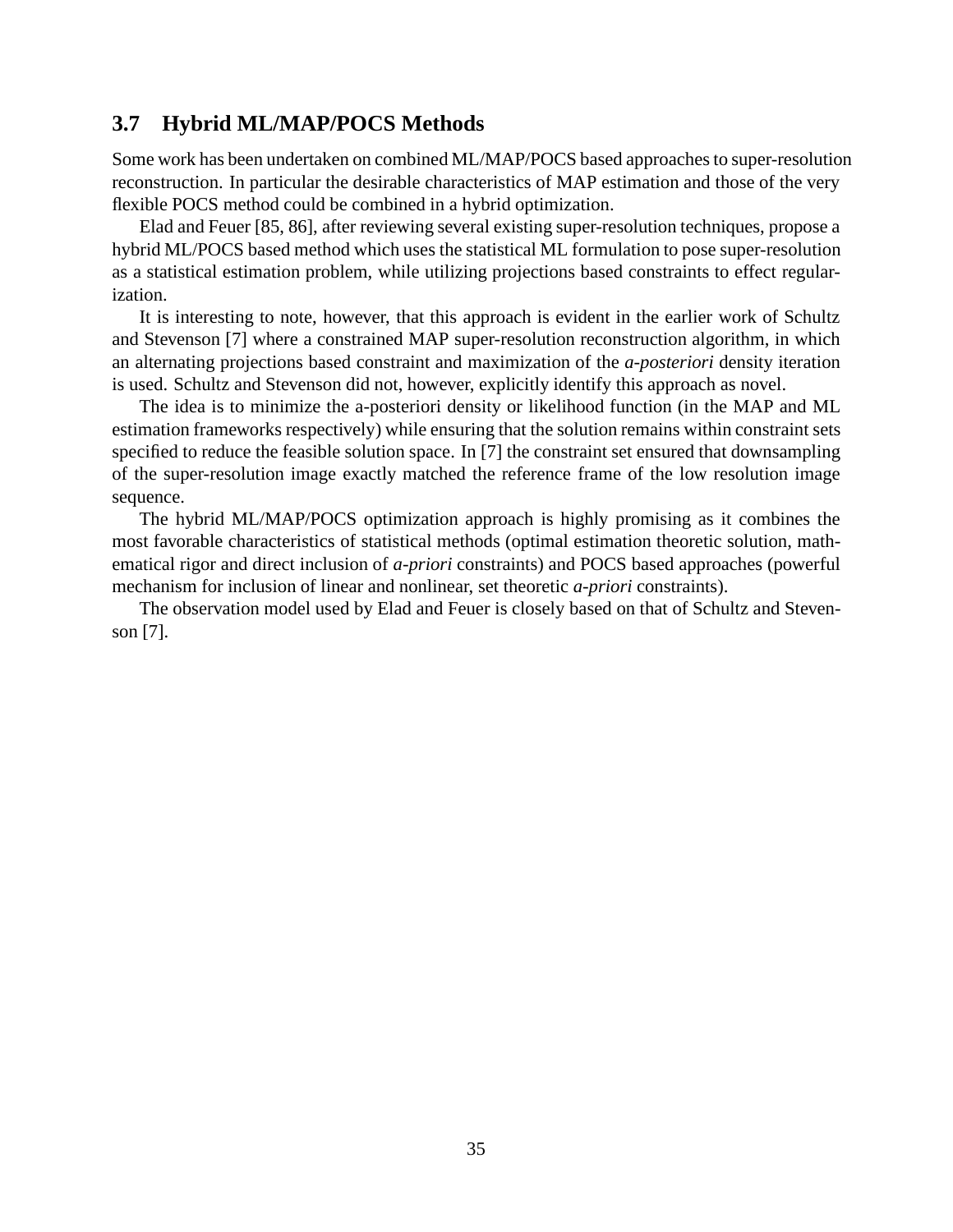#### **3.8 Optimal and Adaptive Filtering Methods**

Several researchers have proposed inverse filtering approaches to super-resolution reconstruction. Here we briefly review efforts in this area. These techniques are considered primarily for completeness, as several are sub-optimal in terms of inclusion of *a-priori* constraints.

Jacquemod, Odet and Goute [102] proposed a simple deconvolution restoration approach that assumes sub-pixel translational motion. A deconvolution filter suitable for restoration of merged observation images is determined. This approach is poorly suited to the incorporation of more general observation models and is limited in terms of inclusion of *a-priori* constraints.

Erdem, Sezan and Ozkan [103] have proposed a LMMSE filtering approach, the motion compensated multiframe Wiener filter, for restoration of image sequences degraded by LSI spatial blur and additive noise. A global translation model is assumed, but motion blurring is not incorporated. Though the motion and degradation models are limited, and non-linear *a-priori* constraints are difficult to incorporate in their formulation, this paper is noteworthy in that *simultaneous* multiframe restoration is undertaken. There are several reasons why this approach is attractive, as we shall discuss in Section 5. A similar framework is discussed by Srinivas and Srinath [104].

Techniques based on adaptive filtering, especially the Kalman filter, have also seen application in super-resolution reconstruction. Patti and Sezan [105] and Elad and Feuer [106, 107] are examples. In [105] a motion compensated model Kalman filter capable of super-resolution reconstruction under spatially varying blurs is proposed. Though their Kalman filtering formulation is computationally efficient, it is, in effect, still a linear minimum mean square error estimator. Nonlinear image modeling constraints which provide bandwidth extrapolation cannot be easily incorporated into this framework. Similar comments apply to the work of Elad and Feuer [106, 107] which is reduced to a LMMSE estimate of the super-resolution image. Kim [24] dedicates a chapter of his doctoral dissertation to a similar Kalman filtering based approach to super-resolution reconstruction.

### **3.9 Tikhonov-Arsenin Regularized Methods**

Due the the ill-posedness of the super-resolution problem, Hong, Kang and Katsaggelos [108, 109] have proposed the use of Tikhonov-Arsenin [87] regularization for super-resolution reconstruction. This is a deterministic regularization approach utilizing regularization functionals to impose smoothness constraints on the space of feasible solutions. The regularization functional used is, in effect, equivalent to a Gaussian Markov random field (GMRF) prior in the Bayesian (MAP) framework. GMRF priors are well known to produce overly smoothed reconstructions [110]. Indeed the poor performance of the GMRF prior is the reason why priors such as the Huber MRF and Generalized Gaussian MRF, which impose smoothness while still enabling edge reconstruction, were introduced. This work is thus a limited, special case of the more general Bayesian framework such as that of Schultz and Stevenson [7]. The observation model used in these papers is similar to the motion compensated subsampling matrix of [7].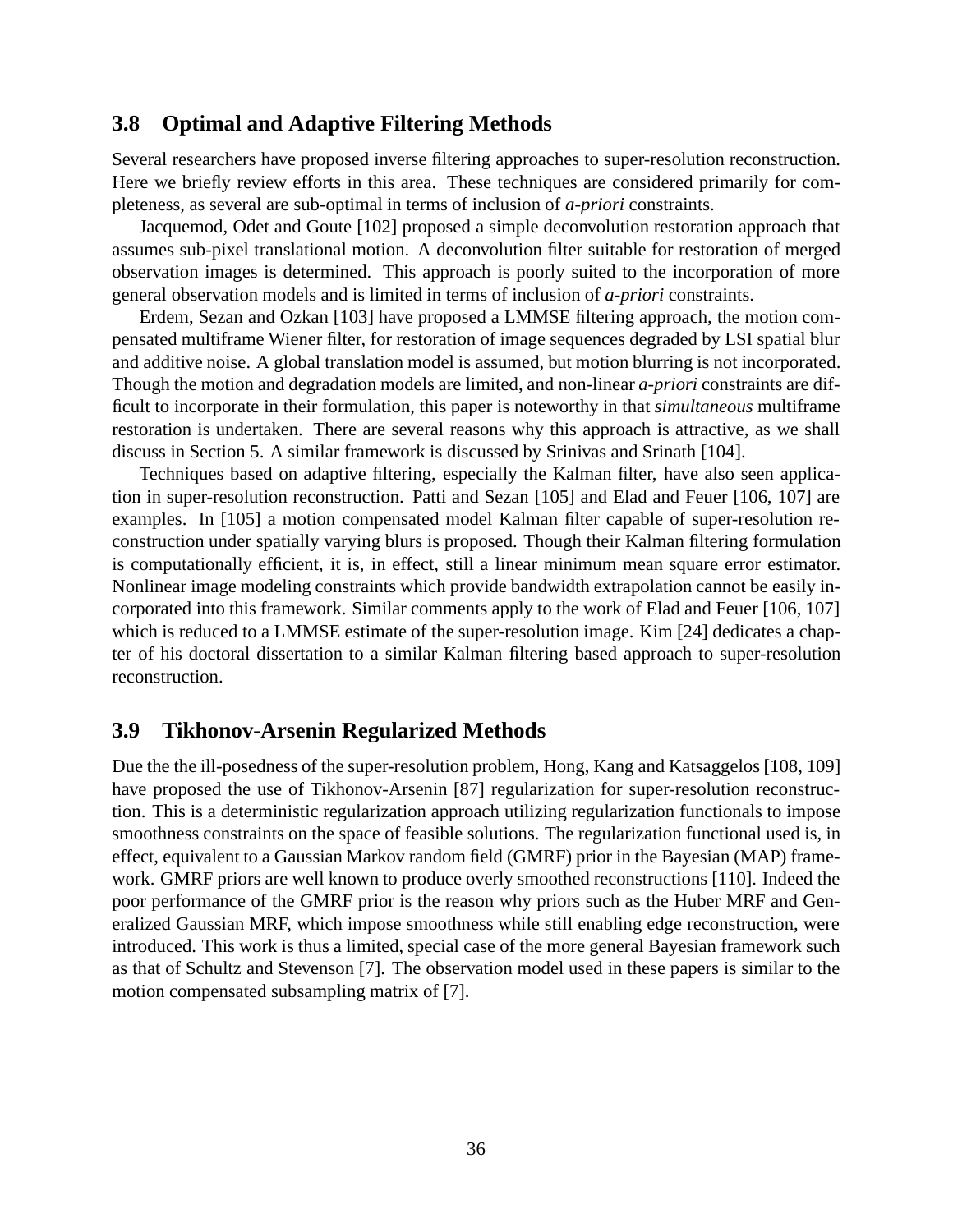### **3.10 Summary of Spatial Domain Methods**

Super-resolution reconstruction via the spatial domain approach addresses many of the shortcomings of frequency domain approaches:

Motion models

Spatial domain methods, using the linear observation model of the form  $Y = Hf$  are capable of including an almost unlimited range of motion models. Since the matrix <sup>H</sup> models observation image pixels as a linear combination of *any* combination of pixels in the superresolution image f, there is enormous flexibility in the formulation of the motion model. There is no limit, as was the case with frequency domain approaches to super-resolution reconstruction to global models. It is just as simple to include a local motion model as a global model using the spatial domain formulation.

Degradation models

The system matrix H also allows almost trivially simple inclusion of linear degradations such as motion blurring resulting from a non-zero aperture time (modeled as spatial integration over the motion trajectory), spatially varying or invariant blurs, missing pixels and so on. It is extremely cumbersome, if not impossible to include such degradations using the frequency domain super-resolution reconstruction framework.

• Inclusion of spatial domain *a-priori* knowledge for regularization

As we have discussed at length, inclusion of *a-priori* information is necessary for the solution of ill-posed inverse problems such as super-resolution reconstruction. Markov random fields as well as the spatial domain POCS formulation provide almost trivially simple, yet very powerful methods to incorporate *a-priori* constraints into the reconstruction process. Working with spatial domain constraints is highly intuitive and direct. Furthermore, the ability with MRF models to provide smoothness along with edge preservation (impossible in the frequency domain) is highly desirable.

Powerful mechanism for Bandwidth Extrapolation

The combination of data from multiple images, as well as the use of realistic *a-priori* constraints on the reconstructed image endow spatial domain methods with a powerful mechanism for image bandwidth extrapolation. MRF models which utilize non-linear penalty functions are especially useful as they are capable of introducing novel frequency information. It is even possible for spatial domain methods to extrapolate frequency information beyond the diffraction limitations of the optical system.

Theoretical Framework

Probabilistic methods, especially the MAP estimation method, provide a solid mathematical framework within which further theoretical developments can be made. Theory applying to optimality of estimators is directly applicable, as well as bounds on errors and so on. This is a rich framework which is not available in the frequency domain approach.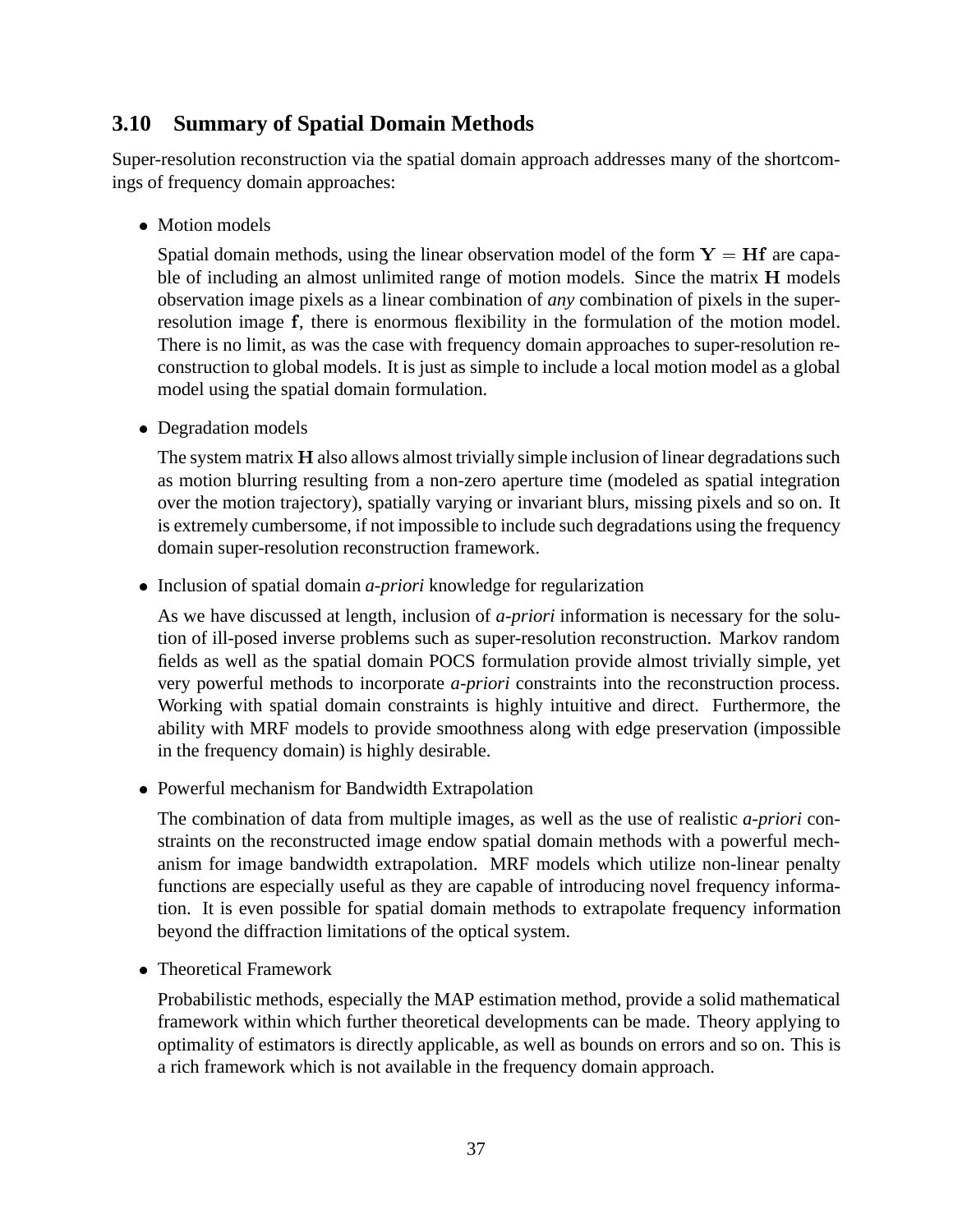Spatial domain methods do however come at some cost:

• Simplicity

Unlike the frequency domain approach where reconstruction was a relatively simple process, the optimizations involved in spatial domain methods are more complex than their frequency domain counterparts.

Computational complexity

The increased flexibility of spatial domain methods tend to come at the cost of much increased computational requirements. This is especially true of methods which utilize nonconvex priors for which one must resort to slow simulated annealing or graduated nonconvexity approaches.

• Intuitive super-resolution mechanism

In the frequency domain formulation, the mechanism for super-resolution reconstruction was abundantly clear - dealiasing of shifted, undersampled frames. For spatial domain techniques the mechanism for resolution enhancement is not as obvious.

It should be clear from this discussion that for super-resolution reconstruction of scenes involving anything more than global translational motion, that spatial domain techniques are the preferred approach.

We have discussed the advantages and disadvantages common to spatial domain techniques in general, but have not yet directed our attention to a closer scrutiny as to which of the techniques hold the most promise for the future. We shall do this in Section 4.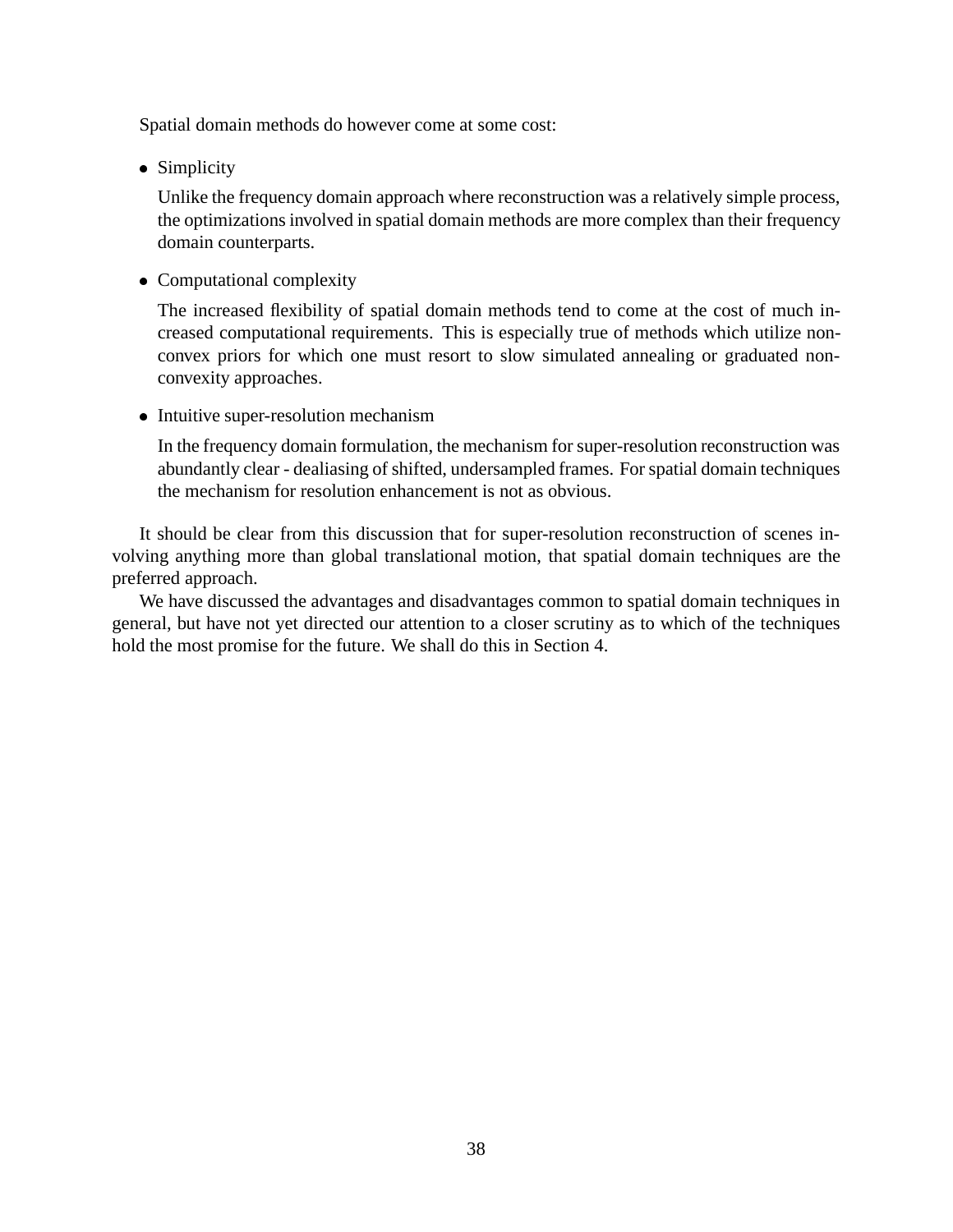## **4 Summary and Comparison of Techniques**

We begin by presenting a tabular form comparison of the two main classes of super-resolution reconstruction approaches - frequency and spatial domain. The table is divided into two sections. The upper portion deals with the formulation of the observation, motion and degradation models, while the lower portion makes generalizations concerning the solution approaches. It is important to realize that these are generalizations, and as a result, exceptions exist within the wide range of techniques we have discussed. We choose the most optimistic approaches within both the frequency and the spatial domain methods.

|                           | <b>Frequency Domain</b>        | <b>Spatial Domain</b>                 |
|---------------------------|--------------------------------|---------------------------------------|
| Observation model         | Frequency domain               | Spatial domain                        |
| <b>Motion</b> models      | Global translation             | Almost unlimited                      |
| Degradation model         | Limited                        | LSI or LSV                            |
| Noise model               | Limited                        | Very flexible, even spatially varying |
| SR Mechanism              | Dealiasing                     | Dealiasing & BW extrapolation using   |
|                           |                                | <i>a-priori</i> constraints           |
| Simplicity                | Very simple                    | Generally complex                     |
| <b>Computational Cost</b> | Low                            | High                                  |
| A-priori constraints      | Limited                        | Almost unlimited                      |
| Regularization            | Limited                        | Excellent                             |
| Extensibility             | Poor                           | Excellent                             |
| Performance               | Good for specific applications | Good                                  |

From the table it is evident that apart from the computational and technical complexity of spatial domain methods, these methods are superior to the frequency domain super-resolution formulation. Within the class of spatial domain super-resolution reconstruction methods, two major techniques stand out as most promising; the Bayesian (MAP) approach and the set theoretic POCS methods. These are compared in the table below:

|                              | <b>Bayesian (MAP)</b>         | <b>POCS</b>                    |
|------------------------------|-------------------------------|--------------------------------|
| <b>Theoretical Framework</b> | Rich                          | Limited                        |
| A-priori constraints         | Prior PDF (typically convex)  | <b>Convex Sets</b>             |
|                              | Easy to incorporate           | Easy to incorporate            |
|                              | No "hard" constraints         | Very powerful yet simple       |
| SR solution                  | Unique                        | Non-unique                     |
|                              | MAP estimate                  | Volume of intersection of sets |
| Optimization                 | Iterative, standard methods   | Iterative                      |
|                              | Good convergence              | Often slow convergence         |
| <b>Computational Cost</b>    | High                          | High                           |
| Complications                | <b>Optimization difficult</b> | Projection operators can       |
|                              | for non-convex priors         | be difficult to define         |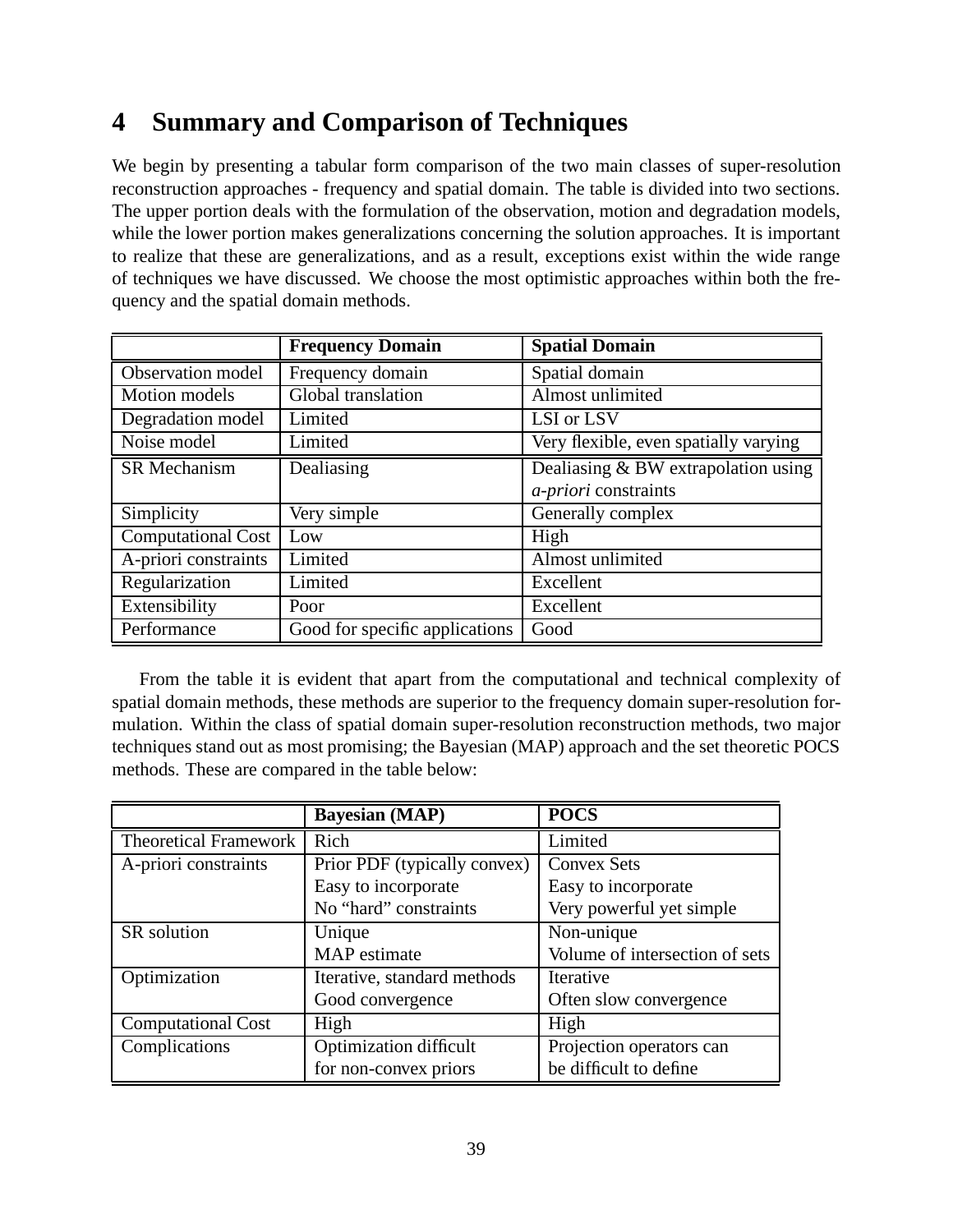In terms of motion estimation, several important observations may be drawn from the papers reviewed:

• Sub-pixel motion

Sub-pixel relative motion between observation frames contributes novel information which provides constraints for the solution of the inverse problem.

Accuracy of motion estimates

It is essential that motion estimates be accurate to sub-pixel dimensions. This is obvious in light of the previous point.

Density of motion estimates

Motion estimates need not necessarily be dense in order to effect super-resolution reconstruction. It is more important that motion estimates be accurate than dense. Intuitively, motion estimates computed in near constant valued regions are unlikely to be accurate, but are also of limited utility to the super-resolution algorithm since little resolution enhancement is possible in such regions. The most fruitful motion estimates may be found where they can be most reliably estimated - in regions of high spatial variance.

Regularized motion estimation

Motion estimation is itself an ill-posed problem. Given realizations from an image sequence, the motion estimates are unlikely to be unique. Regularization can be fruitfully applied to ensure consistent motion maps, especially with non-parametric motion models.

General motion models

We encountered several motion models including global translation, rotation, affine and projective, as well as various non-parametric models. Model (object) based motion estimation featured in later papers, allowing super-resolution of objects subject to partial occlusion, transparency, under motion, and so on.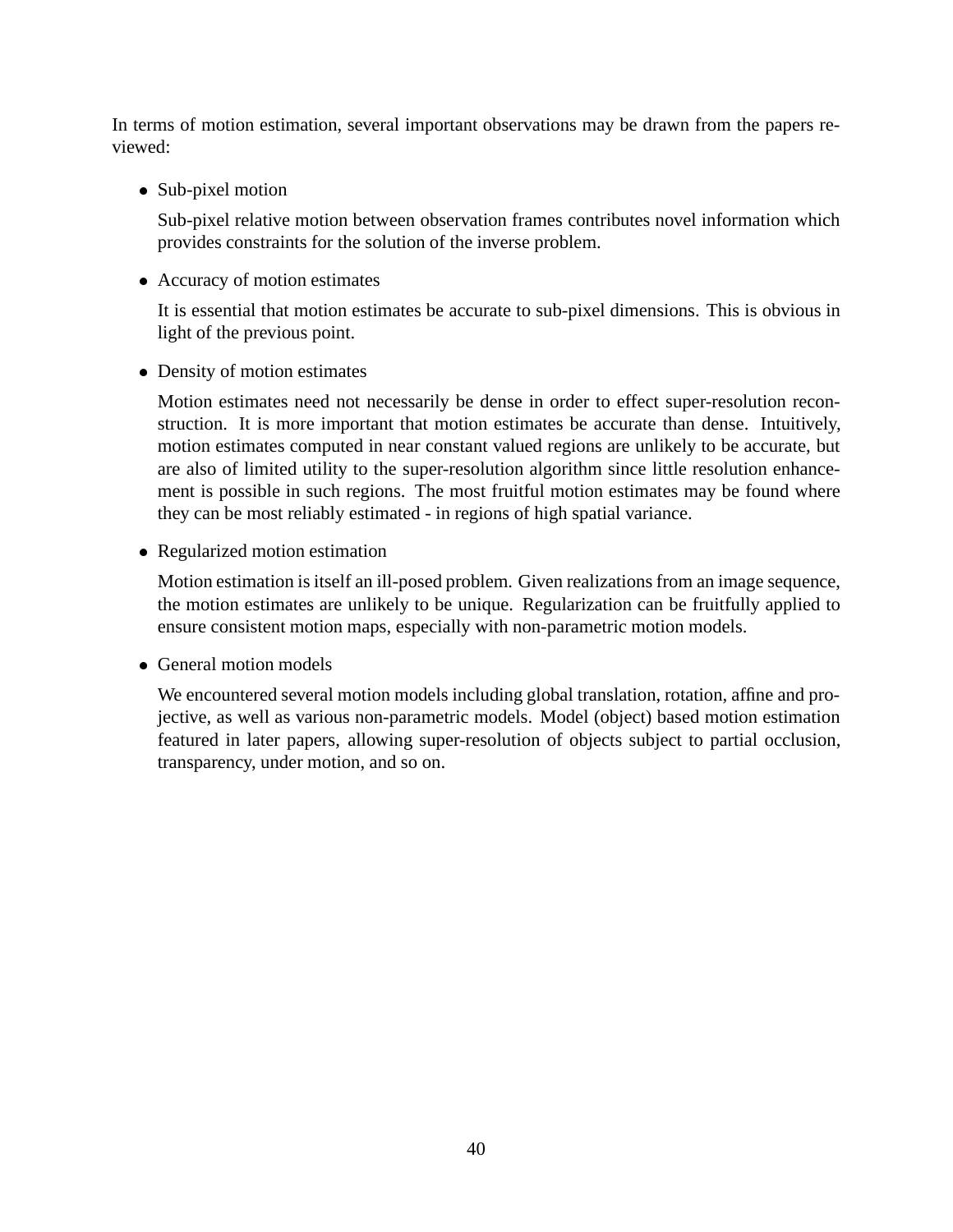## **5 Directions for Future Research**

In this section we identify three research areas in which developments promise improvements in the state of the art of super-resolution video reconstruction - motion estimation, degradation models and restoration algorithms. For each of these we list specific avenues of investigation and provide some justification as why performance gains can be expected.

• Motion Estimation Techniques

Super-resolution enhancement of arbitrary scenes containing global as well as multiple independent object motion is the ultimate goal of this research effort. Achieving this is critically dependent on the development of robust, model based, sub-pixel accuracy motion estimation and segmentation techniques. This is presently an open research problem. However the following directions of research are expected to yield returns:

- **–** Review and analyze sub-pixel motion estimation techniques.
- **–** Investigate errors in motion estimates computed from noisy, undersampled frames.
- **–** Examine multiframe motion estimation techniques to improve accuracy and reliability.
- **–** In the case of non-parametric motion, utilize constrained motion estimation to ensure consistency in motion maps.
- **–** Utilize regularized motion estimation methods to achieve this.
- **–** Investigate the use of non-dense motion maps.
- **–** Consider mechanisms for achieving motion estimation with reliability measures which should assist in reconstruction.
- **–** Develop general scene, and multiple independent motion identification and tracking. This is expected to require:
	- global and local motion models.
	- iterative motion estimation, identification and segmentation.
	- independent model based motion for independently moving objects.
	- motion prediction.
- **–** Examine simultaneous motion estimation and super-resolution reconstruction approaches.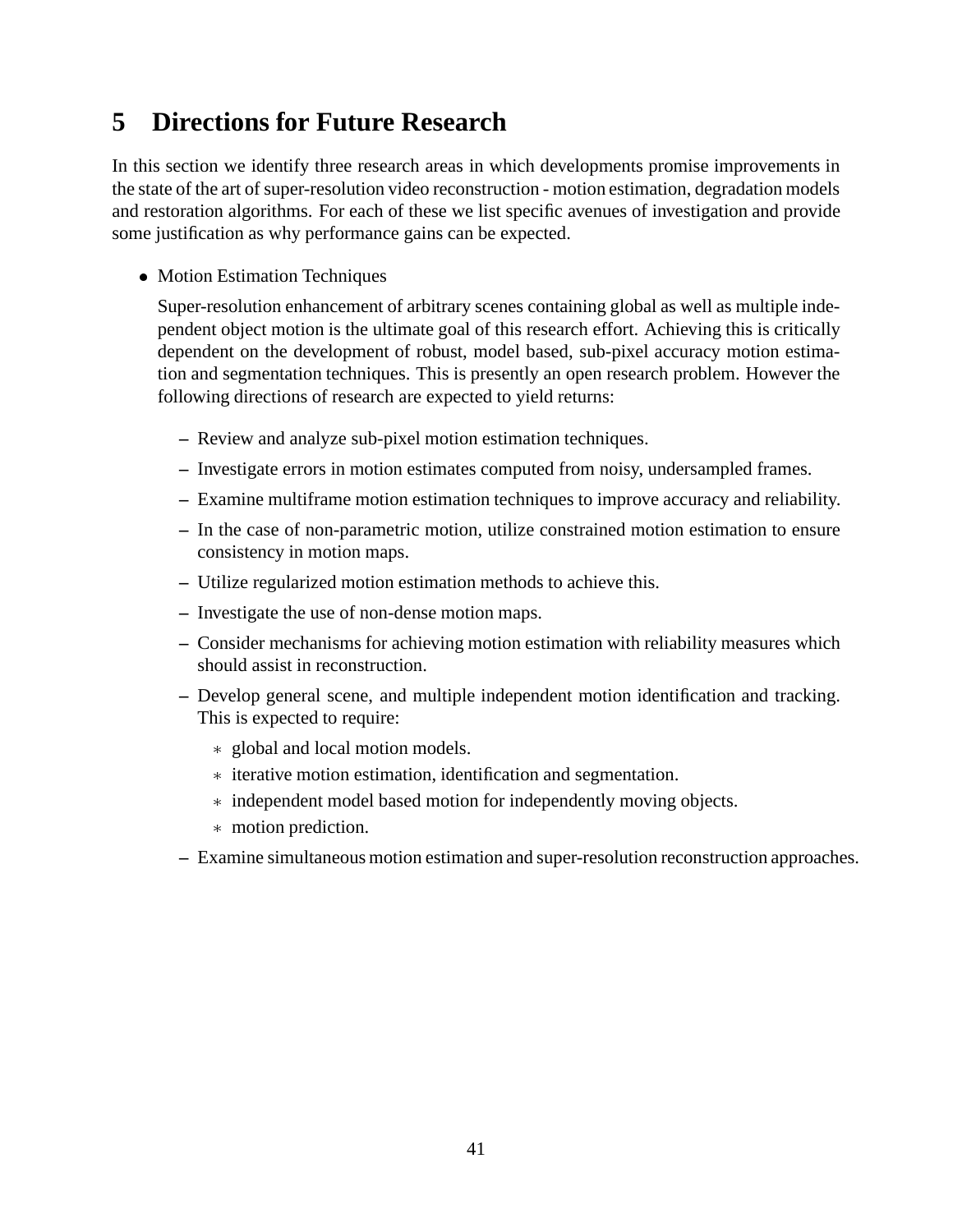#### Degradation Models

Observation models which accurately account for degradations occurring in the imaging system (and thus accurately describe the relationship between the super-resolution image and the observed data) promise improved super-resolution reconstructions. For this reason we anticipate that work in the following areas will lead to improvements in reconstruction quality.

#### **–** Color imagery

Few of the existing super-resolution techniques address the problem of super-resolution restoration of color video. This problem differs from the single band case as there exists significant correlation between color bands which should be incorporated in the observation model. Since applying super-resolution techniques to each band independently is sub-optimal, color super-resolution restoration should be investigated.

**–** Compressed image sequences

The requirement for digital storage of video sequences has led to the emergence of several lossy image compression schemes. Source data in these formats are degraded via color subsampling and quantization effects. Super-resolution restoration of such sequences promises greatest returns if these degradations can be effectively modeled.

**–** Low quality video camera sequences

Consumer video cameras typically yield low quality images. Since restoration of sequences captured using such equipment is a likely application scenario, an effort should be made to understand the degradations typical of these devices. Degradations inherent in the magnetic media recording and playback process should be modeled, as well as the effects of the CCD array (see next point).

**–** CCD modeling

CCD arrays are currently the most common image plane array used in video cameras. It is interesting to note, however, that little work has been undertaken which attempts to model the degradations occurring in these devices. This is especially relevant in consumer electronic devices where low price necessitates performance compromises. In particular effort should be focused in modeling of:

- sensor geometry.
- spatio-temporal integration characteristics.
- noise and readout effects.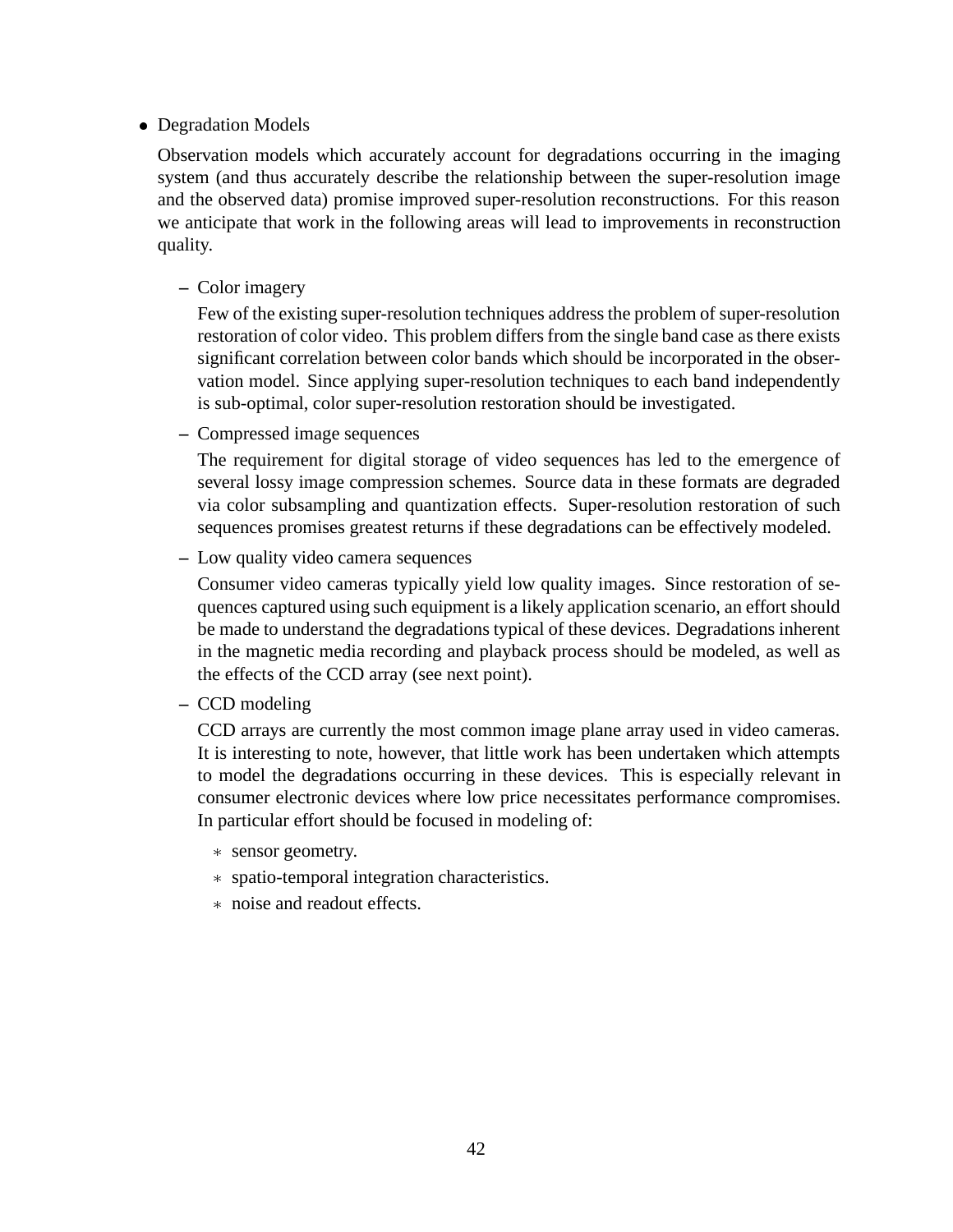#### Restoration Algorithms

#### **–** Hybrid MAP/POCS restoration

In the previous section we determined that spatial domain methods, in particular the Bayesian and set theoretic POCS super-resolution restoration methods were most promising. We noted that each of these approaches provided significant strengths. Though the techniques are quite different it is possible to combine the MAP and POCS formulations to yield a hybrid super-resolution reconstruction technique similar to those discussed in Section 3.7, thereby gaining the benefits of both methods. The hybrid method is MAP based but with constraint projections inserted into the iterative maximization of the *a-posteriori* density in a generalization of the constrained MAP optimization of [7].

#### **–** Simultaneous motion estimation / restoration

Several papers have considered simultaneously estimating motion and other observation model parameters within the reconstruction iteration. This approach can be expected to yield improved reconstructions since motion estimation and reconstruction are interrelated. Separate motion estimation and restoration, as is commonly done, is sub-optimal as a result of this interdependence.

#### **–** Simultaneous multiframe super-resolution restoration

In Section 1.4 we discussed the manner in which super-resolution sequence reconstruction was effected using an independent frame by frame restoration approach. Techniques that simultaneously restore multiple frames of the super-resolution sequence can be expected to achieve higher performance since additional spatio-temporal constraints on the super-resolution image ensemble may be included. Though this is a well known technique in restoration theory, it has not seen any application in superresolution reconstruction.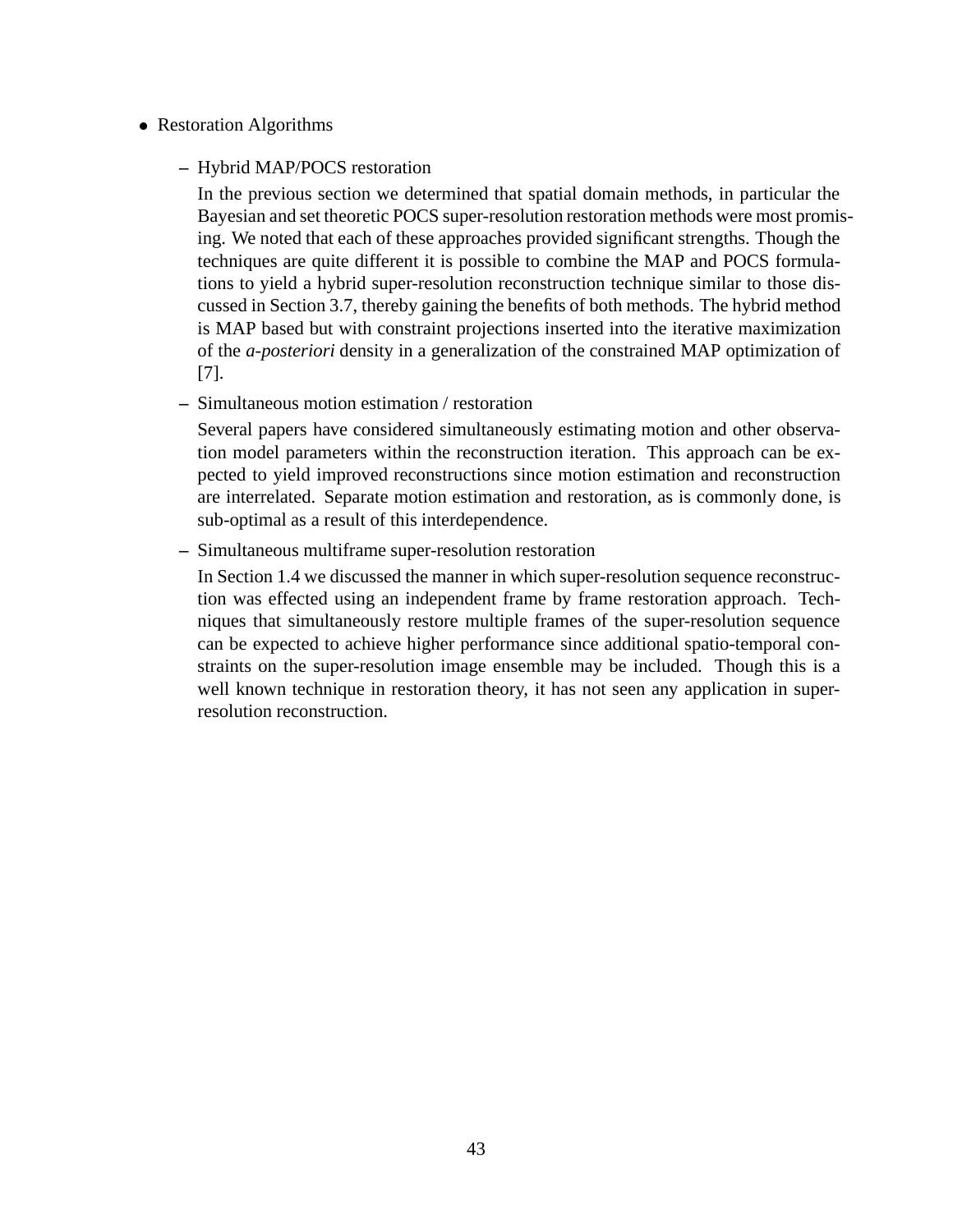## **6 Conclusions**

This report examined techniques used for spatial resolution enhancement of low-resolution video sequences. We have presented a comprehensive literature review within a taxonomy of existing techniques. We have discussed the advantages and disadvantages of these methods and have proposed directions for future work which we expect will provide improvements in the state of the art, in terms of both reconstruction quality as well as applicability to "real world" scenes captured using typical consumer quality hardware.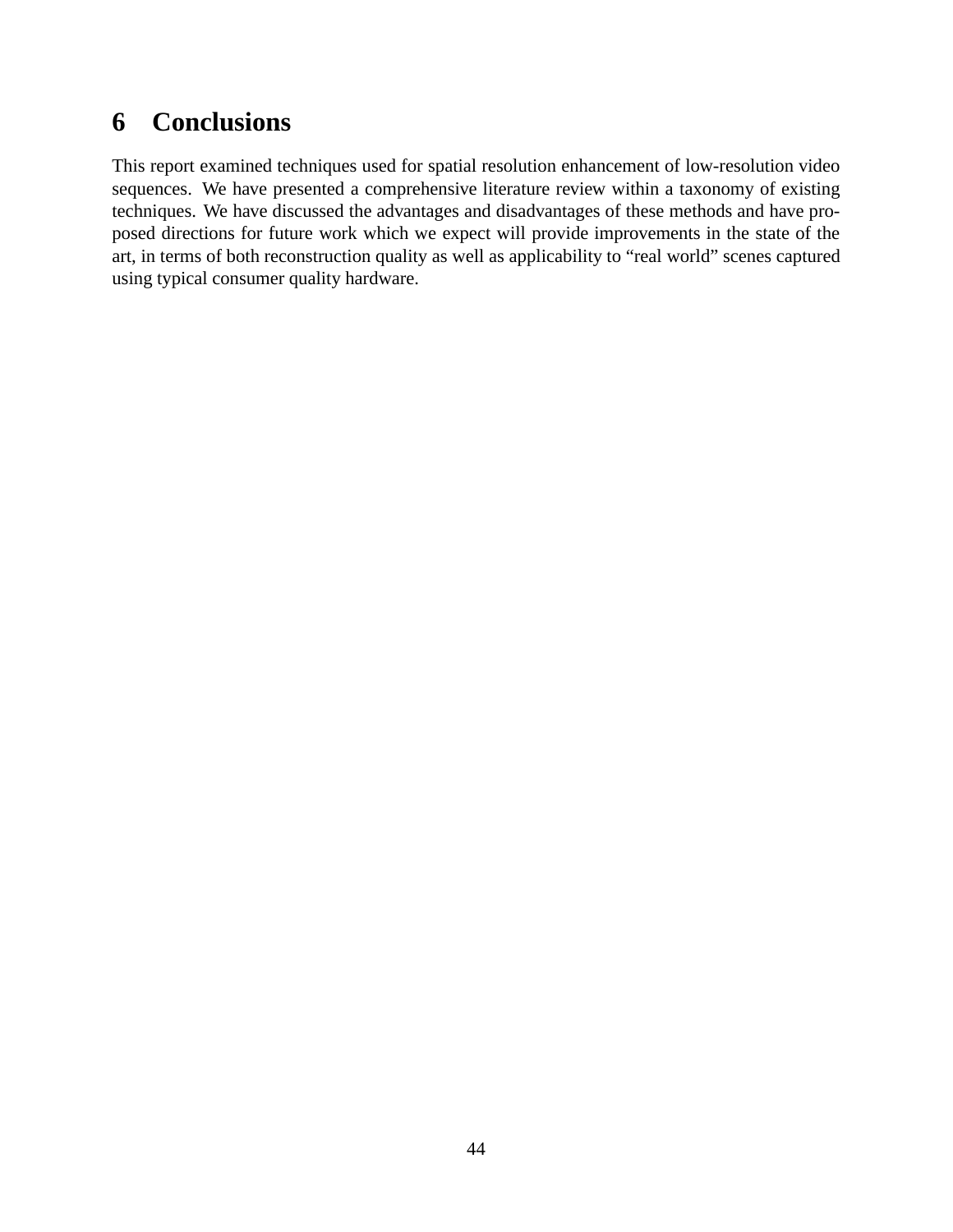## **References**

- [1] J. Hadamard, *Lectures on the Cauchy Problem in Linear Partial Differential Equations*, Yale University Press, New Haven, CT, 1923.
- [2] R. Lenz and U. Lenz, "Calibration of a color CCD camera with 3000x2300 picture elements," in *Close-range photogrammetry meets machine vision*, Zurich, Switzerland, Sept. 1990, vol. 1395 of *Proceedings of the SPIE*, pp. 104–111.
- [3] L. Ping and W. Yu-Mei, "Image Resolution Improvement by Swing CCD Array Imager in Two Dimensions and its Signal Processing," in *Visual Communications and Image Processing*, Chicago, IL, Sept. 1994, vol. 2308 of *Proceedings of the SPIE*, pp. 915–920.
- [4] R. Y. Tsai and T. S. Huang, "Multiframe image restoration and registration," in *Advances in Computer Vision and Image Processing*, R. Y. Tsai and T. S. Huang, Eds., vol. 1, pp. 317–339. JAI Press Inc., 1984.
- [5] A. K. Jain, *Fundamentals of Digital Image Processing*, Prentice-Hall, Englewood Cliffs, NJ, 1989.
- [6] R. A. Roberts and C. T. Mullis, *Digital Signal Processing*, Addison-Wesley, 1987.
- [7] R. R. Schultz and R. L. Stevenson, "Extraction of high-resolution frames from video sequences," *IEEE Transactions of Image Processing*, vol. 5, no. 6, pp. 996–1011, June 1996.
- [8] A. M. Tekalp, M. K. Ozkan, and M. I. Sezan, "High-resolution image reconstruction from lower-resolution image sequences and space-varying image restoration," in *Proceedings of the IEEE International Conference on Acousics, Speech and Signal Processing*, San Francisco, CA, 1992, vol. III, pp. 169–172.
- [9] A. M. Tekalp, *Digital Video Processing*, chapter 17, Prentice Hall, Upper Saddle River, NJ, 1995.
- [10] E. Kaltenbacher and R. C. Hardie, "High-resolution infrared image reconstruction using multiple low resolution aliased frames," in *Proceedings of the IEEE National Aerospace Electronics Conference (NAECON)*, Dayton, OH, May 1996, vol. 2, pp. 702–709.
- [11] S. P. Kim, N. K. Bose, and H. M. Valenzuela, "Recursive reconstruction of high resolution image from noisy undersampled multiframes," *IEEE Transactions on Acoustics, Speech and Signal Processing*, vol. 38, no. 6, pp. 1013–1027, 1990.
- [12] S. P. Kim and W. Su, "Recursive high-resolution reconstruction of blurred multiframe images," in *Proceedings of the IEEE International Conference on Acoustics Speech and Signal Processing*, Toronto, Canada, May 1991, vol. 4, pp. 2977–2980.
- [13] S. P. Kim and W.-Y. Su, "Recursive high-resolution reconstruction of blurred multiframe images," *IEEE Transactions on Image Processing*, vol. 2, pp. 534–539, Oct. 1993.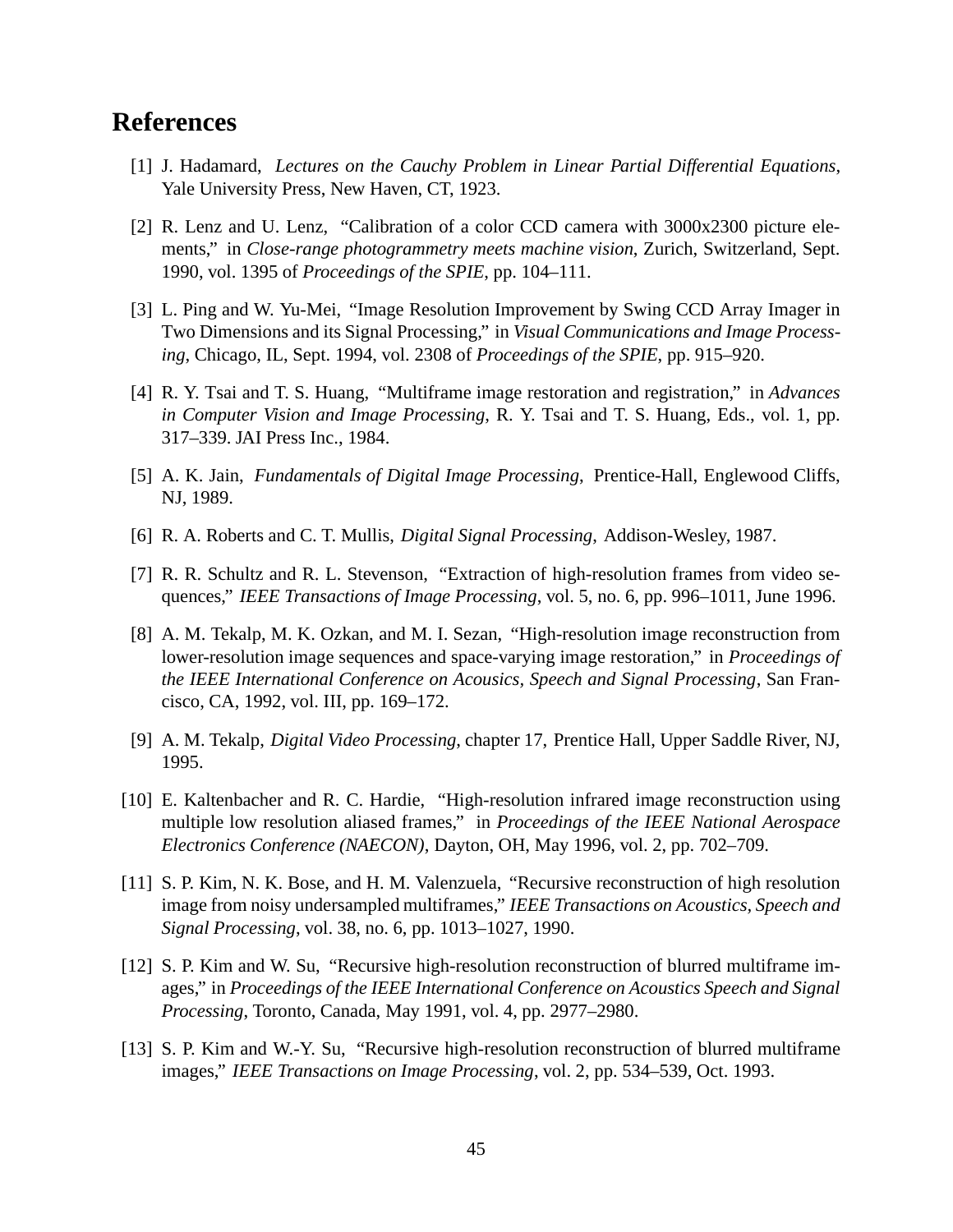- [14] R. L. Lagendijk and J. Biemond, *Iterative Identification and Restoration of Images*, Kluwer Academic Publishers, 1991.
- [15] W.-Y. Su and S. P. Kim, "High-resolution restoration of dynamic image sequences," *International Journal of Imaging Systems and Technology*, vol. 5, no. 4, pp. 330–339, 1994.
- [16] S. P. Kim and W.-Y. Su, "Subpixel accuracy image registration by spectrum cancellation," in *Proceedings of the IEEE International Conference of Acoustics, Speech and Signal Processing*, Minneapolis, MN, Apr. 1993, vol. V, pp. 153–156.
- [17] G. H. Golub and C. F. Van Loan, "An Analysis of the Total Least Squares Problem," *SIAM Journal on Numerical Analysis*, vol. 17, pp. 883–893, 1980.
- [18] G. H. Golub and C. F. Van Loan, *Matrix Computations*, Johns Hopkins University Press, 2nd edition, 1989.
- [19] N. K. Bose, H. C. Kim, and H. M. Valenzuela, "Recursive Total Least Squares Algorithm for Image Reconstruction from Noisy, Undersampled Multiframes," *Multidimensional Systems and Signal Processing*, vol. 4, no. 3, pp. 253–268, July 1993.
- [20] N. K. Bose, H. C. Kim, and H. M. Valenzuela, "Recursive implementation of total least squares algorithm for image reconstruction from noisy, undersampled multiframes," in *Proceedings of the IEEE conference on Acoustics, Speech and Signal Processing*, Minneapolis, MN, Apr. 1993, vol. 5, pp. 269–272.
- [21] C. E. Davila, "Recursive Total Least Squares Algorithms for Adaptive Filtering," in *Proceedings of the IEEE International Conference on Acoustics, Speech and Signal Processing*, Toronto, Canada, 1991, pp. 1853–1856.
- [22] C. E. Davila, "Efficient Recursive Total Least Squares Algorithms for FIR Adaptive Filtering," *IEEE Transactions on Signal Processing*, vol. 42, no. 2, pp. 268–280, Feb. 1994.
- [23] N. K. Bose, H. C. Kim, and B. Zhou, "Performance analysis of the TLS algorithm for image reconstruction from a sequence of undersampled noisy and blurred frames," in *Proceedings of the IEEE International Conference on Image Processing*, Austin, TX, Nov. 1994, vol. III, pp. 571–575.
- [24] H. C. Kim, *High Resolution Image Reconstruction from Undersampled Multifreames*, Ph.D. thesis, Pennsylvania State University, May 1994.
- [25] A. Papoulis, "Generalized sampling expansion," *IEEE Transactions on Circuits and Systems*, vol. 24, no. 11, pp. 652–654, Nov. 1977.
- [26] J. L. Brown, "Multichannel sampling of low-pass signals," *IEEE Transactions on Circuits and Systems*, vol. 28, no. 2, pp. 101–106, ??? 1981.
- [27] D. Keren, S. Peleg, and R. Brada, "Image sequence enhancement using subpixel displacements," in *Proceedings of the IEEE Computer Society Conference on Computer Vision and Pattern Recognition*, June 1988, pp. 742–746.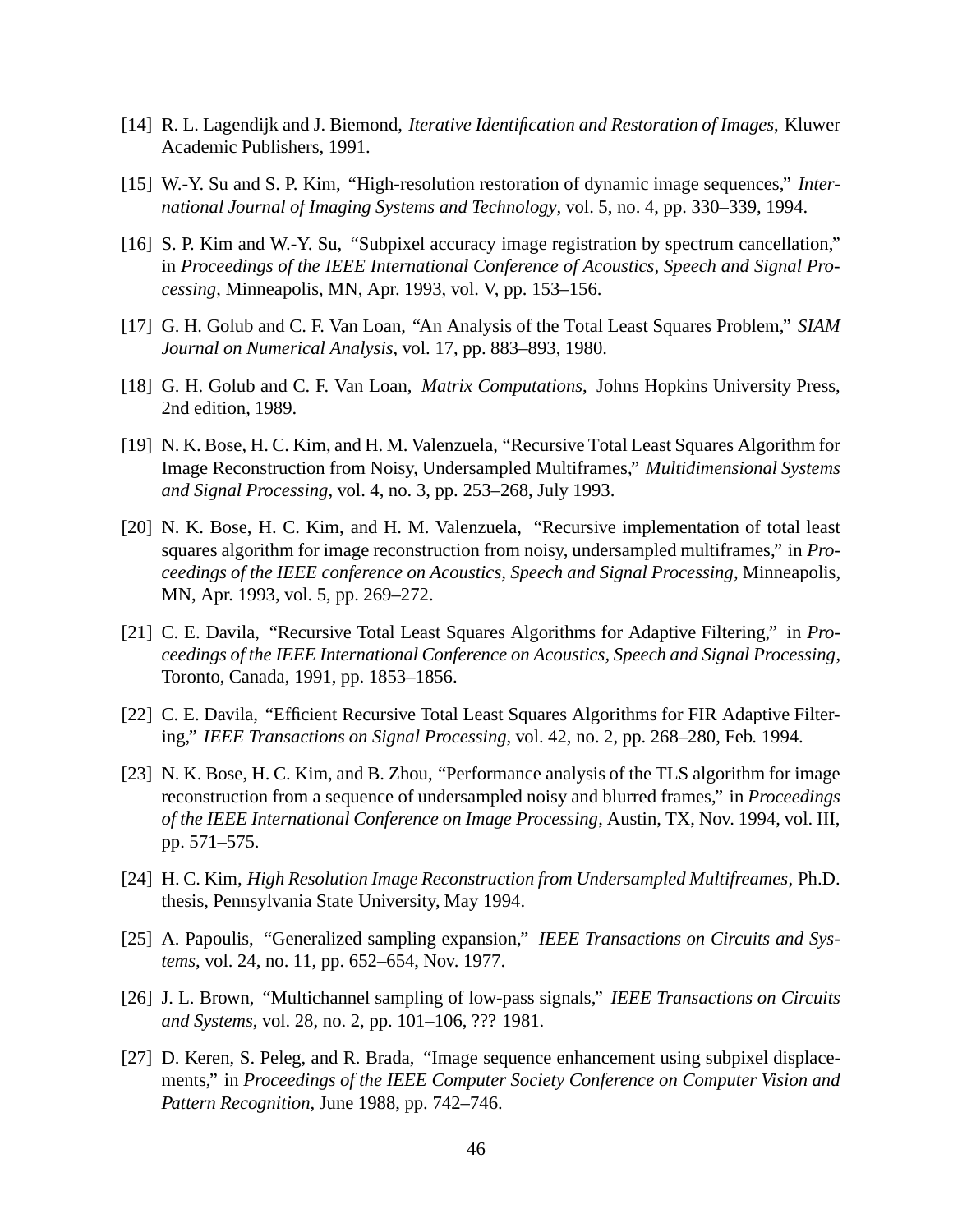- [28] K. Aizawa, T. Komatsu, and T. Saito, "Acquisition of very high resolution images using stereo cameras," in *Visual Communications and Image Processing*, 1991, vol. 1605 of *Proceedings of the SPIE*, pp. 318–328.
- [29] J. J. Clark, M. R. Palmer, and P. D. Laurence, "A transformation method for the reconstruction of functions from non-uniformly spaced samples," *IEEE Transactions on Acoustics Speech and Signal Processing*, vol. 33, no. 4, pp. 1151–1165, Oct. 1985.
- [30] L. Landweber, "An iterative formula for Fredholm integral equations of the first kind," *American Journal of Mathematics*, vol. 73, pp. 615–624, 1951.
- [31] R. Franke, "Smooth Interpolation of Scattered Data by Local Thin Plate Splines," *Computers and Mathematics with Applications*, vol. 8, no. 4, pp. 273–281, 1982.
- [32] K. D. Sauer and J. P. Allebach, "Iterative Reconstruction of Band-Limited Images from Nonuniformly Spaced Samples," *IEEE Transactions on Circuits and Systems*, vol. 34, no. 12, pp. 1497–1506, Dec. 1987.
- [33] S. Yeh and H. Stark, "Iterative and One-step Reconstruction from Nonuniform Samples by Convex Projections," *Journal of the Optical Society of America A*, vol. 7, pp. 491–499, 1990.
- [34] K. Aizawa, T. Komatsu, and T. Saito, "A scheme for acquiring very high resolution images using multiple cameras," in *Proceedings of IEEE International Conference on Acoustics, Speech and Signal Processing*, San Francisco, CA, Mar. 1992, vol. 3, pp. 289–292.
- [35] T. Komatsu, K. Aizawa, and T. Saito, "Very high resolution image acquisition via reconstruction using multiple lower-resolution cameras various in their pixel apertures," in *Proceedings of the International Workshop on HDTV*, 1992, pp. 581–588.
- [36] T. Komatsu, K. Aizawa, T. Igarashi, and T. Saito, "Signal-processing based method for acquiring very high resolution images with multiple cameras and its theoretical analysis," *IEE Proceedings I*, vol. 140, pp. 19–25, Feb. 1993.
- [37] T. Komatsu, T.Igarashi, K. Aizawa, and T. Saito, "Very high resolution imaging scheme with multiple different aperture cameras," *Signal Processing Image Communication*, vol. 5, pp. 511–526, Dec. 1993.
- [38] T. Saito, T. Komatsu, and K. Aizawa, "An image processing algorithm for a super high definition imaging scheme with multiple different-aperture cameras," in *Proceedings of the IEEE International Conference of Acoustics, Speech and Signal Processing*, Adelaide, Australia, Apr. 1994, vol. 5, pp. 45–48.
- [39] S. P. Kim and N. K. Bose, "Reconstruct of 2-D bandlimited discrete signals from nonuniform samples," *Proceeding of the IEE*, vol. 137, pp. 197–204, 1990.
- [40] R. W. Franke, "Scattered data interpolation: tests of some methods," *Mathematics of Computation*, vol. 38, no. 157, pp. 181–200, Jan. 1982.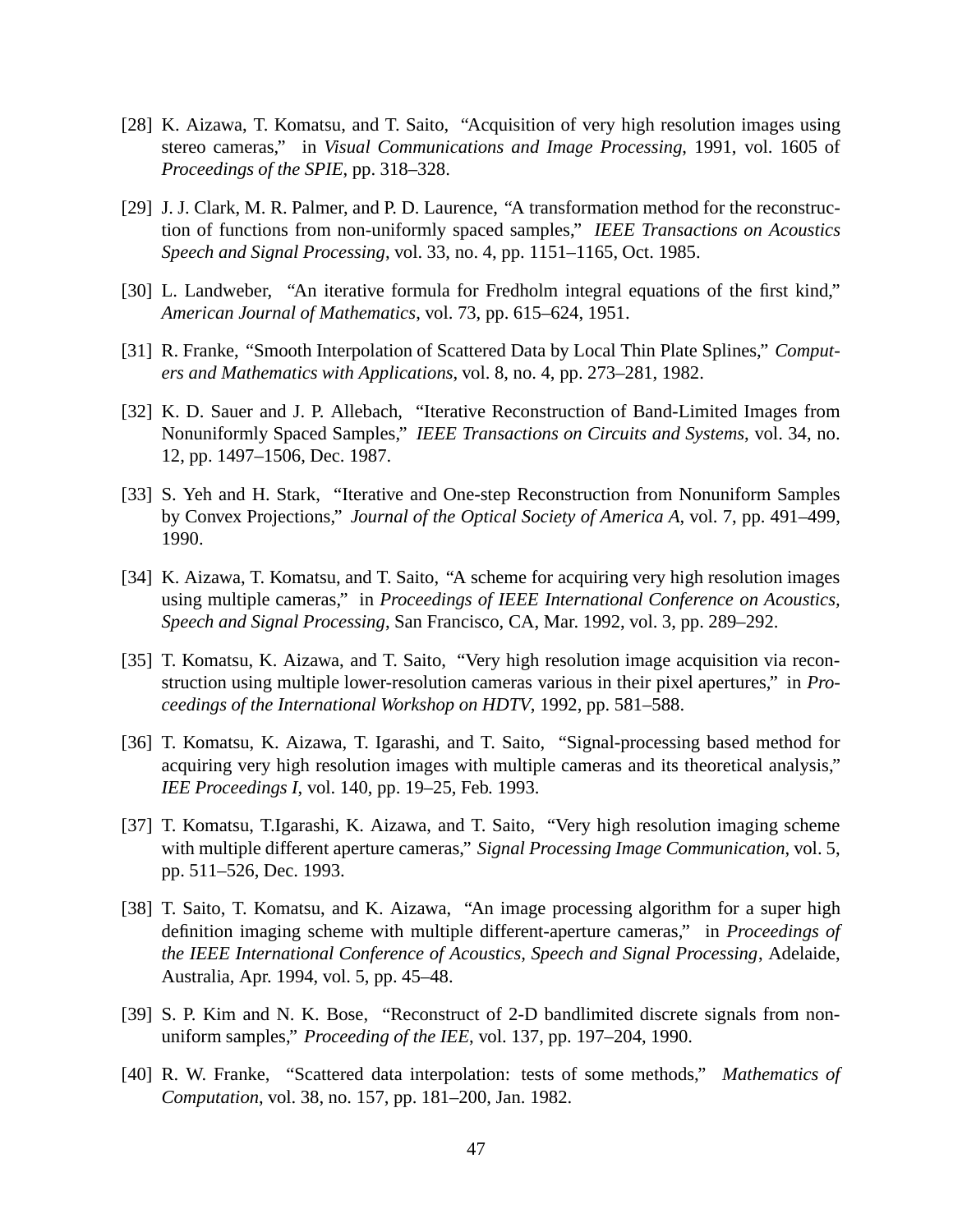- [41] M. J. Carlotto and V. T. Tom, "Interpolation of two-dimensional surfaces using gerchberg algorithm," *SPIE*, vol. 359, pp. 226–232, 1982.
- [42] Y. Nakazawa, T. Saito, T. Sekimori, and K. Aizawa, "Two approaches for image-processing based high resolution image acquisition," in *Proceedings of the IEEE International Conference on Image Processing*, Austin, TX, 1994, vol. III, pp. 147–151.
- [43] Y. Nakazawa, T. Komatsu, and T. Saito, "High resolution image acquisition based on temporal integration with hierarchical estimation of image warping," in *Proceedings of IEEE International Conference on Image Processing*, Washington, DC, 1995, vol. III, pp. 244– 247.
- [44] B. R. Frieden and H. G. Aumann, "Image reconstruction from multiple 1-D scans using filtered localized projection," *Applied Optics*, vol. 26, no. 17, pp. 3615–3621, Sept. 1987.
- [45] S. Peleg, D. Keren, and L. Schweitzer, "Improving image resolution by using subpixel motion," *Pattern Recognition Letters*, vol. 5, no. 3, pp. 223–226, Mar. 1987.
- [46] C. D. Gellat Jr. S. Kirkpatrick and M. P. Vecchi, "Optimization by simulated annealing," *Science*, vol. 220, no. 4598, pp. 671–680, 13 May 1983.
- [47] S. Geman and D. Geman, "Stochastic relaxation, Gibbs distributions, and the Bayesian restoration of images," *IEEE Transactions on Patern Analysis and Machine Intelligence*, vol. 6, no. 6, pp. 721–741, June 1984.
- [48] M. Irani and S. Peleg, "Super Resolution From Image Sequences," in *Proceedings of the 10th International Conference on Pattern Recognition*, Atlantic City, NJ, June 1990, vol. 2, pp. 115–120.
- [49] M. Irani and S. Peleg, "Improving resolution by image registration," *CVGIP: Graphical Models and Image Processing*, vol. 53, no. 3, pp. 231–239, May 1991.
- [50] M. Irani and S. Peleg, "Motion analysis for image enhancement: Resolution, occlusion and transparency," *Journal of Visual Communications and Image Representation*, vol. 4, pp. 324–335, Dec. 1993.
- [51] M. Irani, B. Rousso, and S. Peleg, "Computing occluding and transparent motions," *International Journal of Computer Vision*, vol. 12, no. 1, pp. 5–16, Feb. 1994.
- [52] N. R. Shah and A. Zakhor, "Multiframe spatial resolution enhancement of color video," in *Proceedings of the IEEE International Conference on Image Processing*, Lausanne, Switzerland, Sept. 1996, vol. I, pp. 985–988.
- [53] N. R. Shah and A. Zakhor, "Resolution Enhancement of Color Video Sequences," *Submitted to IEEE Transactions on Image Processing*.
- [54] R. R. Schultz and R. L. Stevenson, "Improved Definition Video Frame Enhancement," in *Proceedings of the IEEE International Conference on Acoustics, Speech and Signal Processing*, Detroit, MI, May 1995, vol. 4, pp. 2169–2172.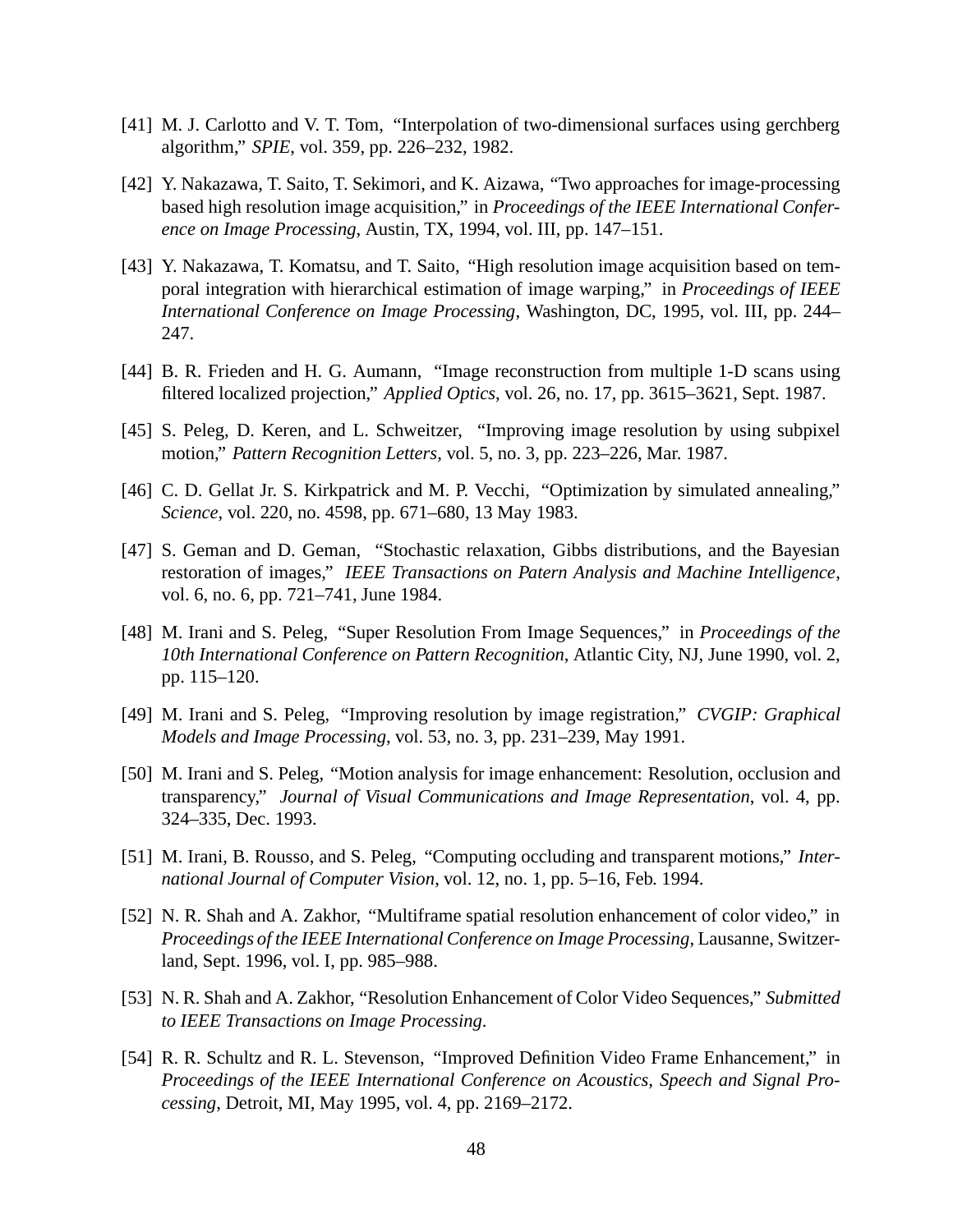- [55] R. R. Schultz and R. L. Stevenson, "Improved definition image expansion," in *Proceedings of the IEEE International Conference on Acoustics, Speech and Signal Processing*, San Francisco, CA, Mar. 1992, vol. 3, pp. 173–176.
- [56] R. R. Schultz and R. L. Stevenson, "A Bayesian approach to image expansion for improved definition," *IEEE Transactions on Image Processing*, vol. 3, no. 3, pp. 233–242, 1994.
- [57] R. R. Schultz and R. L. Stevenson, "Extraction of High-Resolution Frames from Video Sequences," in *Proceedings of the IEEE Workshop on Nonlinear Image Processing*, Neos Manos, Greece, June 1995.
- [58] R. R. Schultz and R. L. Stevenson, "Video resolution enhancement," in *Image and Video Processing III*, San Jose, CA, Feb. 1995, Proceedings of the SPIE, pp. 23–34.
- [59] R. R. Schultz and R. L. Stevenson, "Motion-compensated scan conversion of interlaced video sequences," in *Image and Video Processing IV*, San Jose, CA, 1996, Proceedings of the SPIE, pp. 107–118.
- [60] R. R. Schultz, L. Meng, and R. L. Stevenson, "Subpixel motion estimation for multiframe resolution enhancement," in *Visual Communications and Image Processing*, J. Biemond and E. J. Delp, Eds., San Jose, CA, Feb. 1997, vol. 3024 of *Proceedings of the SPIE*, pp. 1317–1328.
- [61] R. R. Schultz, L. Meng, and R. L. Stevenson, "Subpixel motion estimation for superresolution image sequence enhancement," *Journal of Visual Communication and Image Representation, special issue on High-Fidelity Media Processing*, vol. 9, no. 1, pp. 38–50, Mar. 1998.
- [62] S. Mann and R. W. Pickard, "Virtual bellows: constructing high quality stills from video," in *Proceedings of the IEEE International Conference on Image Processing*, Austin, TX, 1994, pp. 363–367.
- [63] B. K. Horn and B. Schunk, "Determining optical flow," *Artificial Intelligence*, vol. 17, pp. 185–203, 1981.
- [64] R. R. Schultz and R. L. Stevenson, "Bayesian estimation of subpixel-resolution motion fields and high-resolution video stills," in *Proceedings of the IEEE International Conference on Image Processing*, Santa Barbara, CA, Oct. 1997, vol. III, pp. 62–65.
- [65] R. C. Hardie, T. R. Tuinstra, J. Bognar, K. J. Barnard, and E. Armstrong, "High resolution image reconstruction from digital video with global and non-global scene motion," in *Proceedings of the IEEE International Conference on Image Processing*, Santa Barbara, CA, Oct. 1997, vol. I, pp. 153–156.
- [66] A. M. Tekalp, *Digital Video Processing*, Prentice Hall, Upper Saddle River, NJ, 1995.
- [67] R. C. Hardie, K. J. Barnard, and E. E. Armstrong, "Joint MAP Registration and High-Resolution Image Estimation Using a Sequence of Undersampled Images," *IEEE Transactions on Image Processing*, vol. 6, no. 12, pp. 1621–1633, Dec. 1997.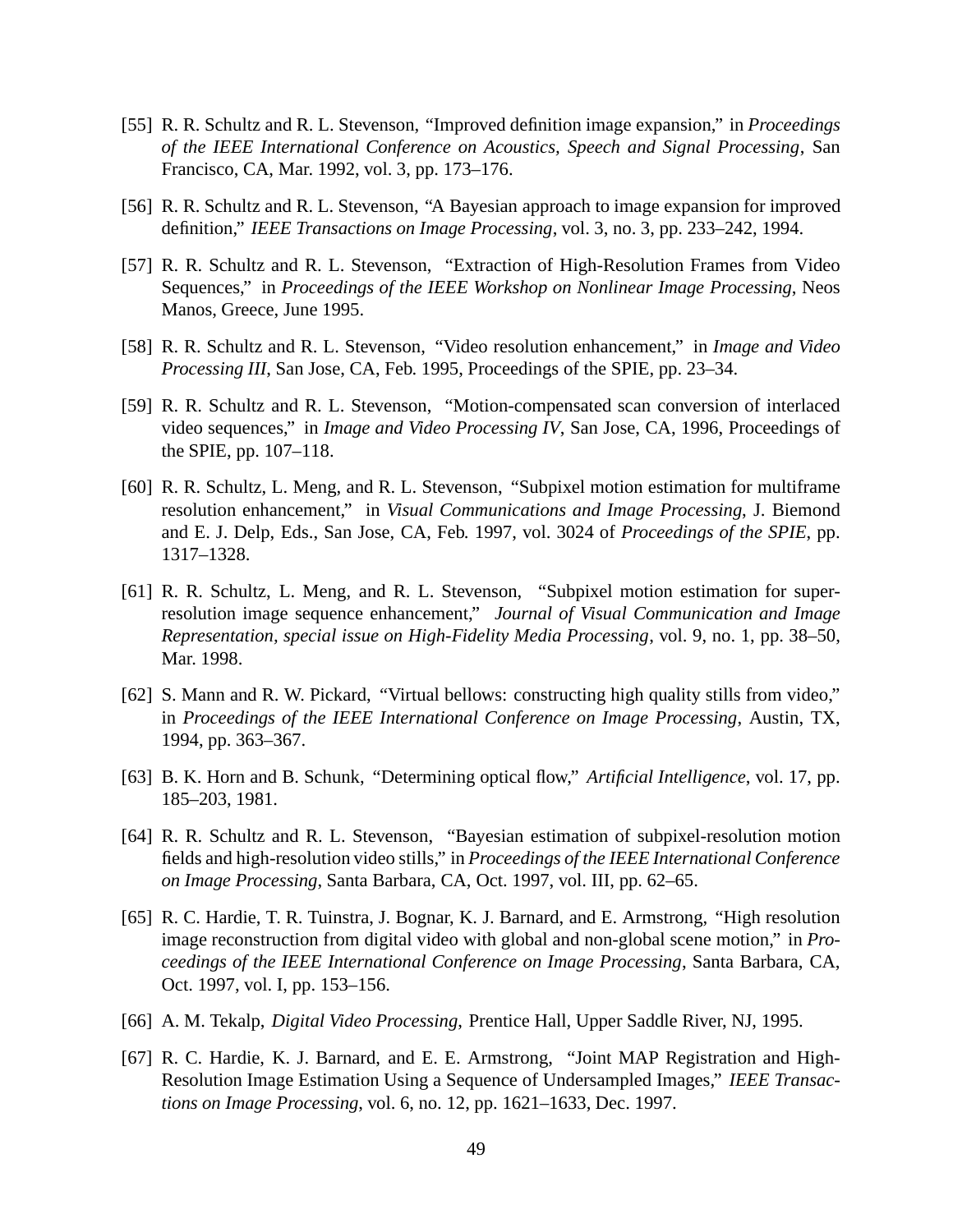- [68] R. C. Hardie, K. J. Barnard, J. G. Bognar, E. E. Armstrong, and E. A. Watson, "High Resolution Image Reconstruction From a Sequence of Rotated and Translated Frames and its Application to an Infrared Imaging System," *Optical Engineering*, vol. 73, no. 1, pp. 247–260, Jan. 1998.
- [69] B.D. Lucas and T. Kanade, "An iterative image registration technique with an application to stereo vision," *IEEE Transactions on Acoustics Speech and Signal Processing*, vol. 33, no. 4, pp. 1151–1165, Oct. 1985.
- [70] A. Lorette, H. Shekarforoush, and J. Zerubia, "Super-resolution with adaptive regularization," in *Proceedings of the IEEE International Conference on Image Processing*, Santa Barbara, CA, Oct. 1997, vol. I, pp. 169–172.
- [71] H. Shekarforoush, M. Berthod, and J. Zerubia, "3D super-resolution using generalized sampling expansion," in *Proceedings of the IEEE International Conference on Image Processing*, Washington, DC, Oct. 1995, vol. II, pp. 300–303.
- [72] P. Cheeseman, B. Kanefsky, J. Stutz, and R. Kraft, "Subpixel resolution from multiple images," *Lunar and Planetary Science*, vol. XXV, pp. 241–242, Mar. 1994.
- [73] P. Cheeseman, B. Kanefsky, R. Kraft, J. Stutz, and R. Hanson, "Super-resolved surface reconstruction from multiple images," Tech. Rep. FIA-94-12, NASA Ames Research Center, Moffet Field, CA 1994, 1994.
- [74] P. Cheeseman, B. Kanefsky, R. Kraft, J. Stutz, and R. Hanson, "Super-resolved surface reconstruction from multiple images," in *Maximum Entropy and Bayesian Methods*, G. R. Heidbreder, Ed., pp. 293–308. Kluwer, Santa Barbara, CA, 1996.
- [75] B. R. Hunt, "Imagery Super-Resolution: Emerging Prospects," in *Applications of Digital Image Processing XIV*, San Diego, CA, July 1991, vol. 1567 of *Proceedings of the SPIE*, pp. 600–608.
- [76] B. R. Hunt, "Quantifying the Super-Resolution Capabilities of the CLEAN Image Processing Algorithm," in *Applications of Digital Image Processing XV*, San Diego, CA, July 1992, Proceedings of the SPIE, pp. 300–306.
- [77] P. J. Sementilli, M. S. Nadar, and B. R. Hunt, "Poisson MAP super-resolution estimator with smoothness constraint," in *Neural and stochastic methods in image and signal processing II*, San Diego, CA, July 1993, vol. 2032 of *Proceedings of the SPIE*, pp. 2–13.
- [78] P. J. Sementilli, M. S. Nadar, and B. R. Hunt, "Empirical Evaluation of a Bound on Image Superresolution Performance," in *Image reconstruction and restoration*, San Diego, CA, July 1994, vol. 2302 of *Proceedings of the SPIE*, pp. 178–187.
- [79] P. Yuen and B. R. Hunt, "Constraining information for improvements to MAP image superresolution," in *Image resonstruction and restoration*, San Diego, CA, July 1994, vol. 2302 of *Proceedings of the SPIE*, pp. 144–155.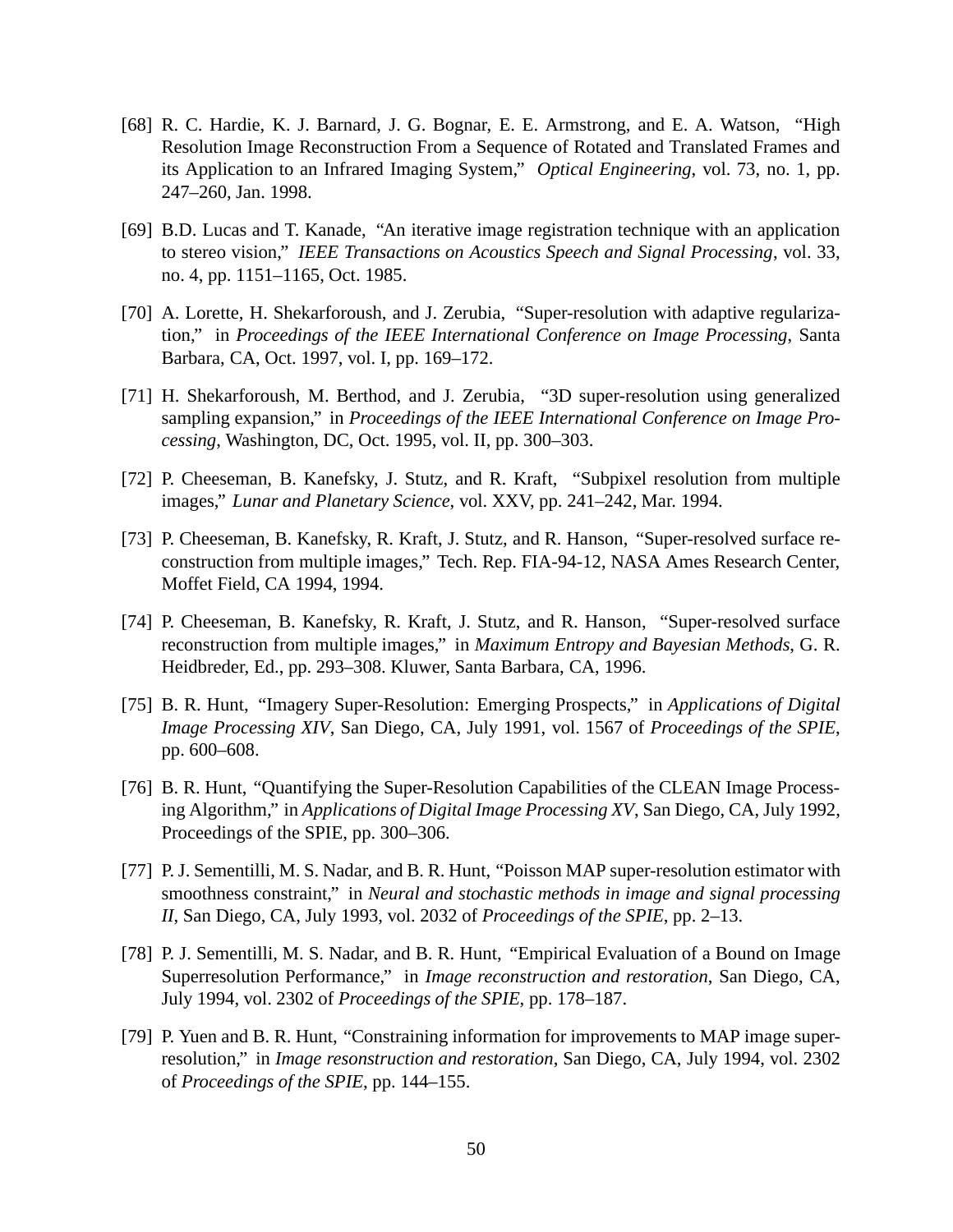- [80] B. R. Hunt, "Super-Resolution of Images: Algorithms, Principles, Performance," *International Journal of Imaging Systems and Technology*, vol. 6, no. 4, pp. 297–308, 1995.
- [81] B. C. Tom, A. K. Katsaggelos, and N. P. Galatsanos, "Reconstruction of a high resolution image from registration and restoration of low resolution images," in *Proceedings of the IEEE International Conference on Image Processing*, Austin, TX, 1994, vol. III, pp. 553– 557.
- [82] B. C. Tom and A. K. Katsaggelos, "Reconstruction of a high resolution image from multiple degraded mis-registered low resolution images," in *Visual Communications and Image Processing*, Chicago, IL, Sept. 1994, vol. 2308 of *Proceedings of the SPIE*, pp. 971–981.
- [83] B. C. Tom and A. K. Katsaggelos, "Multi-Channel Image Identification and Restoration Using the Expectation Maximization Algorithm," in *Applications of Digital Image Processing XVII*, San Diego, CA, July 1994, vol. 2298 of *Proceedings of the SPIE*, pp. 316–331.
- [84] B. C. Tom and A. K. Katsaggelos, "Reconstruction of a high-resolution image by simultaneous registration, restoration and interpolation of low-resolution images," in *Proceedings of the IEEE International Conference on Image Processing*, Washington, DC, 1995, vol. 2, pp. 539–542.
- [85] M. Elad and A. Feuer, "Super-Resolution Reconstruction of an Image," in *Proceedings of the 19th IEEE Conference in Israel*, Jerusalem, Israel, Nov. 1996, pp. 391–394.
- [86] M. Elad and A. Feuer, "Restoration of a Single Superresolution Image from Several Blurred, Noisy, and Undersampled Measured Images," *IEEE Transactions on Image Processing*, vol. 6, no. 12, pp. 1646–1658, Dec. 1997.
- [87] A. N. Tikhonov and V. Y. Arsenin, *Solutions of Ill-Posed Problems*, V. H. Winston & Sons, Washington, D.C., 1977.
- [88] D. C. Youla and H. Webb, "Image Restoration by the Method od Convex Projections: Part 1–theory," *IEEE Transactions on Medical Imaging*, vol. MI-1, no. 2, pp. 81–94, Oct. 1982.
- [89] P. Oskoui-Fard and H. Stark, "Tomographic image reconstruction using the theory of convex projections," *IEEE Transactions on Medical Imaging*, vol. 7, no. 1, pp. 45–58, Mar. 1988.
- [90] M. I. Sezan and H. Stark, "Tomographic Image Reconstruction from Incomplete View Data by Convex Projections and Direct Fourier Inversion," *IEEE Transactions on Medical Imaging*, vol. MI-3, no. 2, pp. 91–98, June 1984.
- [91] H. Stark and P. Oskoui, "High-resolution image recovery from image-plane arrays, using convex projections," *Journal of the Optical Society of America A*, vol. 6, no. 11, pp. 1715– 1726, 1989.
- [92] G. T. Herman, *Image Reconstruction from Projections: The Fundamentals of Computerized Tomography*, Academic Press, New York, 1980.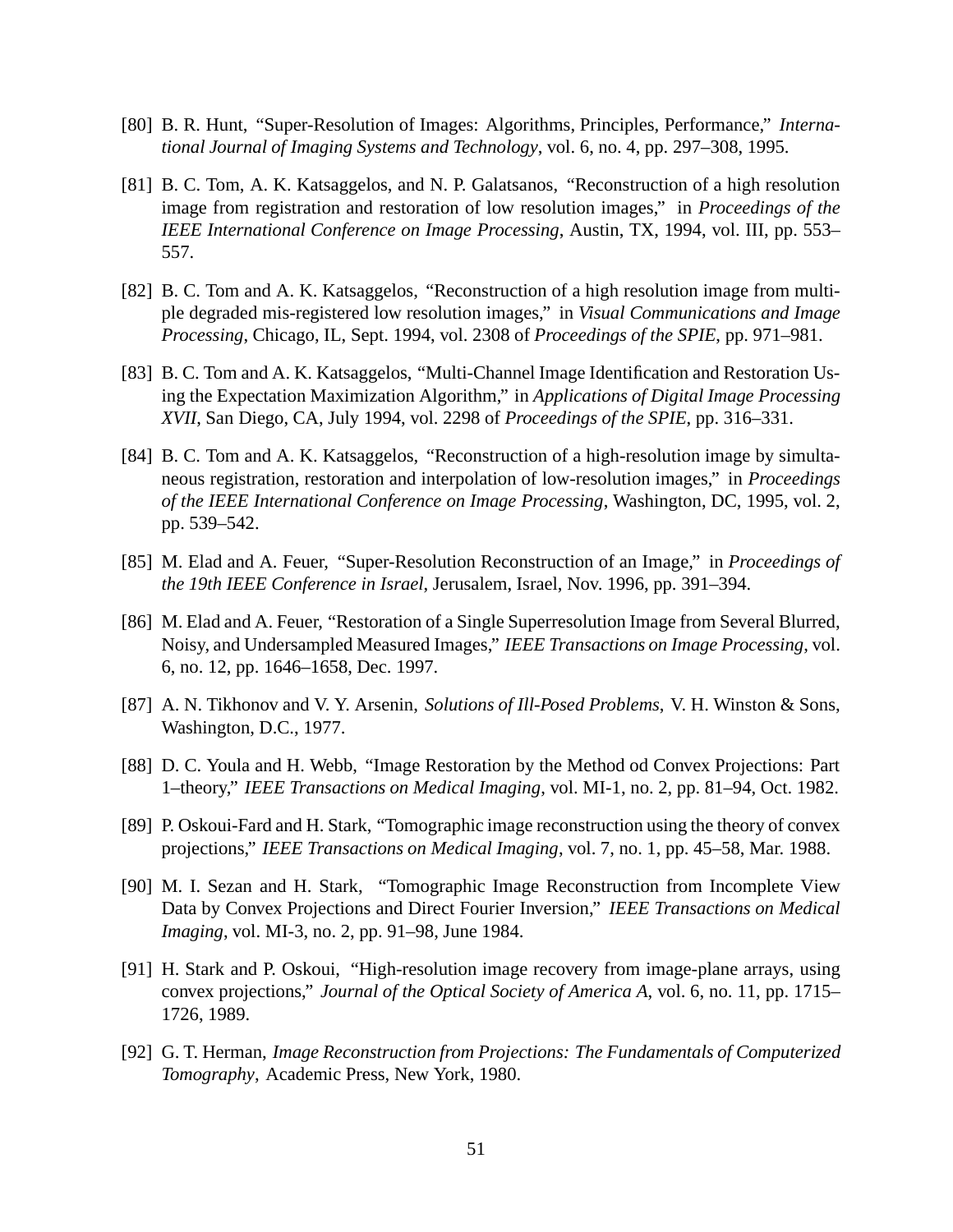- [93] A. J. Patti, M. I. Sezan, and A. M. Tekalp, "High-resolution image reconstruction from a low-resolution image sequence in the presence of time-varying motion blur," in *Proceedings of the IEEE International Conference on Image Processing*, Austin, TX, 1994, vol. I, pp. 343–347.
- [94] A. Sawchuk, "Space-variant image motion degradation and restoration," *Proceedings of the IEEE*, vol. 60, no. 7, pp. 854–861, July 1972.
- [95] A. J. Patti, M. I. Sezan, and A. M. Tekalp, "High resolution standards conversion of low resolution video," in *Proceedings of the IEEE International Conference of Acoustics, Speech and Signal Processing*, Detroit, MI, 1995, vol. 4, pp. 2197–2200.
- [96] A. J. Patti, M. Sezan, and A. M. Tekalp, "Robust methods for high quality stills from interlaced video in the presence of dominant motion," *IEEE Transactions on Circuits and Systems for Video Technology*, vol. 7, no. 2, pp. 328–342, Apr. 1997.
- [97] A. J. Patti, M. I. Sezan, and A. M. Tekalp, "Superresolution Video Reconstruction with Arbitrary Sampling Lattices and Nonzero Aperture Time," *IEEE Transactions on Image Processing*, vol. 6, no. 8, pp. 1064–1076, Aug. 1997.
- [98] P. E. Eren, M. I. Sezan, and A.M. Tekalp, "Robust, object-based high-resolution image reconstruction from low-resolution video," *IEEE Transactions on Image Processing*, vol. 6, no. 10, pp. 1446–1451, Oct. 1997.
- [99] B. C. Tom and A. K. Katsaggelos, "An Iterative Algorithm for Improving the Resolution of Video Sequences," in *Visual Communications and Image Processing*, Orlando, FL, Mar. 1996, vol. 2727 of *Proceedings of the SPIE*, pp. 1430–1438.
- [100] B. C. Tom and A. K. Katsaggelos, "Resolution enhancement of video sequences using motion compensation," in *Proceedings of the IEEE International Conference on Image Processing*, Lausanne, Switzerland, Sept. 1996, vol. I, pp. 713–716.
- [101] A. K. Katsaggelos, "A Multiple Input Image Restoration Approach," *Journal of Visual Communication and Image Representation*, vol. 1, no. 1, pp. 93–103, Sept. 1990.
- [102] G. Jacquemod, C. Odet, and R. Goutte, "Image resolution enhancement using subpixel camera displacement," *Signal Processing*, vol. 26, no. 1, pp. 139–146, 1992.
- [103] A. T. Erdem, M. I. Sezan, and M. K. Ozkan, "Motion-compensated multiframe wiener restoration of blurred and noisy image sequences," in *Proceedings of IEEE International Conference on Acoustics, Speech and Signal Processing*, San Francisco, CA, Mar. 1992, vol. 3, pp. 293–296.
- [104] C. Srinivas and M. D. Srinath, "A stochastic model-based approach for simultaneous restoration of multiple misregistered images," in *Visual Communications and Image Processing*, Lausanne, Switzerland, Oct. 1990, vol. 1360 of *Proceedings of the SPIE*, pp. 1416–1427.